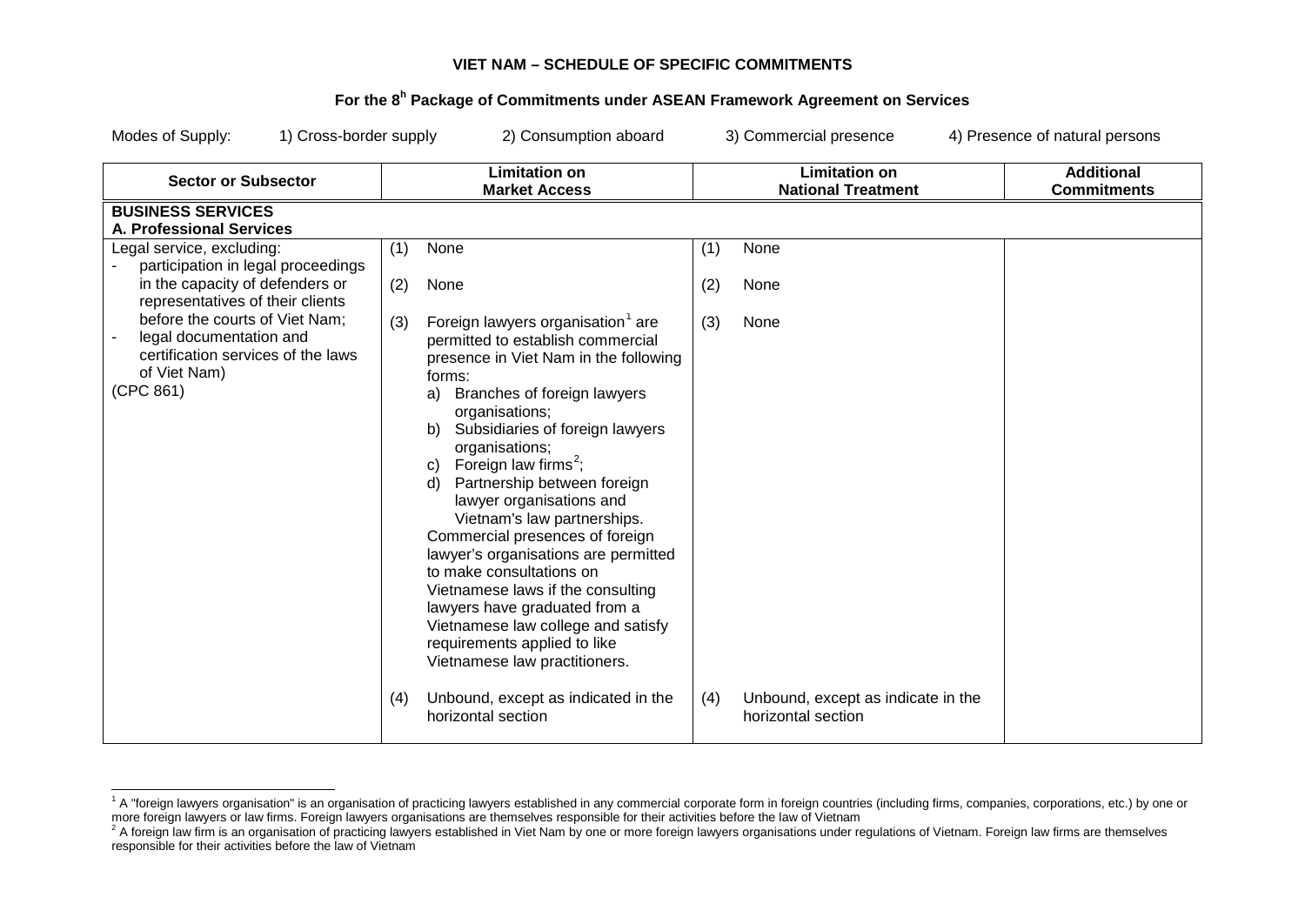| <b>Sector or Subsector</b>                                    | <b>Limitation on</b>                                                                                                                                                                                                                                                                                                                                                                                                                                                                                                                                                                                                                                                                                                                                                | <b>Limitation on</b>                                                                                                     | <b>Additional</b>  |
|---------------------------------------------------------------|---------------------------------------------------------------------------------------------------------------------------------------------------------------------------------------------------------------------------------------------------------------------------------------------------------------------------------------------------------------------------------------------------------------------------------------------------------------------------------------------------------------------------------------------------------------------------------------------------------------------------------------------------------------------------------------------------------------------------------------------------------------------|--------------------------------------------------------------------------------------------------------------------------|--------------------|
|                                                               | <b>Market Access</b>                                                                                                                                                                                                                                                                                                                                                                                                                                                                                                                                                                                                                                                                                                                                                | <b>National Treatment</b>                                                                                                | <b>Commitments</b> |
| Accounting and auditing and<br>bookkeeping services (CPC 862) | (1)<br>None<br>(2)<br>None<br>(3)<br>None<br>Foreign auditors are allowed to<br>(4)<br>provide auditing services in Viet Nam<br>under the following conditions:<br>Legally resident in Viet Nam for<br>at least 1 year.<br>Possess auditor certificate<br>granted by Viet Nam Ministry of<br>Finance or accountant/auditor<br>certificate issued by foreign<br>institution recognised by Viet<br>Nam Ministry of Finance and<br>pass an examination on Viet<br>Nam laws and regulations;<br>Be registered in the list of<br>practicing auditors managed by<br>Viet Nam Ministry of Finance or<br>Viet Nam Association of Certified<br>Public Accountants (VACPA).<br>Have the employment contract<br>with an auditing firm being<br>established and operating under | (1)<br>None<br>(2)<br>None<br>(3)<br>None<br>Unbound except as indicated in the<br>(4)<br><b>Horizontal Commitments.</b> |                    |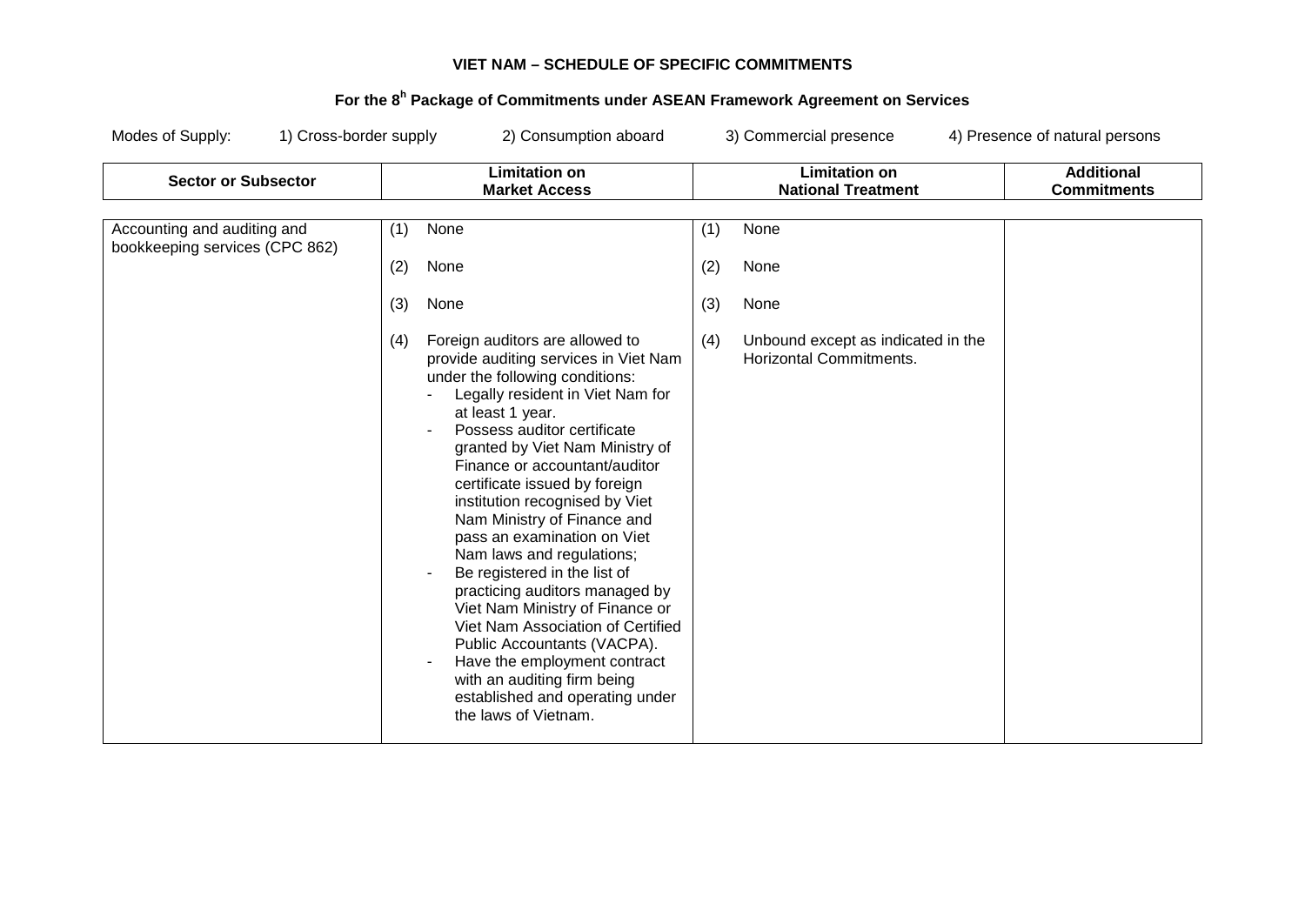| Modes of Supply:                      | 1) Cross-border supply | 2) Consumption aboard                                                |     | 3) Commercial presence                                           | 4) Presence of natural persons          |
|---------------------------------------|------------------------|----------------------------------------------------------------------|-----|------------------------------------------------------------------|-----------------------------------------|
| <b>Sector or Subsector</b>            |                        | <b>Limitation on</b><br><b>Market Access</b>                         |     | <b>Limitation on</b><br><b>National Treatment</b>                | <b>Additional</b><br><b>Commitments</b> |
| <b>Taxation Services</b><br>(CPC 863) | None<br>(1)            |                                                                      | (1) | None                                                             |                                         |
|                                       | (2)<br>None            |                                                                      | (2) | None                                                             |                                         |
|                                       | (3)<br>None            |                                                                      | (3) | None                                                             |                                         |
|                                       | (4)                    | Unbound except as indicated in the<br><b>Horizontal Commitments.</b> | (4) | Unbound except as indicated in the<br>Horizontal Commitments.    |                                         |
| Architectural Services.<br>(CPC 8671) | None<br>(1)            |                                                                      | (1) | None                                                             |                                         |
|                                       | (2)<br>None            |                                                                      | (2) | None                                                             |                                         |
|                                       | (3)<br>None            |                                                                      | (3) | None                                                             |                                         |
|                                       |                        |                                                                      |     |                                                                  |                                         |
|                                       |                        |                                                                      |     |                                                                  |                                         |
|                                       |                        |                                                                      |     |                                                                  |                                         |
|                                       | (4)                    | Unbound except as indicated in the<br><b>Horizontal Measures</b>     | (4) | Unbound except as indicated in the<br><b>Horizontal Measures</b> |                                         |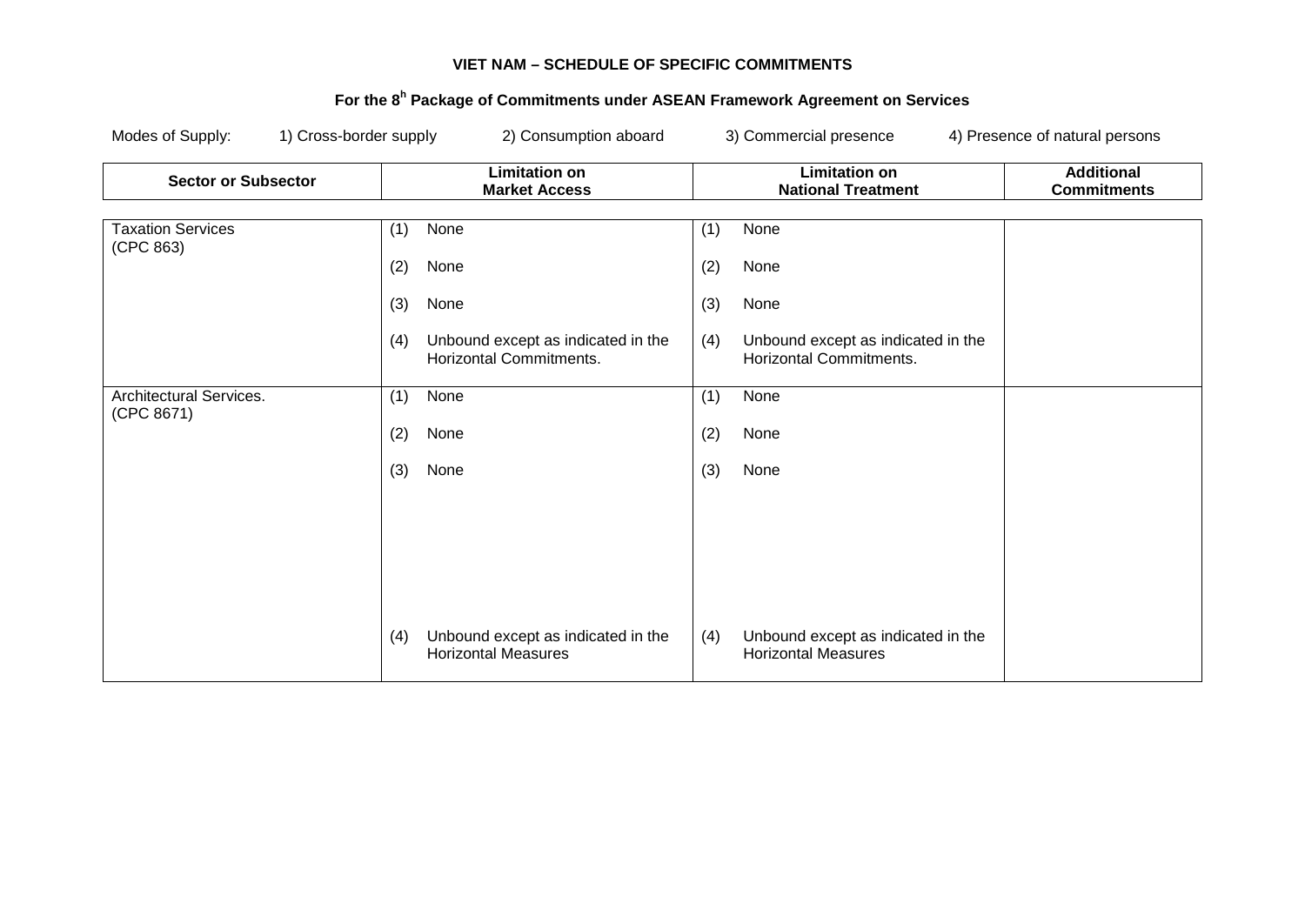<span id="page-3-0"></span>

| Modes of Supply:                                                                            | 1) Cross-border supply<br>2) Consumption aboard                                                                                                                                                               | 3) Commercial presence                                                                                                                                                                                                                                                                                 | 4) Presence of natural persons          |
|---------------------------------------------------------------------------------------------|---------------------------------------------------------------------------------------------------------------------------------------------------------------------------------------------------------------|--------------------------------------------------------------------------------------------------------------------------------------------------------------------------------------------------------------------------------------------------------------------------------------------------------|-----------------------------------------|
| <b>Sector or Subsector</b>                                                                  | <b>Limitation on</b><br><b>Market Access</b>                                                                                                                                                                  | <b>Limitation on</b><br><b>National Treatment</b>                                                                                                                                                                                                                                                      | <b>Additional</b><br><b>Commitments</b> |
| <b>Engineering Services.</b><br>(CPC 8672)<br>Integrated engineering services<br>(CPC 8673) | None<br>(1)<br>(2)<br>None<br>(3)<br>None                                                                                                                                                                     | (1)<br>None<br>(2)<br>None<br>(3)<br>None, except:                                                                                                                                                                                                                                                     |                                         |
|                                                                                             |                                                                                                                                                                                                               | The supply of services related to<br>topographical, geotechnical, hydro<br>geological and environmental<br>surveys and technical surveys for<br>urban-rural development planning,<br>sectoral development planning are<br>subject to the authorisation of the<br>Government of Viet Nam <sup>3</sup> . |                                         |
|                                                                                             | Foreign engineering services<br>(4)<br>suppliers can bring into Viet Nam<br>only management, technical<br>personnel that Viet Nam can not<br>provide. Other as indicated in the<br><b>Horizontal Measures</b> | Unbound except as indicated in the<br>(4)<br><b>Horizontal Measures</b>                                                                                                                                                                                                                                |                                         |

 <sup>3</sup> For greater transparency, this commitment allows the maintenance or adoption of limitations or restrictions for national security and public order reasons that would be justified under Article XIV and Article XIV bis of the GATS.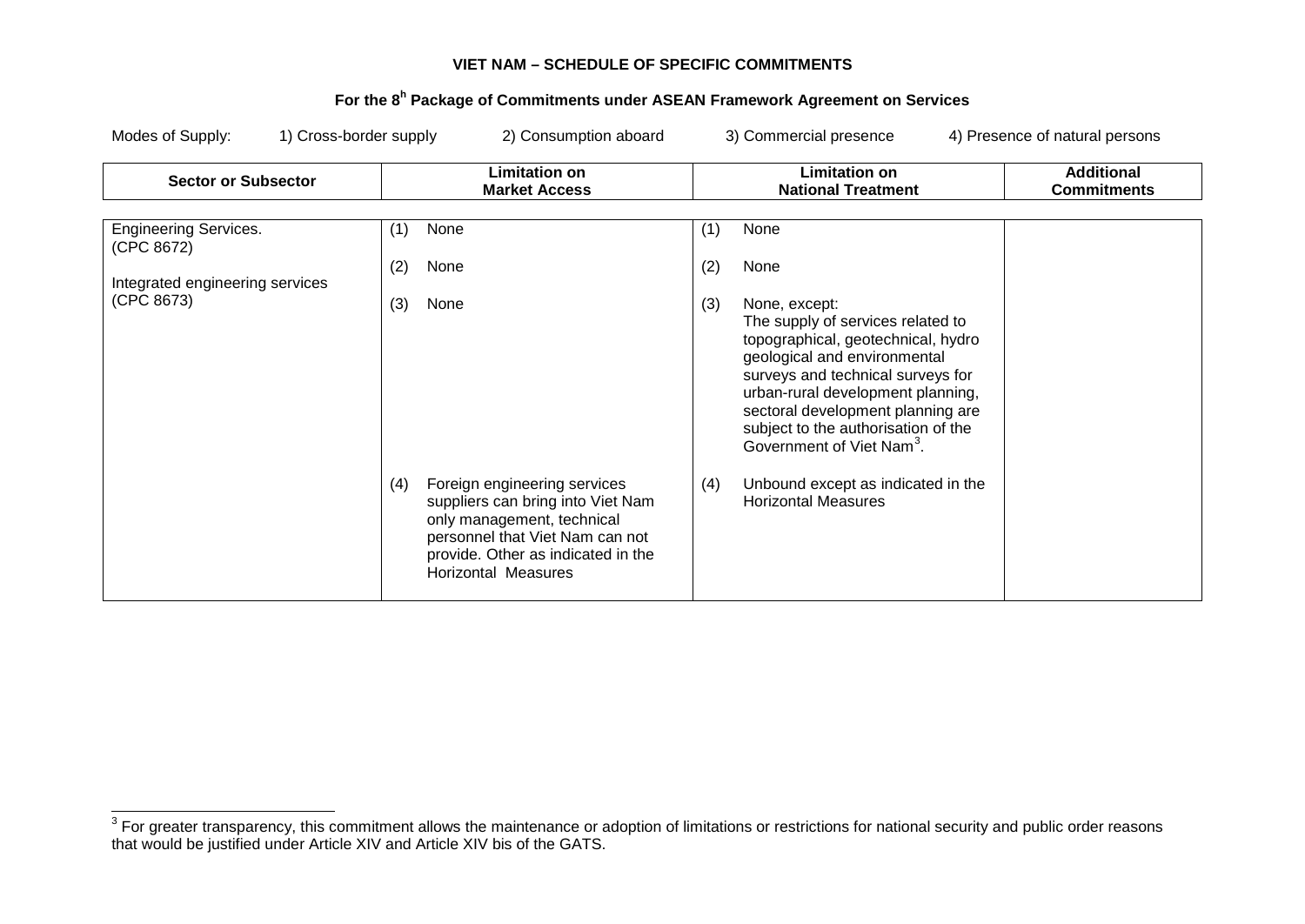<span id="page-4-0"></span>

| Modes of Supply:<br>1) Cross-border supply                                 | 2) Consumption aboard                                                                                                | 3) Commercial presence                                                                                                                                                                                                                                                                                                                                                                                                                                                                                                                                              | 4) Presence of natural persons          |
|----------------------------------------------------------------------------|----------------------------------------------------------------------------------------------------------------------|---------------------------------------------------------------------------------------------------------------------------------------------------------------------------------------------------------------------------------------------------------------------------------------------------------------------------------------------------------------------------------------------------------------------------------------------------------------------------------------------------------------------------------------------------------------------|-----------------------------------------|
| <b>Sector or Subsector</b>                                                 | <b>Limitation on</b><br><b>Market Access</b>                                                                         | <b>Limitation on</b><br><b>National Treatment</b>                                                                                                                                                                                                                                                                                                                                                                                                                                                                                                                   | <b>Additional</b><br><b>Commitments</b> |
| Urban planning and urban landscape<br>architectural services<br>(CPC 8674) | None<br>(1)<br>(2)<br>None<br>(3)<br>None<br>Unbound except as indicated in the<br>(4)<br><b>Horizontal Measures</b> | None<br>(1)<br>(2)<br>None<br>(3)<br>None, except the responsible foreign<br>architects working in foreign-<br>invested enterprises must have the<br>professional practicing certificate<br>granted or recognised by the<br>Government of Viet Nam.<br>In some areas, subject to the<br>regulations of the Government of<br>Viet Nam for national security and<br>social stability purposes, foreign<br>service suppliers may not be<br>permitted to provide this service <sup>4</sup> .<br>Unbound except as indicated in the<br>(4)<br><b>Horizontal Measures</b> |                                         |

<sup>————————————————————&</sup>lt;br><sup>4</sup> For greater transparency, this commitment allows the maintenance or adoption of limitations or restrictions for national security and public order reasons that would be justified under Article XIV and Article XIV bis of the GATS.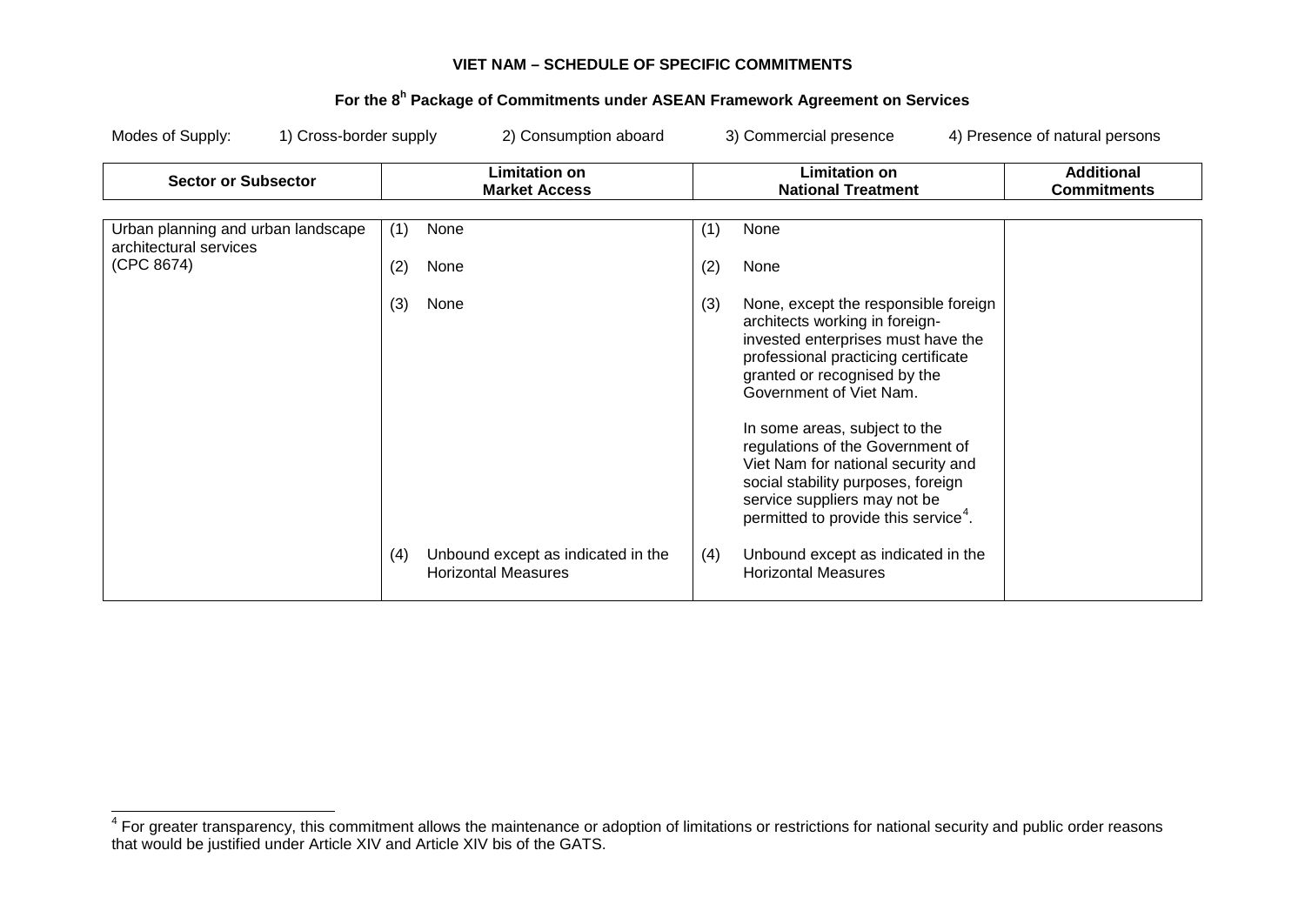| Modes of Supply:                                                | 1) Cross-border supply | 2) Consumption aboard                                                               |            | 3) Commercial presence                                           | 4) Presence of natural persons          |
|-----------------------------------------------------------------|------------------------|-------------------------------------------------------------------------------------|------------|------------------------------------------------------------------|-----------------------------------------|
| <b>Sector or Subsector</b>                                      |                        | Limitation on<br><b>Market Access</b>                                               |            | <b>Limitation on</b><br><b>National Treatment</b>                | <b>Additional</b><br><b>Commitments</b> |
| <b>Computer and Related Services</b><br>$(CPC 841 - 845 + 849)$ |                        | None<br>(1)<br>(2)<br>None                                                          | (1)<br>(2) | None<br>None                                                     |                                         |
|                                                                 |                        | (3)<br>None, except:<br>The chief of the branch has to be a<br>resident in Vietnam. | (3)        | None                                                             |                                         |
|                                                                 |                        | Since 11 January 2010, branching is<br>allowed.                                     |            |                                                                  |                                         |
|                                                                 |                        | (4)<br>Unbound except as indicated in the<br><b>Horizontal Measures</b>             | (4)        | Unbound except as indicated in the<br><b>Horizontal Measures</b> |                                         |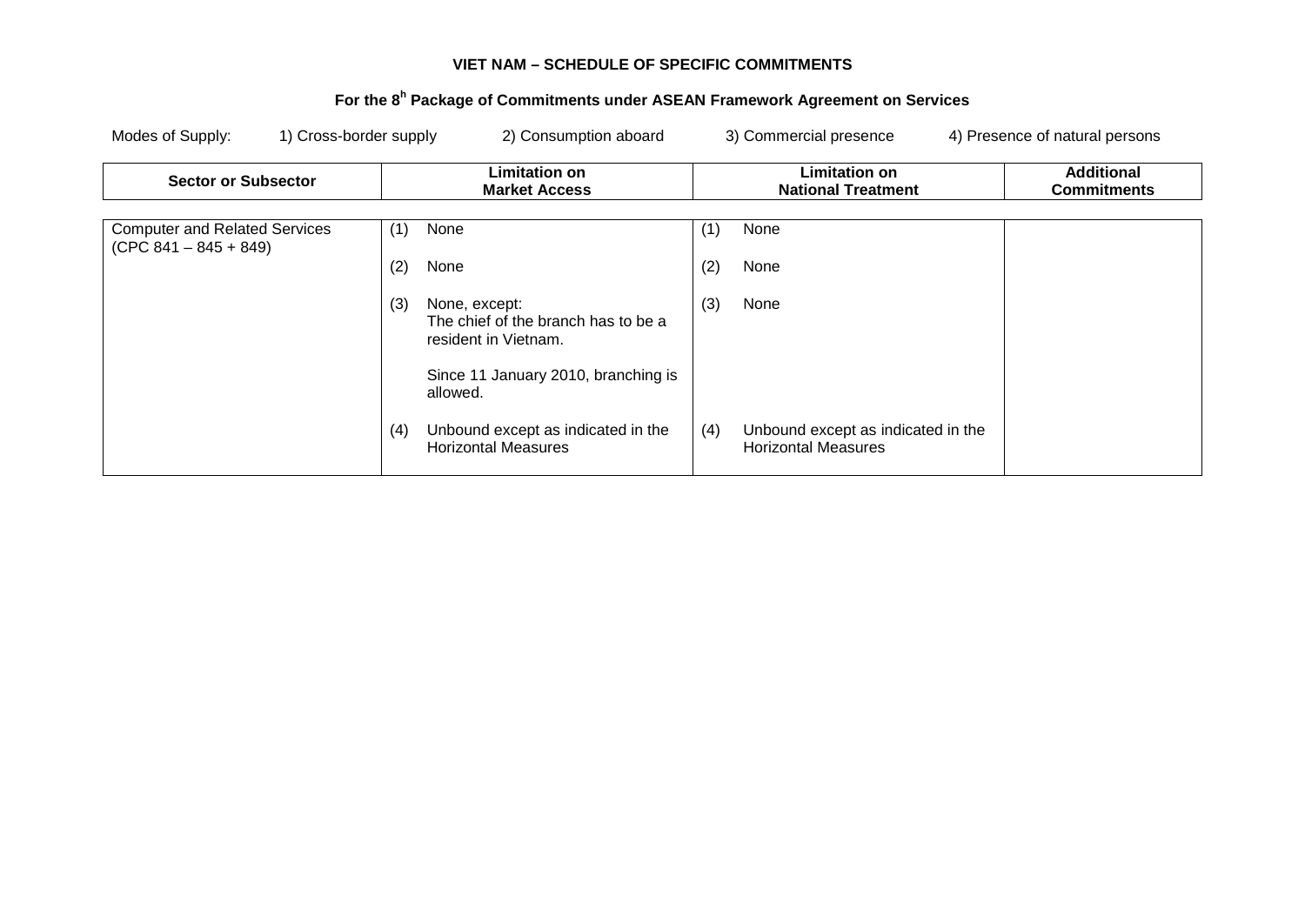| Modes of Supply:<br>1) Cross-border supply                               | 2) Consumption aboard                                                                                              | 3) Commercial presence                                                  | 4) Presence of natural persons                                                                                                                                                     |
|--------------------------------------------------------------------------|--------------------------------------------------------------------------------------------------------------------|-------------------------------------------------------------------------|------------------------------------------------------------------------------------------------------------------------------------------------------------------------------------|
| <b>Sector or Subsector</b>                                               | <b>Limitation on</b><br><b>Market Access</b>                                                                       | <b>Limitation on</b><br><b>National Treatment</b>                       | <b>Additional</b><br><b>Commitments</b>                                                                                                                                            |
| <b>C. Research &amp; Development</b><br><b>Services</b>                  | (1)<br>None                                                                                                        | (1)<br>None                                                             |                                                                                                                                                                                    |
| R&D services on natural sciences<br>(CPC 851)                            | (2)<br>None<br>(3)<br>None                                                                                         | (2)<br>None<br>(3)<br>None                                              |                                                                                                                                                                                    |
|                                                                          | Unbound except as indicated in the<br>(4)<br><b>Horizontal Measures</b>                                            | (4)<br>Unbound except as indicated in the<br><b>Horizontal Measures</b> |                                                                                                                                                                                    |
| D. Rental/Leasing Services without<br>Operator                           | (1)<br>None                                                                                                        | (1)<br>None                                                             | The equipment to be<br>brought into Vietnam<br>must comply with relevant                                                                                                           |
| Leasing and rental services relating to<br>other machinery and equipment | (2)<br>None                                                                                                        | (2)<br>None                                                             | regulations of Vietnam on<br>management of import                                                                                                                                  |
| (CPC 83109)                                                              | None, except joint venture with the<br>(3)<br>foreign capital contribution not<br>exceeding 51% shall be permitted | (3)<br>None, except as indicated in the<br>market access column         | and export, standards,<br>technical requirement,<br>national security, national<br>telecommunications                                                                              |
|                                                                          | Unbound except as indicated in the<br>(4)<br><b>Horizontal Measures</b>                                            | Unbound except as indicated in the<br>(4)<br><b>Horizontal Measures</b> | infrastructure and comply<br>with the provisions of<br>relevant laws on<br>telecommunications<br>licensing as well as<br>licenses on use of<br>frequencies and radio<br>equipments |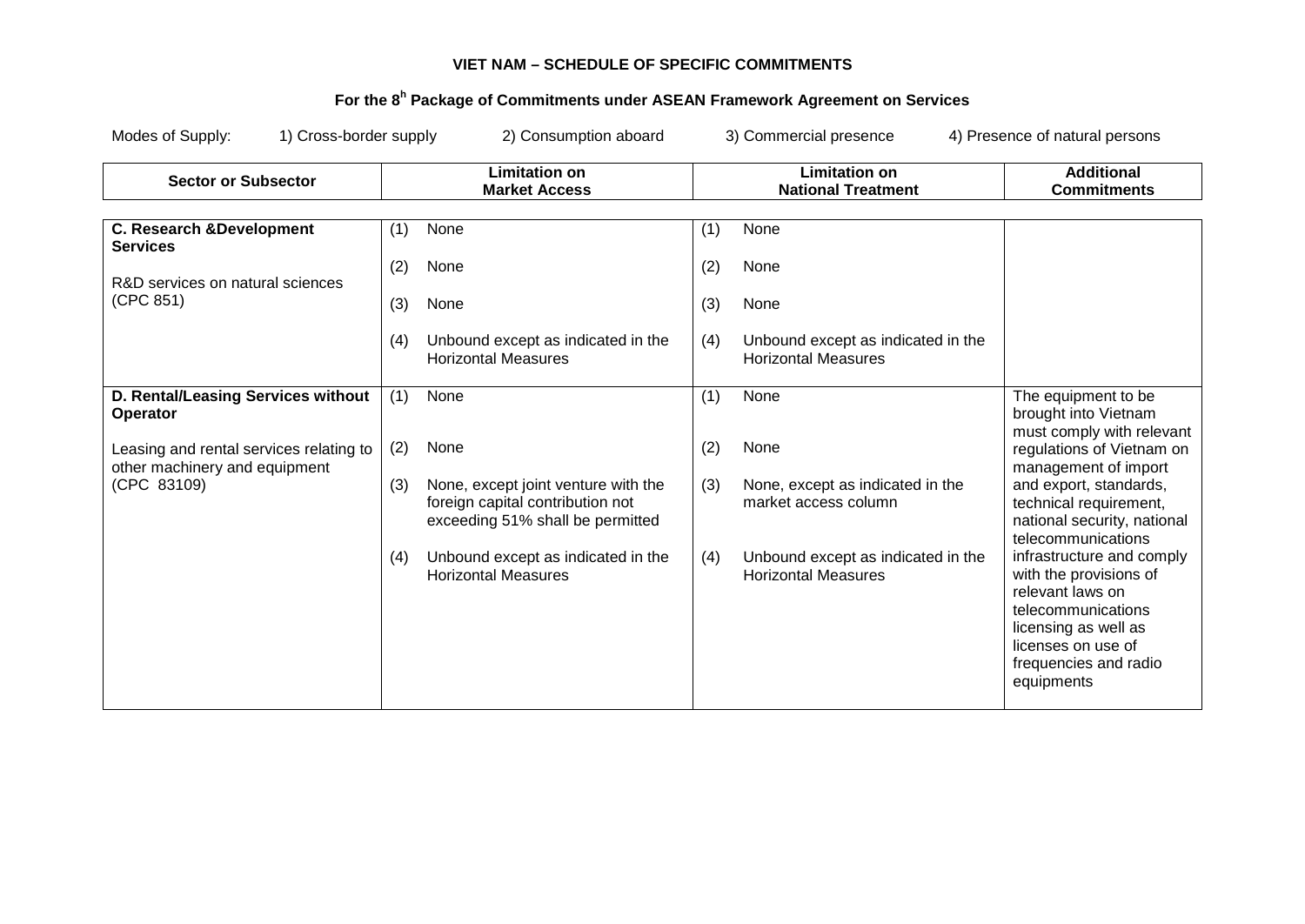| Modes of Supply:<br>1) Cross-border supply | 2) Consumption aboard                                                                                                                                                                                                                                                                                                | 3) Commercial presence                                           | 4) Presence of natural persons             |
|--------------------------------------------|----------------------------------------------------------------------------------------------------------------------------------------------------------------------------------------------------------------------------------------------------------------------------------------------------------------------|------------------------------------------------------------------|--------------------------------------------|
| <b>Sector or Subsector</b>                 | Limitation on                                                                                                                                                                                                                                                                                                        | Limitation on                                                    | <b>Additional</b>                          |
|                                            | <b>Market Access</b>                                                                                                                                                                                                                                                                                                 | <b>National Treatment</b>                                        | <b>Commitments</b>                         |
| <b>F. Other Business Services</b>          | None                                                                                                                                                                                                                                                                                                                 | None                                                             | The advertising for wines                  |
|                                            | (1)                                                                                                                                                                                                                                                                                                                  | (1)                                                              | and spirits shall be                       |
| <b>Advertising Services (except</b>        | (2)                                                                                                                                                                                                                                                                                                                  | None                                                             | subject to State                           |
| advertising services for cigarettes)       | None                                                                                                                                                                                                                                                                                                                 | (2)                                                              | regulations, which are                     |
| (CPC 871)                                  | (3)<br>None, except:<br>Foreign service suppliers are<br>permitted to establish joint venture or<br>business cooperation contract with<br>Vietnamese partners who are legally<br>authorised to do advertising services.<br>There shall be no limitation on<br>foreign capital contribution in the joint<br>ventures. | (3)<br>None                                                      | applied on a non-<br>discriminatory basis. |
|                                            | (4)<br>Unbound except as indicated in the<br><b>Horizontal Measures</b>                                                                                                                                                                                                                                              | (4)<br>Unbound, except as indicated in the<br>horizontal section |                                            |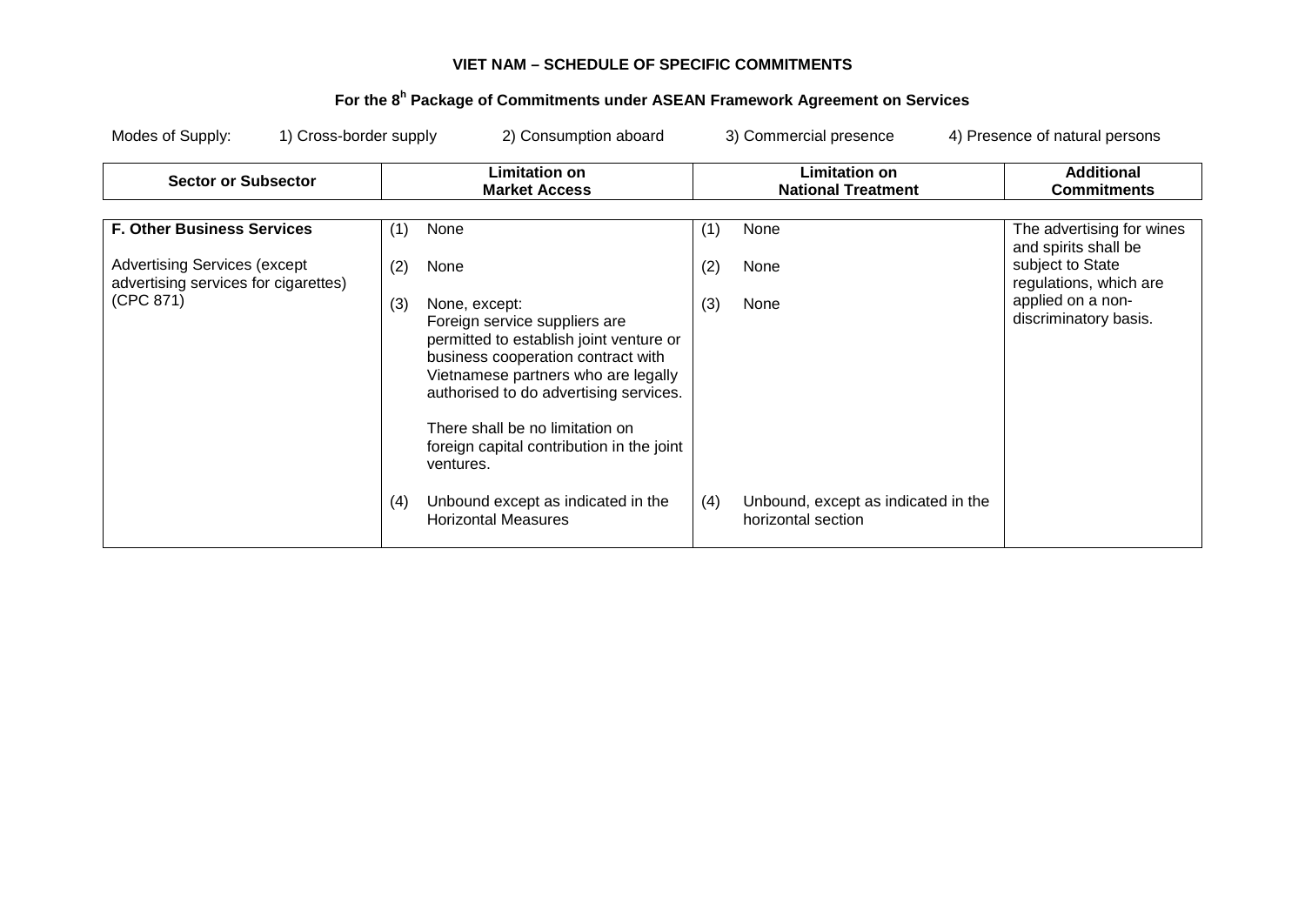| Modes of Supply:<br>1) Cross-border supply                 | 2) Consumption aboard                                                   | 3) Commercial presence                                                  | 4) Presence of natural persons          |
|------------------------------------------------------------|-------------------------------------------------------------------------|-------------------------------------------------------------------------|-----------------------------------------|
| <b>Sector or Subsector</b>                                 | <b>Limitation on</b><br><b>Market Access</b>                            | <b>Limitation on</b><br><b>National Treatment</b>                       | <b>Additional</b><br><b>Commitments</b> |
| Market research services<br>(CPC 864, excluding CPC 86402) | None<br>(1)                                                             | (1)<br>None                                                             |                                         |
|                                                            | (2)<br>None<br>(3)<br>None                                              | (2)<br>None<br>(3)<br>None                                              |                                         |
|                                                            | (4)<br>Unbound except as indicated in the<br><b>Horizontal Measures</b> | (4)<br>Unbound except as indicated in the<br><b>Horizontal Measures</b> |                                         |
| <b>Management Consulting Services</b><br>(CPC 865)         | None<br>(1)                                                             | (1)<br>None                                                             |                                         |
|                                                            | (2)<br>None                                                             | (2)<br>None                                                             |                                         |
|                                                            | (3)<br>None. After 11 January 2010,<br>branching is allowed.            | (3)<br>None                                                             |                                         |
|                                                            | (4)<br>Unbound except as indicated in the<br><b>Horizontal Measures</b> | (4)<br>Unbound except as indicated in the<br><b>Horizontal Measures</b> |                                         |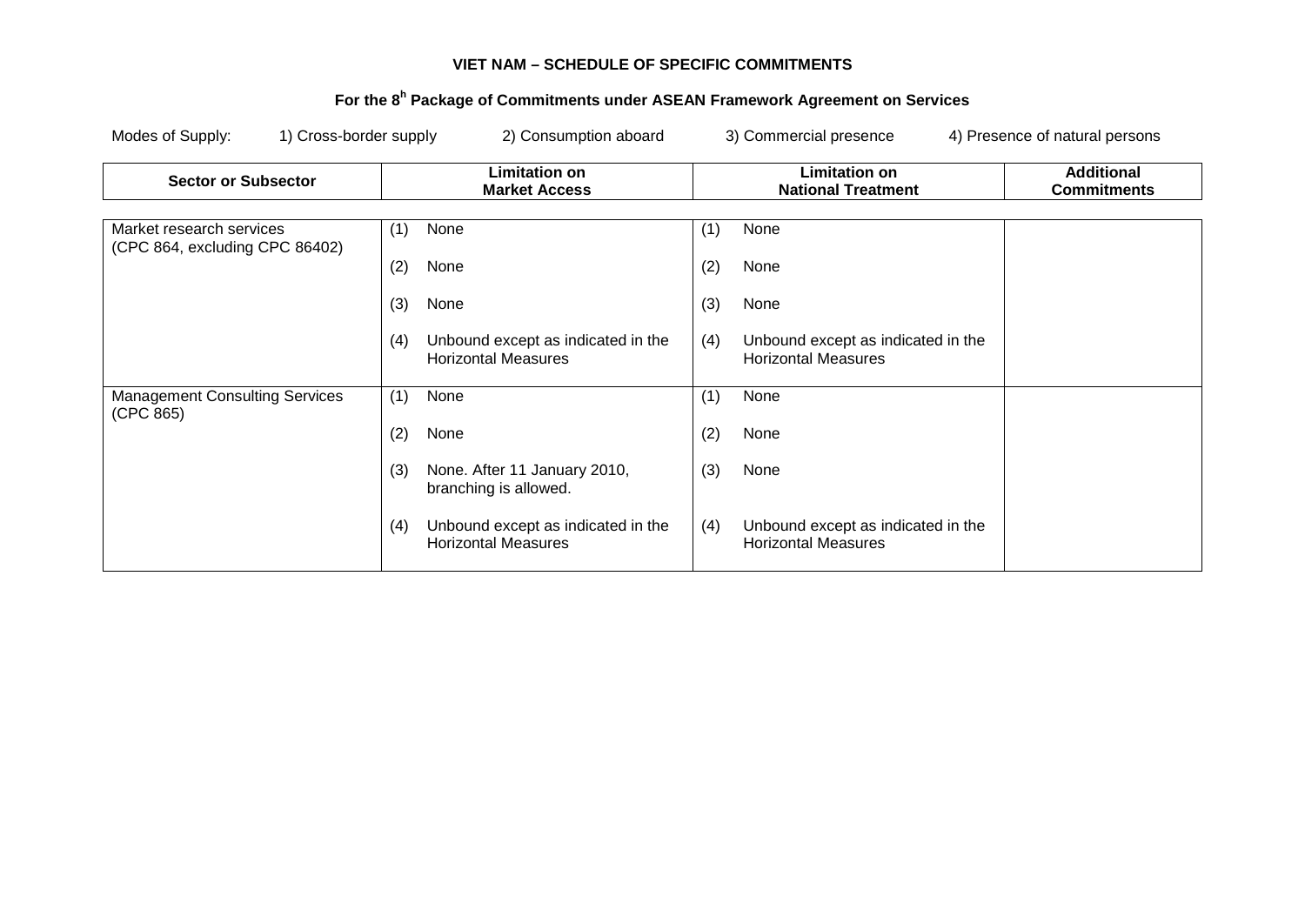| Modes of Supply:<br>1) Cross-border supply                              | 2) Consumption aboard                                                                                                                                 | 3) Commercial presence                                                                  | 4) Presence of natural persons          |
|-------------------------------------------------------------------------|-------------------------------------------------------------------------------------------------------------------------------------------------------|-----------------------------------------------------------------------------------------|-----------------------------------------|
| <b>Sector or Subsector</b>                                              | <b>Limitation on</b><br><b>Market Access</b>                                                                                                          | <b>Limitation on</b><br><b>National Treatment</b>                                       | <b>Additional</b><br><b>Commitments</b> |
| Production management consulting<br>services (CPC 86505)                | None, except for mining, oil, and gas<br>(1)<br>related fields                                                                                        | None, except for mining, oil, and gas<br>(1)<br>related fields                          |                                         |
|                                                                         | (2)<br>None                                                                                                                                           | (2)<br>None                                                                             |                                         |
|                                                                         | joint-venture or business co-<br>(3)<br>operation contract, except for mining,<br>gas, oil, and related fields                                        | (3)<br>None                                                                             |                                         |
|                                                                         | Unbound except as indicated in the<br>(4)<br><b>Horizontal Measures</b>                                                                               | Unbound except as indicated in the<br>(4)<br><b>Horizontal Measures</b>                 |                                         |
| Services related to management<br>consulting                            | None<br>(1)                                                                                                                                           | (1)<br>None                                                                             |                                         |
| (CPC 866, except CPC 86602 and<br>arbitration and conciliation services | (2)<br>None                                                                                                                                           | (2)<br>None                                                                             |                                         |
| for commercial disputes between<br>business (CPC 86602**)               | (3)<br>None, except:<br>After 2009, branching is allowed for:<br>CPC 866, except CPC 86602:                                                           | (3)<br>None, except that the chief of the<br>branch has to be a resident in Viet<br>Nam |                                         |
|                                                                         | For Arbitration and conciliation servi-<br>ces for commercial disputes between<br>businesses (CPC 86602**): before<br>2010: Unbound. Thereafter: None |                                                                                         |                                         |
|                                                                         | Unbound except as indicated in the<br>(4)<br><b>Horizontal Measures</b>                                                                               | (4)<br>Unbound except as indicated in the<br><b>Horizontal Measures</b>                 |                                         |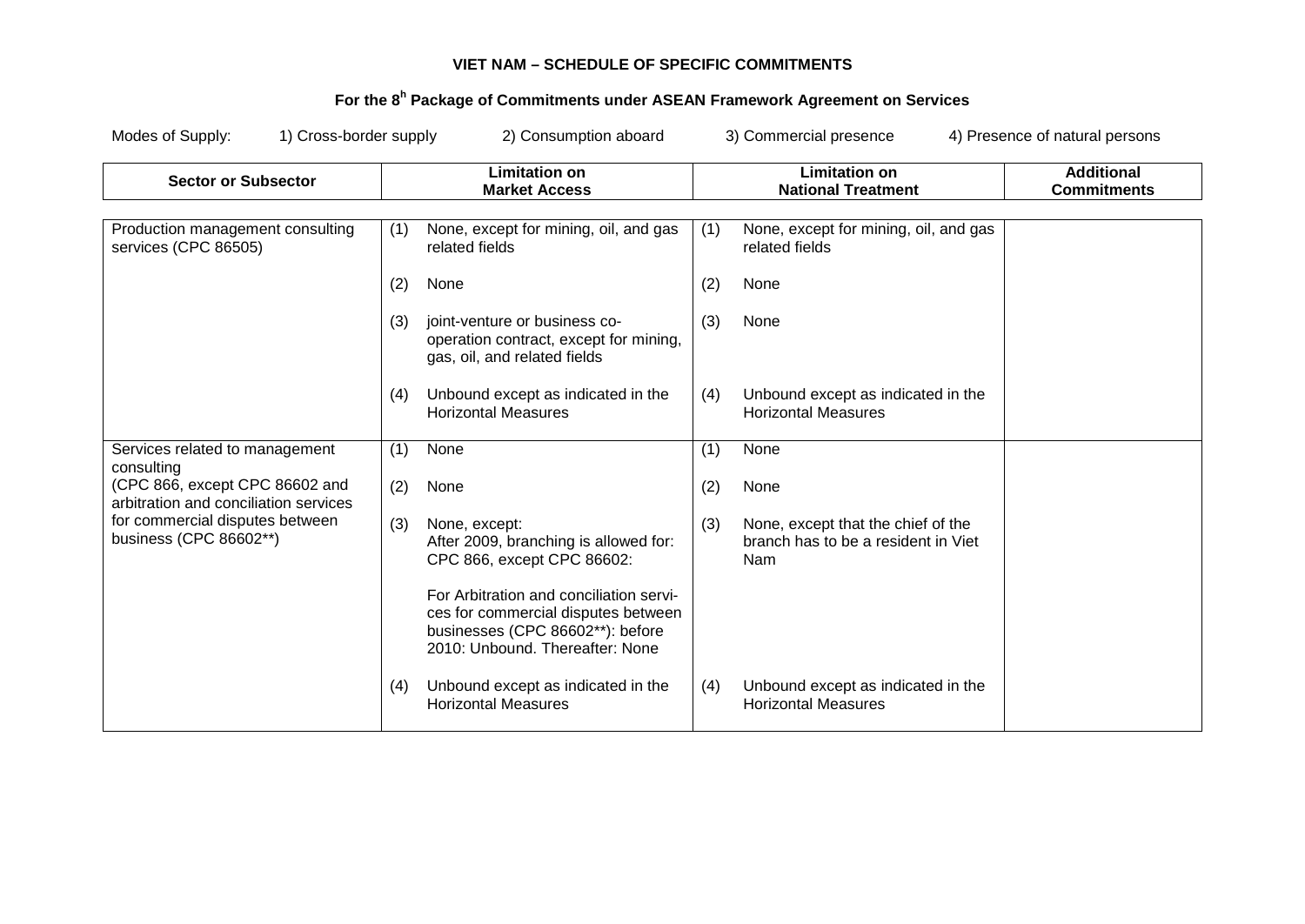| 1) Cross-border supply<br>Modes of Supply:                                    | 2) Consumption aboard                                                                                                                                                                                                                                                                                                                                                                                                                                                                                                                                                                                                            | 3) Commercial presence                                                  | 4) Presence of natural persons          |
|-------------------------------------------------------------------------------|----------------------------------------------------------------------------------------------------------------------------------------------------------------------------------------------------------------------------------------------------------------------------------------------------------------------------------------------------------------------------------------------------------------------------------------------------------------------------------------------------------------------------------------------------------------------------------------------------------------------------------|-------------------------------------------------------------------------|-----------------------------------------|
| <b>Sector or Subsector</b>                                                    | <b>Limitation on</b><br><b>Market Access</b>                                                                                                                                                                                                                                                                                                                                                                                                                                                                                                                                                                                     | <b>Limitation on</b><br><b>National Treatment</b>                       | <b>Additional</b><br><b>Commitments</b> |
| Technical testing and analysis<br>services<br>(CPC 8676 covering CPC 86761-9) | None, except for mining, oil, and gas<br>(1)<br>related field                                                                                                                                                                                                                                                                                                                                                                                                                                                                                                                                                                    | None<br>(1)                                                             |                                         |
| (Including services related to<br>composition testing, quality                | (2)<br>None                                                                                                                                                                                                                                                                                                                                                                                                                                                                                                                                                                                                                      | (2)<br>None                                                             |                                         |
| inspection)                                                                   | (3)<br>None, except where Viet Nam allows<br>private suppliers access to a sector<br>previously closed to private sector<br>competition on the grounds that the<br>service had been supplied in the<br>exercise of governmental authority,<br>joint ventures to supply such service<br>shall be allowed without limitation on<br>foreign ownership 3 years after such<br>access to private sector competition<br>is allowed. Five years after those<br>private sector services suppliers<br>have been granted such access:<br>none.<br>Access to certain geographic areas<br>may be restricted for national security<br>reasons. | (3)<br>None                                                             |                                         |
|                                                                               | Unbound except as indicated in the<br>(4)<br><b>Horizontal Measures</b>                                                                                                                                                                                                                                                                                                                                                                                                                                                                                                                                                          | Unbound except as indicated in the<br>(4)<br><b>Horizontal Measures</b> |                                         |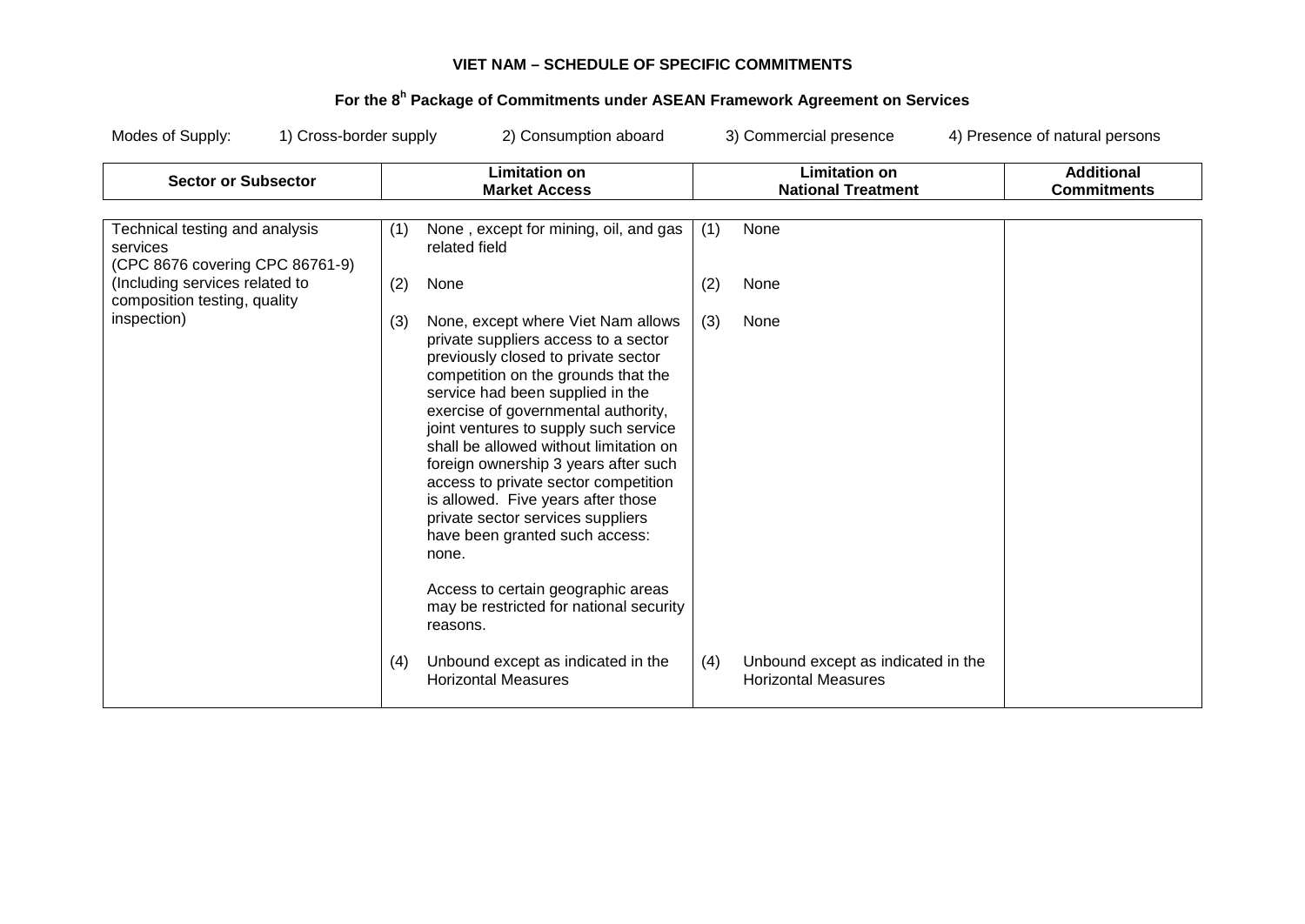<span id="page-11-1"></span><span id="page-11-0"></span>

| Modes of Supply:<br>1) Cross-border supply                                                          | 2) Consumption aboard                                                                                                                                                                                                               | 3) Commercial presence                                                  | 4) Presence of natural persons          |
|-----------------------------------------------------------------------------------------------------|-------------------------------------------------------------------------------------------------------------------------------------------------------------------------------------------------------------------------------------|-------------------------------------------------------------------------|-----------------------------------------|
| <b>Sector or Subsector</b>                                                                          | <b>Limitation on</b><br><b>Market Access</b>                                                                                                                                                                                        | <b>Limitation on</b><br><b>National Treatment</b>                       | <b>Additional</b><br><b>Commitments</b> |
| Related scientific and technical<br>consulting services. <sup>5</sup><br>(Covering CPC 86751-86753) | (1)<br>None, except: companies without a<br>commercial presence my be required<br>to be registered with the competent<br>authority of the government of Viet<br>Nam under the terms outline in Viet<br>Nam's applicable laws.       | (1)<br>None, except as indicated in the<br>market access column         |                                         |
|                                                                                                     | (2)<br>None                                                                                                                                                                                                                         | (2)<br>None                                                             |                                         |
|                                                                                                     | (3)<br>None, except<br>Since 11 January 2009, joint venture<br>with the foreign capital contribution<br>not exceeding 51% shall be<br>permitted. Since 11 January 2011,<br>100% foreign-invested enterprises<br>shall be permitted. | (3)<br>None, except as indicated in the<br>market access column         |                                         |
|                                                                                                     | Unbound except as indicated in the<br>(4)<br><b>Horizontal Section</b>                                                                                                                                                              | Unbound except as indicated in the<br>(4)<br><b>Horizontal Section</b>  |                                         |
| Leasing and rental services relating to<br>aircraft without operator                                | None <sup>6</sup><br>(1)                                                                                                                                                                                                            | (1)<br>None                                                             |                                         |
| (CPC 83104)                                                                                         | (2)<br>None                                                                                                                                                                                                                         | (2)<br>None                                                             |                                         |
|                                                                                                     | (3)<br>None                                                                                                                                                                                                                         | (3)<br>None                                                             |                                         |
|                                                                                                     | (4)<br>Unbound except as indicated in the<br><b>Horizontal Measures</b>                                                                                                                                                             | Unbound except as indicated in the<br>(4)<br><b>Horizontal Measures</b> |                                         |

<sup>&</sup>lt;sup>5</sup> The supply of services related to prospecting, surveying, exploration and exploitation is subject to the applicable laws and regulations of Viet Nam.<br><sup>6</sup> Excluding mining and oil field equipment; commercial radio, tele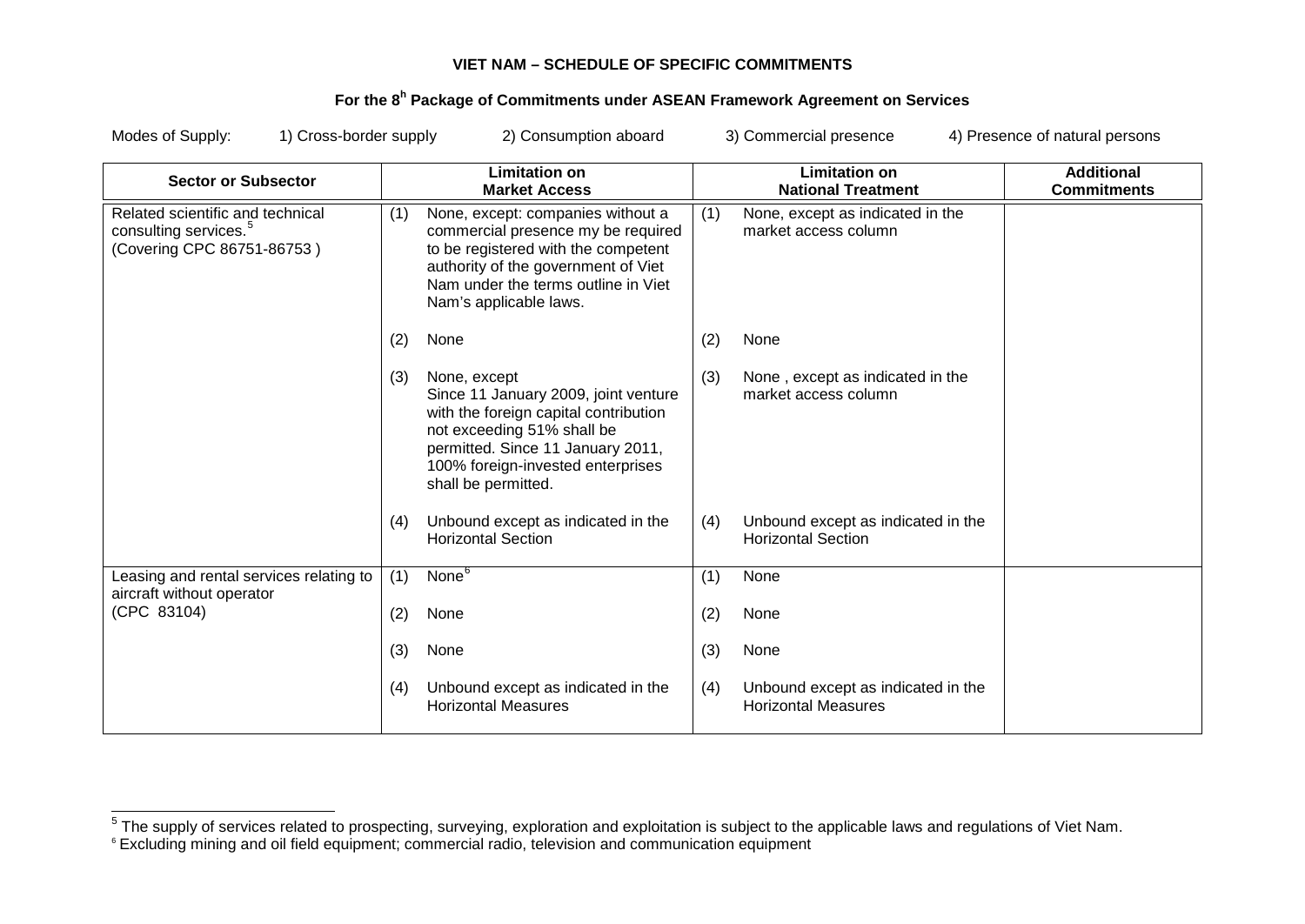| Modes of Supply:<br>1) Cross-border supply                           |                                                                     | 2) Consumption aboard                                                                                                                                                                                                       |     | 3) Commercial presence                                          | 4) Presence of natural persons          |
|----------------------------------------------------------------------|---------------------------------------------------------------------|-----------------------------------------------------------------------------------------------------------------------------------------------------------------------------------------------------------------------------|-----|-----------------------------------------------------------------|-----------------------------------------|
| <b>Sector or Subsector</b>                                           |                                                                     | Limitation on<br><b>Market Access</b>                                                                                                                                                                                       |     | Limitation on<br><b>National Treatment</b>                      | <b>Additional</b><br><b>Commitments</b> |
| Maintenance and repair equipment<br>(not including maritime vessels, | (1)<br>None                                                         |                                                                                                                                                                                                                             | (1) | None                                                            |                                         |
| aircraft or other transport equipment)<br>(CPC 633)                  | (2)<br>None                                                         |                                                                                                                                                                                                                             | (2) | None                                                            |                                         |
|                                                                      | (3)<br>None, except<br>be permitted.<br>shall be 51%.<br>permitted. | Since 11 January 2007, joint<br>ventures with the foreign capital<br>contribution not exceeding 49% shall<br>Since 11 January 2010, this limitation<br>Since 11 January 2012, 100%<br>foreign-invested enterprises shall be | (3) | None, except as indicated in the<br>market access column        |                                         |
|                                                                      | (4)                                                                 | Unbound except as indicated in the<br><b>Horizontal Section</b>                                                                                                                                                             | (4) | Unbound except as indicated in the<br><b>Horizontal Section</b> |                                         |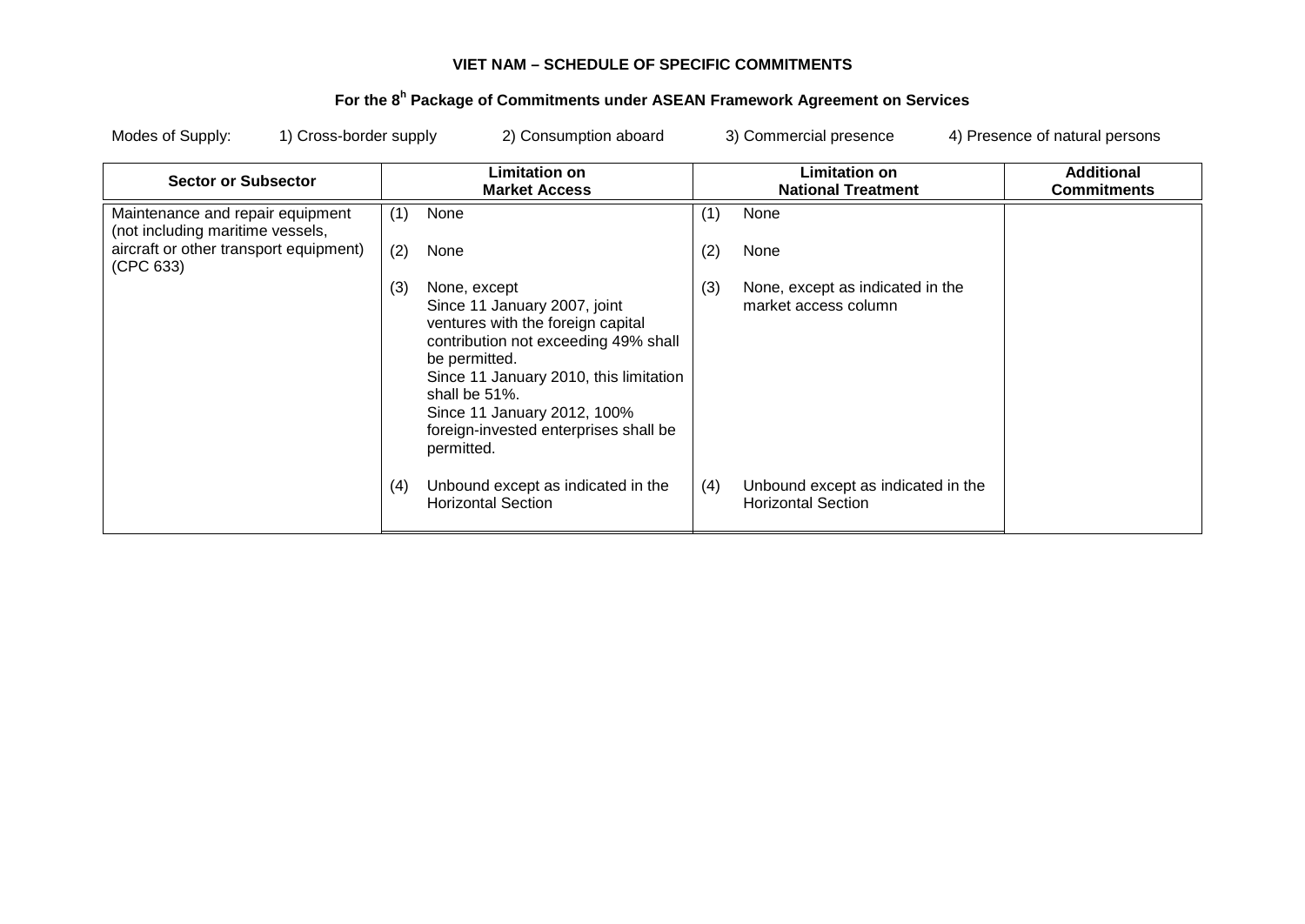| Modes of Supply:<br>1) Cross-border supply                | 2) Consumption aboard                                                                                                                                                               | 3) Commercial presence                                                   | 4) Presence of natural persons          |
|-----------------------------------------------------------|-------------------------------------------------------------------------------------------------------------------------------------------------------------------------------------|--------------------------------------------------------------------------|-----------------------------------------|
| <b>Sector or Subsector</b>                                | <b>Limitation on</b><br><b>Market Access</b>                                                                                                                                        | <b>Limitation on</b><br><b>National Treatment</b>                        | <b>Additional</b><br><b>Commitments</b> |
| Portrait Photography services<br>(CPC 87504)              | None<br>(1)                                                                                                                                                                         | (1)<br>None                                                              |                                         |
|                                                           | (2)<br>None                                                                                                                                                                         | (2)<br>None                                                              |                                         |
|                                                           | None, except only in the form of BBC<br>(3)<br>or joint venture with Vietnamese<br>supplier. There shall be no limitation<br>on foreign equity distribution in the<br>joint venture | Unbound<br>(3)                                                           |                                         |
|                                                           | Unbound, except as indicated in the<br>(4)<br><b>Horizontal Measures</b>                                                                                                            | Unbound, except as indicated in the<br>(4)<br><b>Horizontal Measures</b> |                                         |
| Special Photography services except<br>aerial photography | (1)<br>None.                                                                                                                                                                        | (1)<br>None                                                              |                                         |
| (CPC 87504)                                               | (2)<br>None                                                                                                                                                                         | (2)<br>None                                                              |                                         |
|                                                           | (3)<br>None, except only in the form of BBC<br>or joint venture with Vietnamese<br>supplier. There shall be no limitation<br>on foreign equity distribution in the<br>joint venture | (3)<br>Unbound                                                           |                                         |
|                                                           | Unbound, except as indicated in the<br>(4)<br><b>Horizontal Measures</b>                                                                                                            | Unbound, except as indicated in the<br>(4)<br><b>Horizontal Measures</b> |                                         |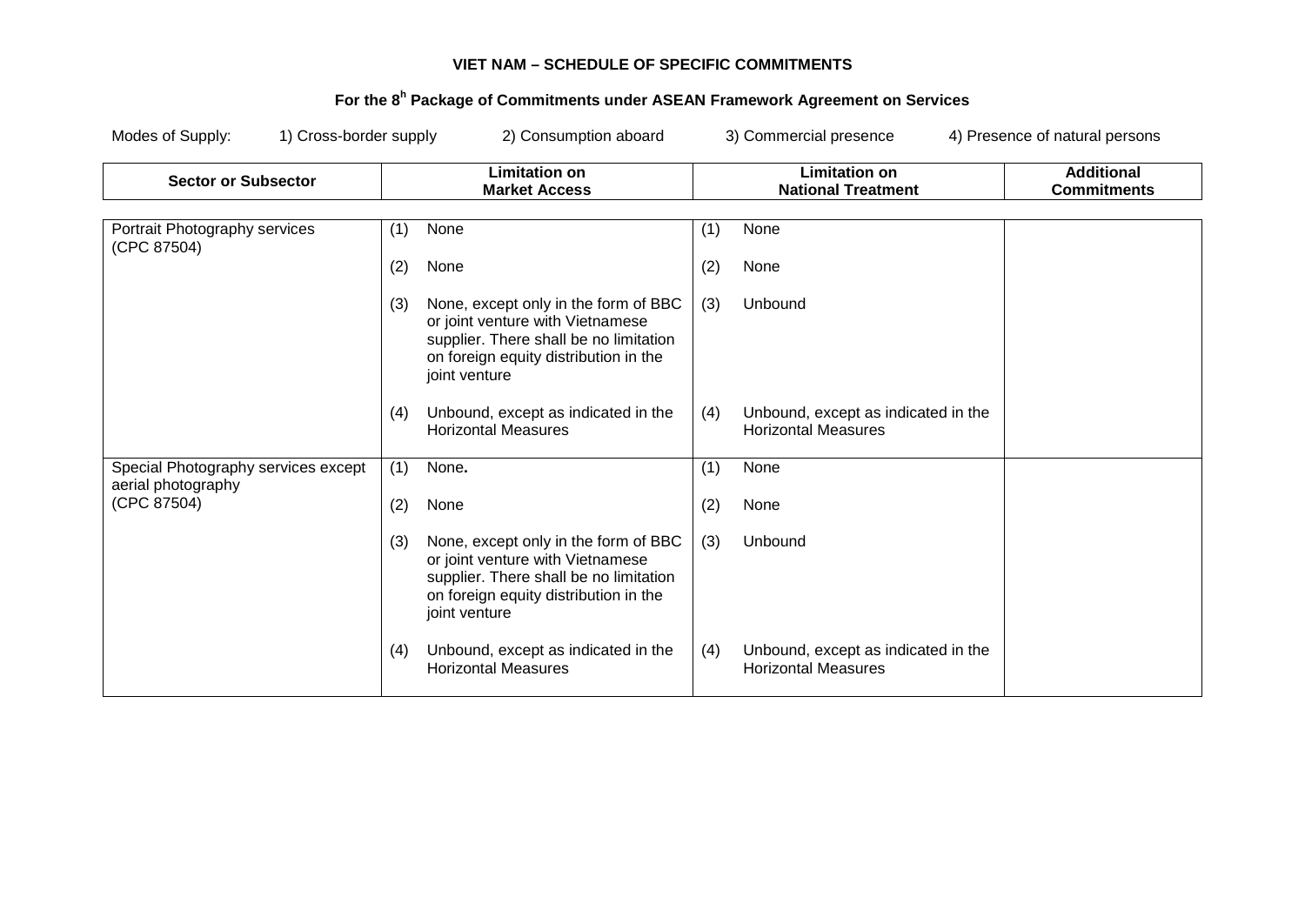| Modes of Supply:<br>1) Cross-border supply           | 2) Consumption aboard                                                                                                | 3) Commercial presence                                                   | 4) Presence of natural persons          |
|------------------------------------------------------|----------------------------------------------------------------------------------------------------------------------|--------------------------------------------------------------------------|-----------------------------------------|
| <b>Sector or Subsector</b>                           | <b>Limitation on</b><br><b>Market Access</b>                                                                         | <b>Limitation on</b><br><b>National Treatment</b>                        | <b>Additional</b><br><b>Commitments</b> |
| Packaging services<br>(CPC 876)                      | None.<br>(1)                                                                                                         | (1)<br>None                                                              |                                         |
|                                                      | (2)<br>None                                                                                                          | (2)<br>None                                                              |                                         |
|                                                      | (3)<br>None, except joint venture with the<br>foreign capital contribution not<br>exceeding 51% shall be permitted   | (3)<br>None, except as indicated in the<br>market access column          |                                         |
|                                                      | Unbound, except as indicated in the<br>(4)<br><b>Horizontal Measures</b>                                             | (4)<br>Unbound, except as indicated in the<br><b>Horizontal Measures</b> |                                         |
| Printing, publishing<br>(CPC 88442) for package only | None.<br>(1)                                                                                                         | (1)<br>None                                                              |                                         |
|                                                      | (2)<br>None                                                                                                          | (2)<br>None                                                              |                                         |
|                                                      | (3)<br>None, except joint ventures with the<br>foreign capital contribution not<br>exceeding 51% shall be permitted. | None, except as indicated in the<br>(3)<br>market access column          |                                         |
|                                                      | Unbound, except as indicated in the<br>(4)<br><b>Horizontal Measures</b>                                             | Unbound, except as indicated in the<br>(4)<br><b>Horizontal Measures</b> |                                         |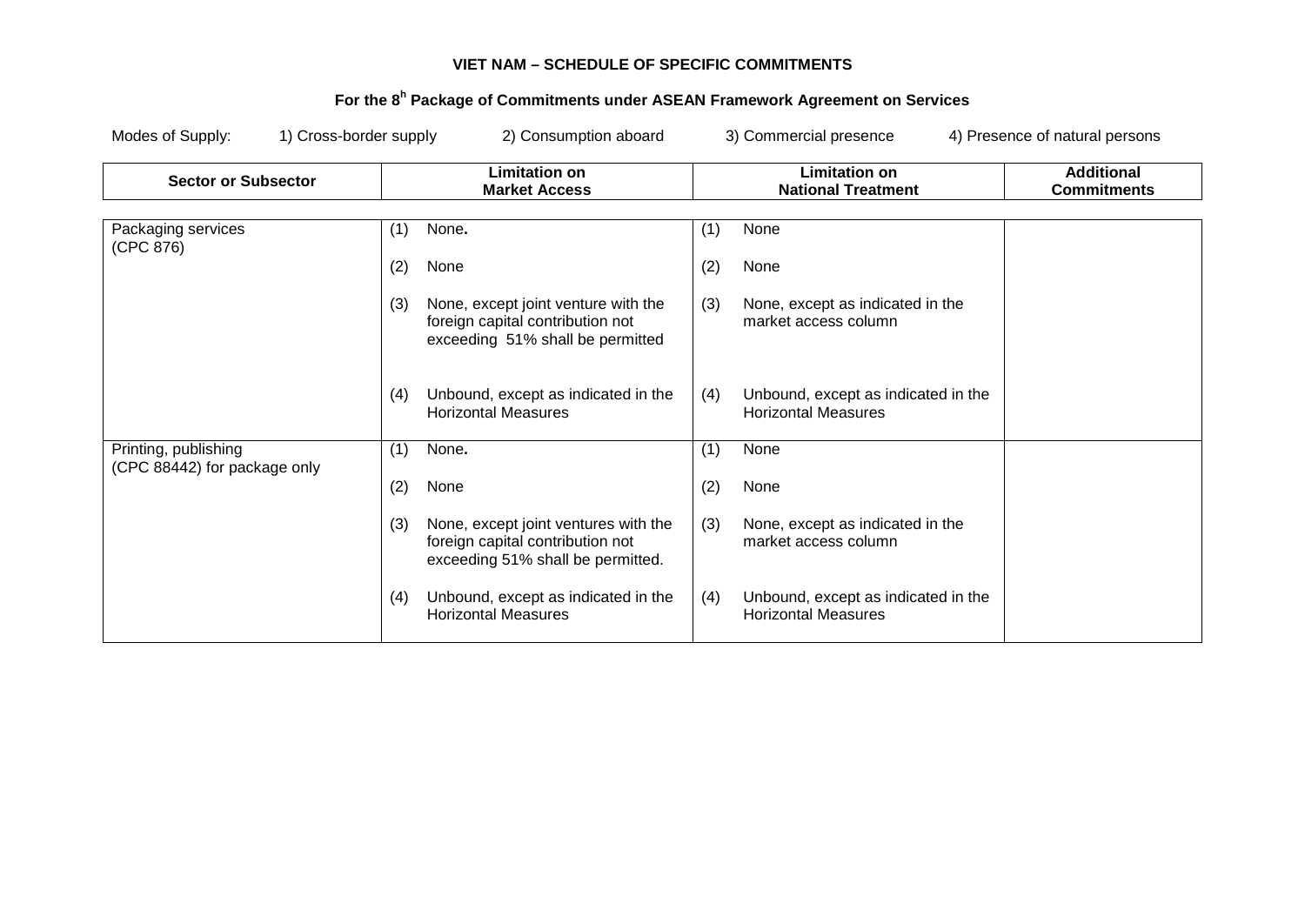<span id="page-15-3"></span><span id="page-15-2"></span><span id="page-15-1"></span><span id="page-15-0"></span>

| Modes of Supply:<br>1) Cross-border supply                                              |     | 2) Consumption aboard                                  |     | 3) Commercial presence                            | 4) Presence of natural persons                         |
|-----------------------------------------------------------------------------------------|-----|--------------------------------------------------------|-----|---------------------------------------------------|--------------------------------------------------------|
| <b>Sector or Subsector</b>                                                              |     | <b>Limitation on</b><br><b>Market Access</b>           |     | <b>Limitation on</b><br><b>National Treatment</b> | <b>Additional</b><br><b>Commitments</b>                |
| <b>COMMUNICATIONS SERVICES</b>                                                          |     |                                                        |     |                                                   |                                                        |
| Courier Services (CPC 7512**)                                                           | (1) | None $\overline{10}$                                   | (1) | None                                              | Services and services                                  |
|                                                                                         |     |                                                        |     |                                                   | suppliers of any other                                 |
| *Express delivery services <sup>7,</sup> i.e. ser-                                      | (2) | None                                                   | (2) | None                                              | Member shall be                                        |
| vices consisting of collection, sorting,                                                |     |                                                        |     |                                                   | accorded treatment no                                  |
| transport and delivery, whether for                                                     | (3) | None, except that foreign ownership                    | (3) | None                                              | less favourable than the                               |
| domestic or foreign destination, of:<br>(a) Written communication <sup>8</sup> , on any |     | in joint ventures may be limited to<br>51% until 2011. |     |                                                   | treatment accorded to the<br>Vietnamese Post Office or |
| kind of physical medium,                                                                |     | Since 11 January 2012, 100%                            |     |                                                   | its subsidiaries for its                               |
| including:                                                                              |     | foreign-invested enterprises shall be                  |     |                                                   | competitive activities.                                |
| Hybrid mail service;                                                                    |     | permitted.                                             |     |                                                   |                                                        |
| Direct mail.                                                                            |     |                                                        |     |                                                   |                                                        |
| Except for the handling of items                                                        | (4) | Unbound, except as indicated in the                    | (4) | Unbound, except as indicated in the               |                                                        |
| of written communication the                                                            |     | <b>Horizontal Measures</b>                             |     | <b>Horizontal Measures</b>                        |                                                        |
| price of which is less than:                                                            |     |                                                        |     |                                                   |                                                        |
| 10 times the tariff for the han-                                                        |     |                                                        |     |                                                   |                                                        |
| dling of a standard domestic                                                            |     |                                                        |     |                                                   |                                                        |
| letter in the first weight level<br>for domestic shipments;                             |     |                                                        |     |                                                   |                                                        |
| US\$9 for international                                                                 |     |                                                        |     |                                                   |                                                        |
| shipments;                                                                              |     |                                                        |     |                                                   |                                                        |
| provided that the gross weight of                                                       |     |                                                        |     |                                                   |                                                        |
| these items is less than 2,000                                                          |     |                                                        |     |                                                   |                                                        |
| grams.                                                                                  |     |                                                        |     |                                                   |                                                        |
| (b) Parcels <sup>9</sup> and other goods.                                               |     |                                                        |     |                                                   |                                                        |
| * Handling of non-addressed items                                                       |     |                                                        |     |                                                   |                                                        |

 $^7$  Express delivery services may include, in addition to greater speed and reliability, value added elements such as collection from point of origin, personal delivery to addressee, tracing and tracking, possibility of

<sup>8</sup> Written communication includes letters, postcards, hand writings, or printed matters such as books, newspapers, periodicals, magazines, or commercial documents such as bills and invoices, etc.

 $<sup>9</sup>$  Books, catalogues are included hereunder.</sup>

<sup>&</sup>lt;sup>10</sup> The cross-border supply of service can be performed in association with a local service provider for the collection or delivery.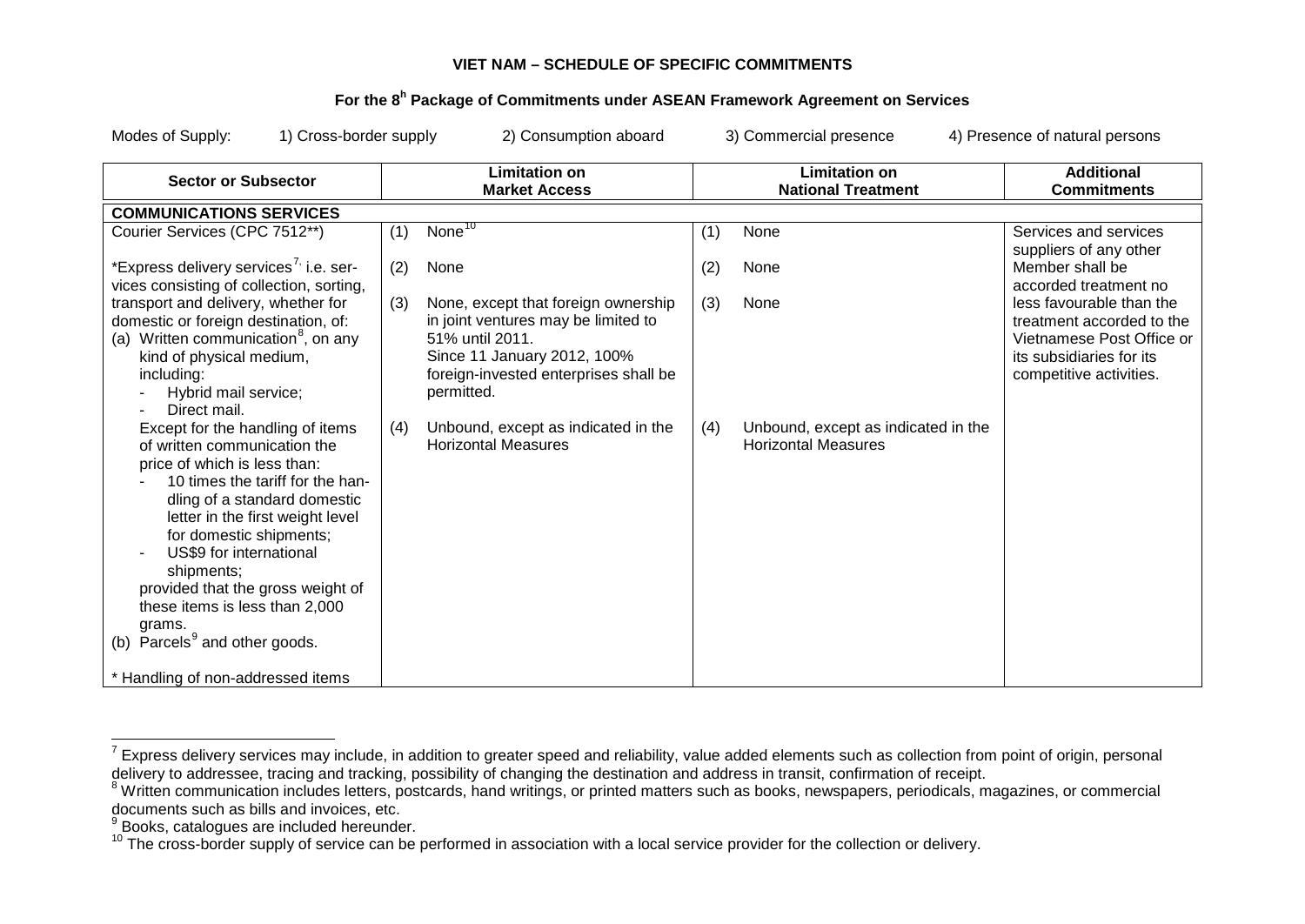| 2) Consumption aboard                                                                                                                                                                                                                                                                                                                                                                                                                                                                                                                                                                                                                                                                                                                                                                        | 3) Commercial presence                                                                                                                                         | 4) Presence of natural persons                                                                                                                                                                                                                                                                                                                                                                                                                                                                                                                                                                                                                                                             |
|----------------------------------------------------------------------------------------------------------------------------------------------------------------------------------------------------------------------------------------------------------------------------------------------------------------------------------------------------------------------------------------------------------------------------------------------------------------------------------------------------------------------------------------------------------------------------------------------------------------------------------------------------------------------------------------------------------------------------------------------------------------------------------------------|----------------------------------------------------------------------------------------------------------------------------------------------------------------|--------------------------------------------------------------------------------------------------------------------------------------------------------------------------------------------------------------------------------------------------------------------------------------------------------------------------------------------------------------------------------------------------------------------------------------------------------------------------------------------------------------------------------------------------------------------------------------------------------------------------------------------------------------------------------------------|
| <b>Limitation on</b><br><b>Market Access</b>                                                                                                                                                                                                                                                                                                                                                                                                                                                                                                                                                                                                                                                                                                                                                 | <b>Limitation on</b><br><b>National Treatment</b>                                                                                                              | <b>Additional</b><br><b>Commitments</b>                                                                                                                                                                                                                                                                                                                                                                                                                                                                                                                                                                                                                                                    |
|                                                                                                                                                                                                                                                                                                                                                                                                                                                                                                                                                                                                                                                                                                                                                                                              |                                                                                                                                                                |                                                                                                                                                                                                                                                                                                                                                                                                                                                                                                                                                                                                                                                                                            |
| None, except:<br>Wire-based and mobile terrestrial<br>services: Service must be offered<br>through commercial arrangements<br>with an entity established in Viet Nam<br>and licensed to provide international<br>telecommunication services.<br>Satellite-based services: Subject to<br>commercial arrangements with<br>Vietnamese international satellite<br>service suppliers duly licensed in Viet<br>Nam, except satellite-based services<br>offered to:<br>Since 11 January 2007: off-<br>shore/on sea based business<br>customers, government<br>institutions, facilities-based<br>service suppliers, radio and<br>television broadcasters, official<br>international organisation'<br>representative offices, diplomatic<br>representatives and consulates,<br>high tech and software | (1)<br>None                                                                                                                                                    | Viet Nam undertakes the<br>obligations in the<br>Reference Paper<br>attached hereto.<br>For consortium submarine<br>cable links where Viet<br>Nam is member, foreign<br>service suppliers shall be<br>permitted to control fully-<br>owned submarine cable<br>transmission capacity<br>(e.g. IRU or consortium<br>ownership) terminating at<br>a licensed cable landing<br>station in Viet Nam, and<br>to provide such capacity<br>to international facilities-<br>based service suppliers<br>licensed in Viet Nam.<br>Since 11 January 2011,<br>foreign service suppliers<br>shall be permitted to<br>provide such capacity to<br>international VPN and IXP<br>service suppliers licensed |
|                                                                                                                                                                                                                                                                                                                                                                                                                                                                                                                                                                                                                                                                                                                                                                                              | 1) Cross-border supply<br>permitted public service provision points (POP).<br>(1)<br>development parks who are<br>licensed to use satellite-earth<br>stations: | Commitments hereunder are made in accordance with "Notes for Scheduling Basic Telecom Services Commitments" (S/GBT/W/2/REV.1) and "Market<br>Access Limitations on Spectrum Availability" (S/GBT/W/3). For the purpose of these commitments, a "non-facilities based service supplier" means a service<br>supplier which does not own transmission capacity but contracts for such capacity including submarine cable capacity, including on a long-term basis, from a<br>facilities-based supplier. A non facilities-based supplier is not otherwise excluded from owning telecommunications equipment within their premises and                                                          |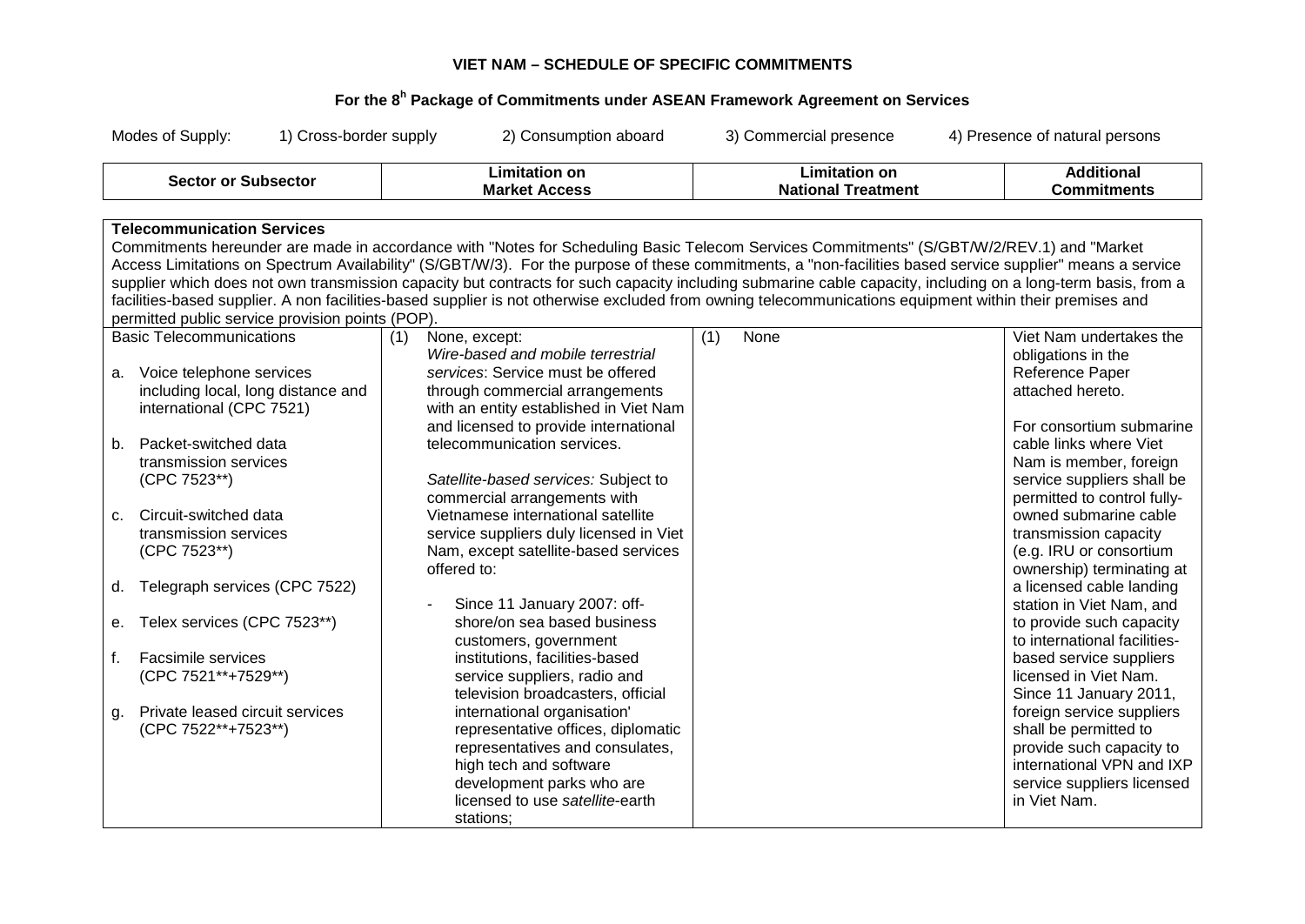<span id="page-17-2"></span><span id="page-17-1"></span><span id="page-17-0"></span>

| Modes of Supply:<br>1) Cross-border supply                                                                                                                                                                                                                                                                                                                     | 2) Consumption aboard                                                                                                                                                                                                                                                                                                                                                                                                                                                                                                                                                                                                                                                                                                                                                                                                                                                                                                                                                  | 3) Commercial presence                            | 4) Presence of natural persons          |
|----------------------------------------------------------------------------------------------------------------------------------------------------------------------------------------------------------------------------------------------------------------------------------------------------------------------------------------------------------------|------------------------------------------------------------------------------------------------------------------------------------------------------------------------------------------------------------------------------------------------------------------------------------------------------------------------------------------------------------------------------------------------------------------------------------------------------------------------------------------------------------------------------------------------------------------------------------------------------------------------------------------------------------------------------------------------------------------------------------------------------------------------------------------------------------------------------------------------------------------------------------------------------------------------------------------------------------------------|---------------------------------------------------|-----------------------------------------|
| <b>Sector or Subsector</b>                                                                                                                                                                                                                                                                                                                                     | <b>Limitation on</b><br><b>Market Access</b>                                                                                                                                                                                                                                                                                                                                                                                                                                                                                                                                                                                                                                                                                                                                                                                                                                                                                                                           | <b>Limitation on</b><br><b>National Treatment</b> | <b>Additional</b><br><b>Commitments</b> |
| (o*) Other services<br>Videoconference services<br>(CPC 75292)<br>Video Transmission services,<br>excluding broadcasting <sup>11</sup><br>Radio based services includes:<br>Mobile telephone<br>(terrestrial and satellite)<br>Mobile data<br>(terrestrial and satellite)<br>Paging<br><b>PCS</b><br>Trunking<br>Internet Exchange Service (IXP) <sup>12</sup> | Since 11 January 2010:<br>$\blacksquare$<br>multinational companies <sup>13</sup> , which<br>are licensed to use satellite-earth<br>stations.<br>None<br>(2)<br>(3)<br>None, except:<br>Non facilities-based services: Since<br>11 January 2007 joint ventures with<br>telecommunications service suppliers<br>duly licensed in Viet Nam will be<br>allowed. Foreign capital contribution<br>shall not exceed 51% of legal capital<br>of the joint ventures. Since 11<br>January 2010: joint venture will be<br>allowed without limitation on choice<br>of partner. Foreign capital<br>contribution shall not exceed 65% of<br>legal capital of the joint ventures.<br>Facilities-based services: joint<br>venture with telecommunications<br>service suppliers duly licensed in Viet<br>Nam will be allowed. Foreign capital<br>contribution shall not exceed 49% of<br>legal capital of the joint ventures.<br>51% gives management control of<br>the joint venture. | (2)<br>None<br>(3)<br>None                        |                                         |

<sup>————————————————————&</sup>lt;br><sup>11</sup> Broadcasting is defined as the uninterrupted chain of transmission required for the distribution of TV and radio programme signals to the general public, but

does not cover contribution links between operators.<br><sup>12</sup> Services providing internet access service (IAS) suppliers with connection between them and to the international Internet backbone.

 $13$  A multinational is a corporation which: a) has a commercial presence in Viet Nam; b) operates in at least one other WTO member; c) has been in operation for at least 5 years; d) is publicly listed on the stock exchange of a WTO Member; and e) is licensed to use satellite services in at least one WTO Member.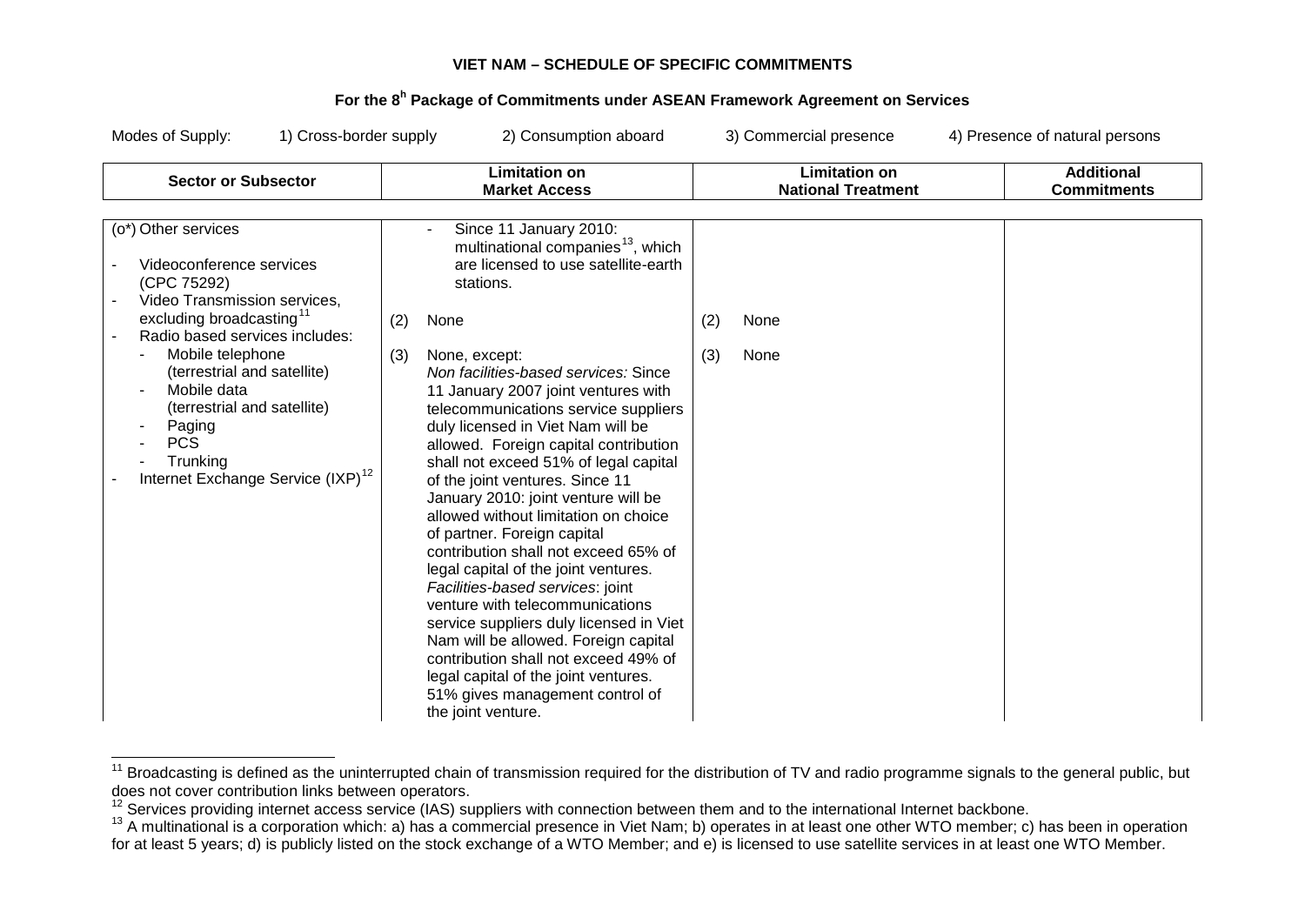| Modes of Supply:           | 1) Cross-border supply | 2) Consumption aboard                                                                                                                                                                                                                                          | 3) Commercial presence                                                   | 4) Presence of natural persons          |
|----------------------------|------------------------|----------------------------------------------------------------------------------------------------------------------------------------------------------------------------------------------------------------------------------------------------------------|--------------------------------------------------------------------------|-----------------------------------------|
| <b>Sector or Subsector</b> |                        | Limitation on<br><b>Market Access</b>                                                                                                                                                                                                                          | Limitation on<br><b>National Treatment</b>                               | <b>Additional</b><br><b>Commitments</b> |
|                            |                        | In the telecommunications sector.<br>foreign investors in BCC will have the<br>possibility to renew current<br>arrangements or to convert them into<br>another form of establishment with<br>conditions no less favourable than<br>those they currently enjoy. |                                                                          |                                         |
|                            |                        | Unbound, except as indicated in the<br>(4)<br><b>Horizontal Measures</b>                                                                                                                                                                                       | (4)<br>Unbound, except as indicated in the<br><b>Horizontal Measures</b> |                                         |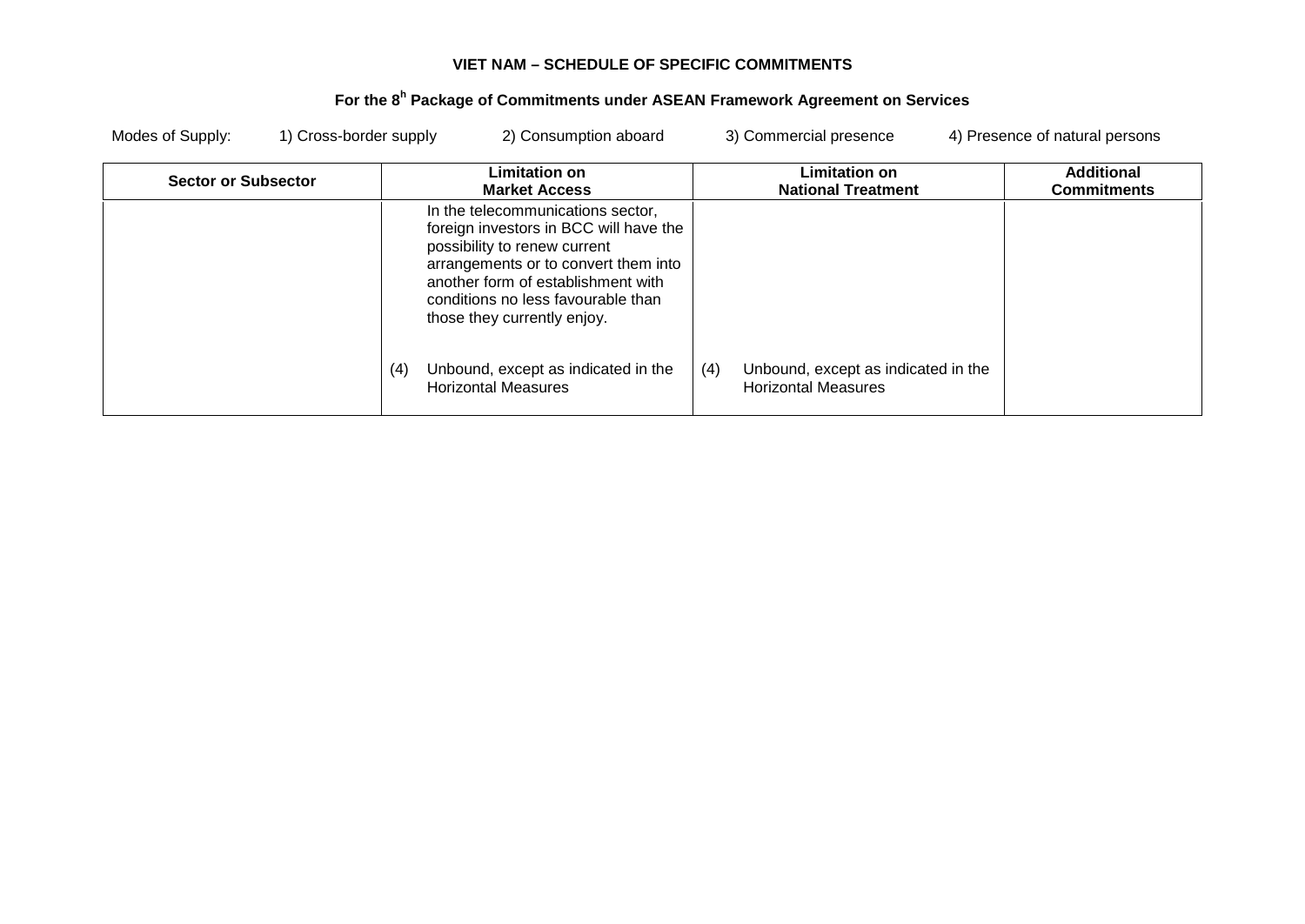<span id="page-19-0"></span>

| Modes of Supply:                                                                                       | 1) Cross-border supply |                                              | 2) Consumption aboard                                                                                                                                                                                                                                                                                                                                                                                                                                                             |     | 3) Commercial presence                            |  | 4) Presence of natural persons                                                                                                                                                                                                                                                                                                                                                                      |
|--------------------------------------------------------------------------------------------------------|------------------------|----------------------------------------------|-----------------------------------------------------------------------------------------------------------------------------------------------------------------------------------------------------------------------------------------------------------------------------------------------------------------------------------------------------------------------------------------------------------------------------------------------------------------------------------|-----|---------------------------------------------------|--|-----------------------------------------------------------------------------------------------------------------------------------------------------------------------------------------------------------------------------------------------------------------------------------------------------------------------------------------------------------------------------------------------------|
| <b>Sector or Subsector</b>                                                                             |                        | <b>Limitation on</b><br><b>Market Access</b> |                                                                                                                                                                                                                                                                                                                                                                                                                                                                                   |     | <b>Limitation on</b><br><b>National Treatment</b> |  | <b>Additional</b><br><b>Commitments</b>                                                                                                                                                                                                                                                                                                                                                             |
| Basic telecommunication services<br>(o*) Other services<br>Virtual Private Network (VPN) <sup>14</sup> |                        | (1)<br>None, except:<br>services offered to: | Wire-based and mobile terrestrial<br>services: Service must be offered<br>through commercial arrangements<br>with an entity established in Viet Nam<br>and licensed to provide international<br>telecommunication services.<br>Satellite-based services: Subject to<br>commercial arrangements with<br>Vietnamese international satellite<br>service suppliers duly licensed in<br>Viet Nam, except satellite-based<br>Since 11 January 2007: off-<br>shore/on sea based business | (1) | None                                              |  | Viet Nam undertakes the<br>obligations in the<br>Reference Paper<br>attached hereto.<br>For consortium submarine<br>cable links where Viet<br>Nam is member, foreign<br>service suppliers shall be<br>permitted to control fully-<br>owned submarine cable<br>transmission capacity<br>(e.g. IRU or consortium<br>ownership) terminating at<br>a licensed cable landing<br>station in Viet Nam, and |
|                                                                                                        |                        |                                              | customers, government<br>institutions, facilities-based<br>service suppliers, radio and<br>television broadcasters, official<br>international organisation'<br>representative offices, diplomatic<br>representatives and consulates,<br>high tech and software                                                                                                                                                                                                                    |     |                                                   |  | to provide such capacity<br>to international facilities-<br>based service suppliers<br>licensed in Viet Nam.<br>Since 11 January 2011,<br>foreign service suppliers<br>shall be permitted to<br>provide such capacity to                                                                                                                                                                            |

<sup>&</sup>lt;sup>14</sup> Services, provided on commercial terms, establishing and managing a private network over public (shared) networks for the purpose of carrying out, on a non-profit basis, voice and data telecommunications between members of a closed user group defined prior to the creation of the VPN. Such group may include a corporate group or organisation, or a group of legal entities with an established relationship affiliated through the pursuit of a common interest. Initial members of a closed user group using VPN service must be listed in a dialling or routing plan approved by the Competent Authority and subject to its oversight. VPN service suppliers shall notify to the Competent Authority changes of membership at least two working weeks prior to actually commencing commercial service and can commence commercial service provided that no objection from the Competent Authority is issued during these two weeks. Members are not allowed to resell VPN services to unaffiliated third parties. Virtual private networks are not allowed to carry/transfer traffic of/between unaffiliated third parties. VPN services can be offered by licensed foreign-invested service suppliers bundled with Internet access service and value-added services from (h) to (n).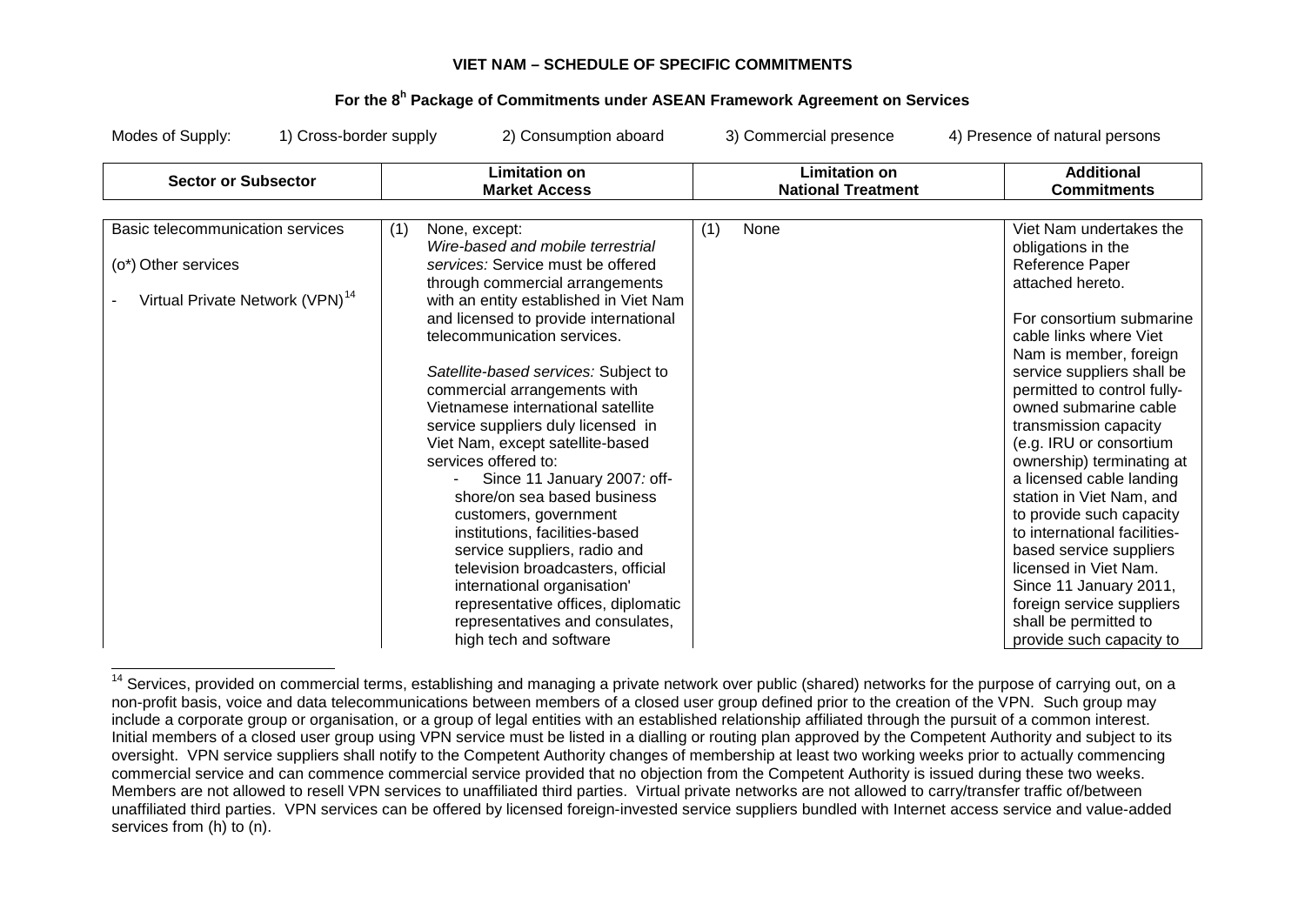| Modes of Supply:           | 1) Cross-border supply | 2) Consumption aboard                                                                                                                                                                                                                                                                                                                                                                                                                                                       |     | 3) Commercial presence                                            | 4) Presence of natural persons                                          |
|----------------------------|------------------------|-----------------------------------------------------------------------------------------------------------------------------------------------------------------------------------------------------------------------------------------------------------------------------------------------------------------------------------------------------------------------------------------------------------------------------------------------------------------------------|-----|-------------------------------------------------------------------|-------------------------------------------------------------------------|
| <b>Sector or Subsector</b> |                        | <b>Limitation on</b><br><b>Market Access</b>                                                                                                                                                                                                                                                                                                                                                                                                                                |     | <b>Limitation on</b><br><b>National Treatment</b>                 | <b>Additional</b><br><b>Commitments</b>                                 |
|                            |                        | development parks who are<br>licensed to use satellite-earth<br>stations;<br>Since 11 January 2010:<br>multinational companies <sup>19</sup> , which<br>are licensed to use satellite-earth<br>stations.                                                                                                                                                                                                                                                                    |     |                                                                   | international VPN and IXP<br>service suppliers licensed<br>in Viet Nam. |
|                            | (2)                    | None                                                                                                                                                                                                                                                                                                                                                                                                                                                                        | (2) | None                                                              |                                                                         |
|                            | (3)                    | None, except:<br>Non facilities-based services: joint<br>ventures shall be allowed without<br>limitation on choice of partner.<br>Foreign capital contribution shall not<br>exceed 70% of legal capital of the<br>joint ventures.<br>Facilities-based services: joint<br>venture with telecommunications<br>service suppliers duly licensed in Viet<br>Nam will be allowed. Foreign capital<br>contribution shall not exceed 49% of<br>legal capital of the joint ventures. | (3) | None                                                              |                                                                         |
|                            | (4)                    | Unbound, except as indicated in the<br><b>Horizontal Measures</b>                                                                                                                                                                                                                                                                                                                                                                                                           | (4) | Unbound, except as indicated in the<br><b>Horizontal Measures</b> |                                                                         |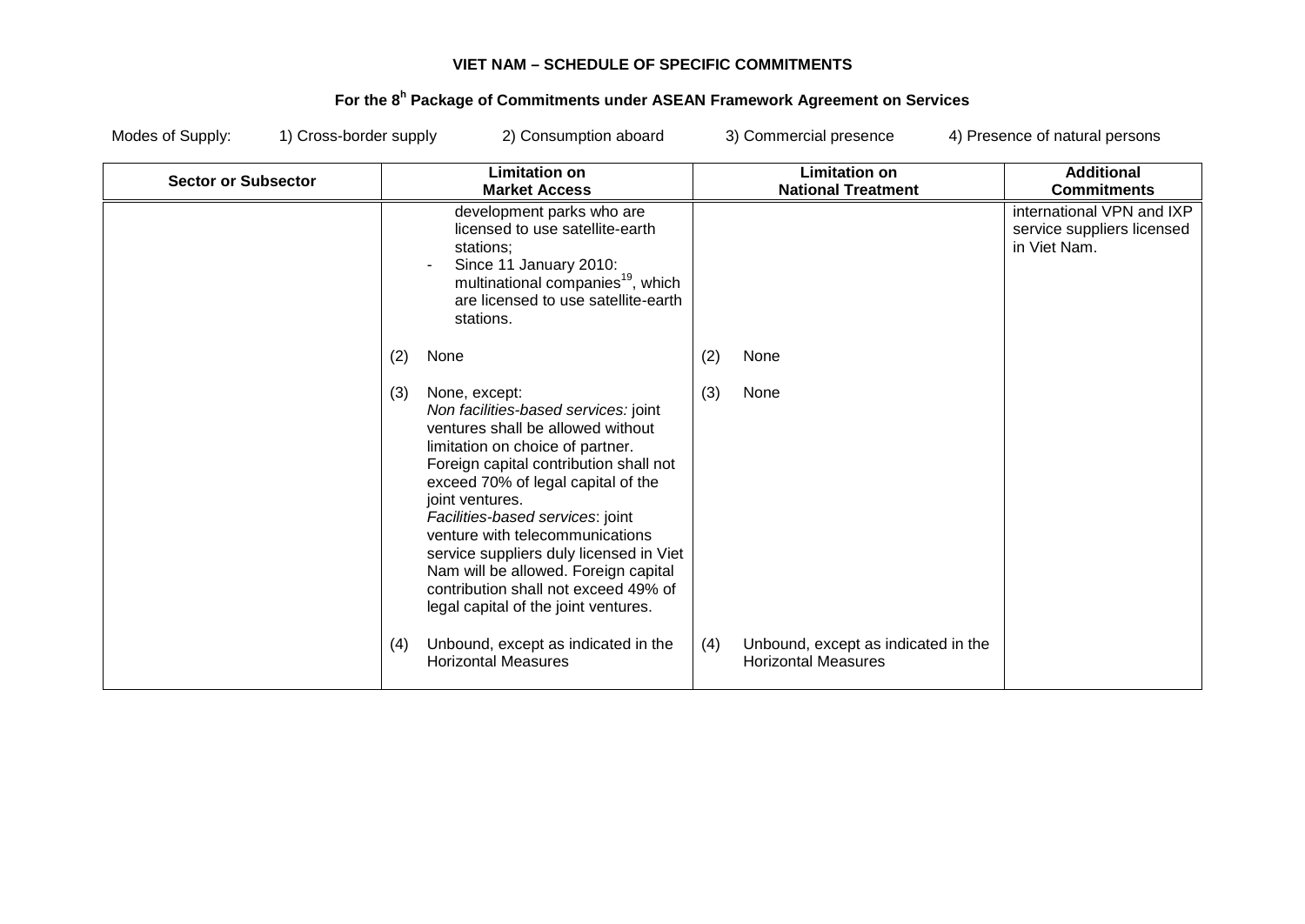| Modes of Supply:                   | 1) Cross-border supply            |     | 2) Consumption aboard                                                |     | 3) Commercial presence                            |  | 4) Presence of natural persons          |
|------------------------------------|-----------------------------------|-----|----------------------------------------------------------------------|-----|---------------------------------------------------|--|-----------------------------------------|
| <b>Sector or Subsector</b>         |                                   |     | <b>Limitation on</b><br><b>Market Access</b>                         |     | <b>Limitation on</b><br><b>National Treatment</b> |  | <b>Additional</b><br><b>Commitments</b> |
| Value added services:              |                                   | (1) | None, except:                                                        | (1) | None                                              |  | Viet Nam undertakes the                 |
|                                    |                                   |     | Wire-based and mobile terrestrial                                    |     |                                                   |  | obligations in the                      |
| Electronic mail (CPC 7523**)<br>h. |                                   |     | services: Service must be offered                                    |     |                                                   |  | Reference Paper                         |
|                                    |                                   |     | through commercial arrangements                                      |     |                                                   |  | attached hereto.                        |
| Voice mail (CPC 7523**)<br>j.      |                                   |     | with an entity established in Viet Nam                               |     |                                                   |  |                                         |
|                                    | On-line information and database  |     | and licensed to provide international<br>telecommunication services. |     |                                                   |  |                                         |
| retrieval (CPC 7523**)             |                                   |     | Satellite-based services: Subject to                                 |     |                                                   |  |                                         |
|                                    |                                   |     | commercial arrangements with                                         |     |                                                   |  |                                         |
| k.                                 | Electronic data interchange (EDI) |     | Vietnamese international satellite                                   |     |                                                   |  |                                         |
| (CPC 7523**)                       |                                   |     | service suppliers duly licensed in Viet                              |     |                                                   |  |                                         |
|                                    |                                   |     | Nam, except satellite-based services                                 |     |                                                   |  |                                         |
| Enhance/value-added facsimile      |                                   |     | offered to:                                                          |     |                                                   |  |                                         |
| services, including store and      |                                   |     | Since 11 January 2007: off-                                          |     |                                                   |  |                                         |
| forward, store and retrieve        |                                   |     | shore/on sea based business                                          |     |                                                   |  |                                         |
| (CPC7523**)                        |                                   |     | customers, government                                                |     |                                                   |  |                                         |
|                                    |                                   |     | institutions, facilities-based                                       |     |                                                   |  |                                         |
| m. Code and protocol conversion    |                                   |     | service suppliers, radio and<br>television broadcasters, official    |     |                                                   |  |                                         |
| On-line information and data<br>n. |                                   |     | international organisation'                                          |     |                                                   |  |                                         |
| processing (incl. transaction      |                                   |     | representative offices, diplomatic                                   |     |                                                   |  |                                         |
| processing) (CPC 843)              |                                   |     | representatives and consulates,                                      |     |                                                   |  |                                         |
|                                    |                                   |     | high tech and software                                               |     |                                                   |  |                                         |
|                                    |                                   |     | development parks who are                                            |     |                                                   |  |                                         |
|                                    |                                   |     | licensed to use satellite-earth                                      |     |                                                   |  |                                         |
|                                    |                                   |     | stations:                                                            |     |                                                   |  |                                         |
|                                    |                                   |     | Since 11 January 2007:                                               |     |                                                   |  |                                         |
|                                    |                                   |     | multinational companies, which                                       |     |                                                   |  |                                         |
|                                    |                                   |     | are licensed to use satellite-earth                                  |     |                                                   |  |                                         |
|                                    |                                   |     | stations.                                                            |     |                                                   |  |                                         |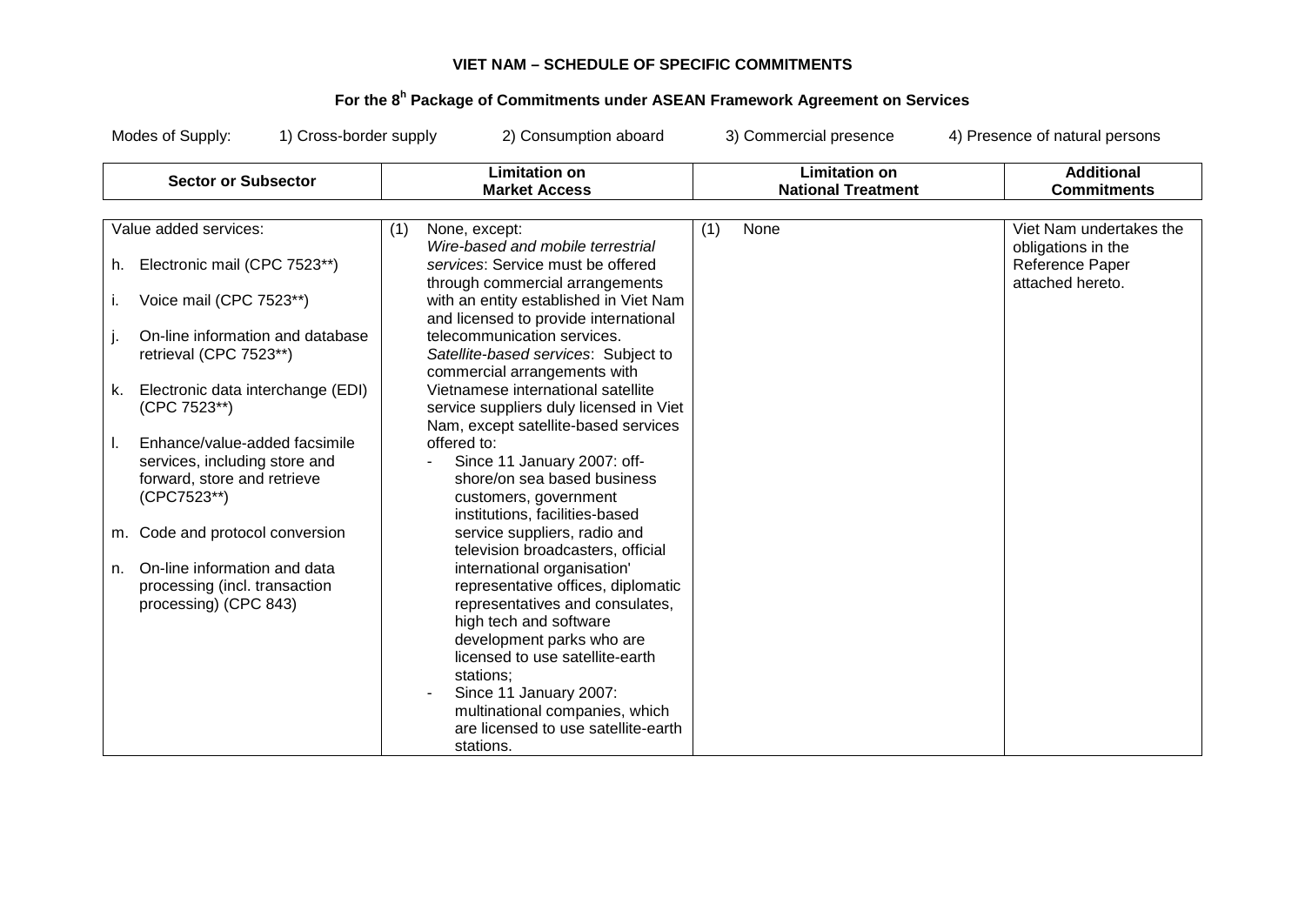| Modes of Supply:           | 1) Cross-border supply<br>2) Consumption aboard                                                                                                                                                                                                                                                                                                                                          | 3) Commercial presence                            | 4) Presence of natural persons          |
|----------------------------|------------------------------------------------------------------------------------------------------------------------------------------------------------------------------------------------------------------------------------------------------------------------------------------------------------------------------------------------------------------------------------------|---------------------------------------------------|-----------------------------------------|
| <b>Sector or Subsector</b> | <b>Limitation on</b><br><b>Market Access</b>                                                                                                                                                                                                                                                                                                                                             | <b>Limitation on</b><br><b>National Treatment</b> | <b>Additional</b><br><b>Commitments</b> |
|                            | None<br>(2)                                                                                                                                                                                                                                                                                                                                                                              | None<br>(2)                                       |                                         |
|                            | (3)<br>None, except:<br>Non facilities-based services:<br>Since 11 January 2007: business<br>cooperation contracts or joint<br>ventures will be allowed. Foreign<br>capital contribution shall not exceed<br>51% of legal capital of the joint<br>ventures.<br>Since 11 January 2010: Foreign<br>capital contribution shall not exceed<br>65% of legal capital of the joint<br>ventures. | (3)<br>None                                       |                                         |
|                            | Facilities-based services:<br>business cooperation contracts or<br>joint ventures (JV) with<br>telecommunications service suppliers<br>duly licensed in Viet Nam will be<br>allowed. Foreign capital contribution<br>shall not exceed 50% of legal capital<br>of the joint ventures. 51% gives<br>management control of the joint<br>venture.                                            |                                                   |                                         |
|                            | In the telecommunications sector,<br>foreign investors in BCC will have the<br>possibility to renew current<br>arrangements or to convert them into<br>another form of establishment with<br>conditions no less favourable than<br>those they currently enjoy.                                                                                                                           |                                                   |                                         |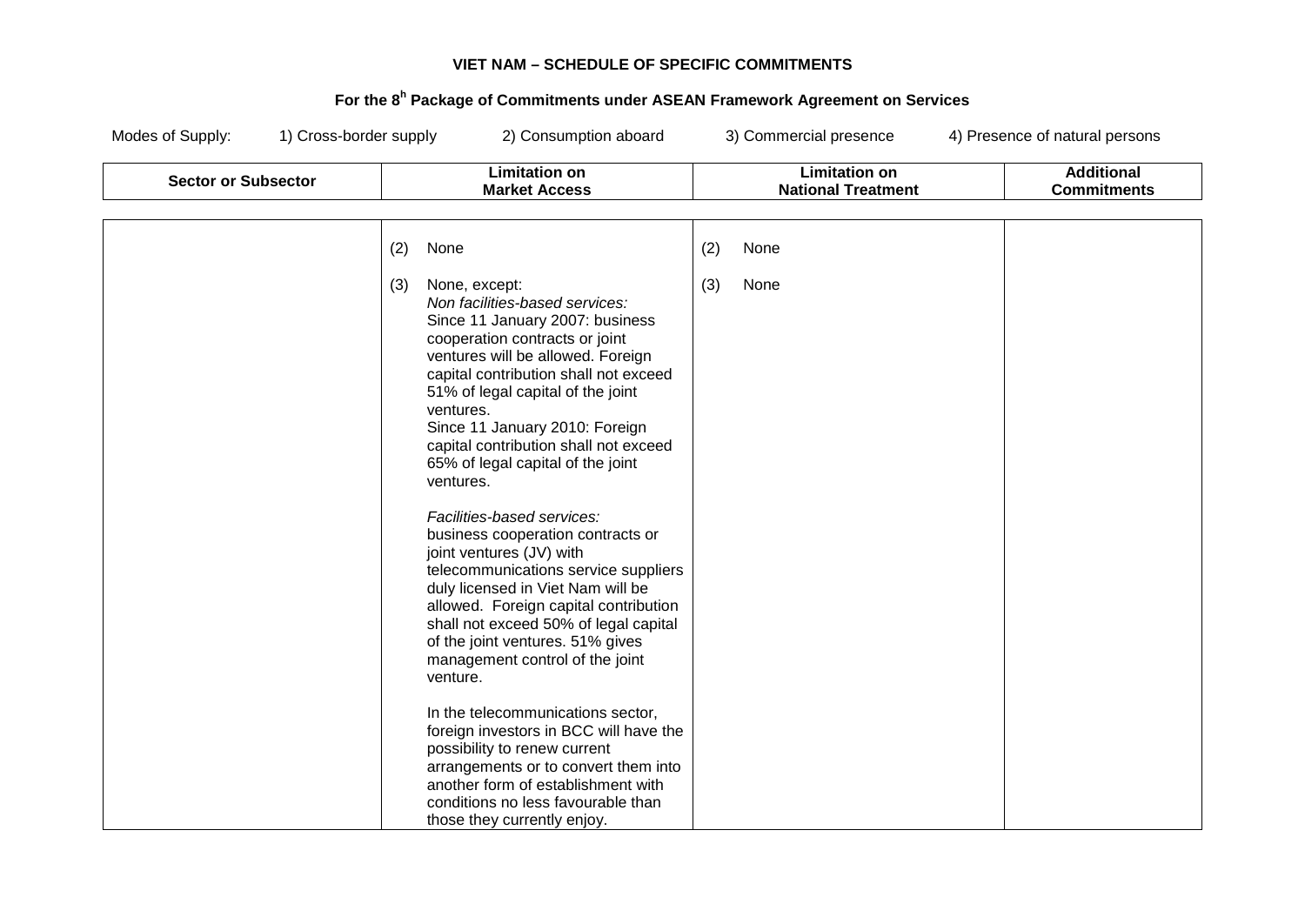<span id="page-23-0"></span>

| 1) Cross-border supply<br>Modes of Supply:                                                | 2) Consumption aboard                                                                                                                                                                                                                                                                                                                                                                                                                                                                                                                                                                                                                                                                                                                                                                                                                                                                                                                                                 | 3) Commercial presence                                                   | 4) Presence of natural persons                                                       |
|-------------------------------------------------------------------------------------------|-----------------------------------------------------------------------------------------------------------------------------------------------------------------------------------------------------------------------------------------------------------------------------------------------------------------------------------------------------------------------------------------------------------------------------------------------------------------------------------------------------------------------------------------------------------------------------------------------------------------------------------------------------------------------------------------------------------------------------------------------------------------------------------------------------------------------------------------------------------------------------------------------------------------------------------------------------------------------|--------------------------------------------------------------------------|--------------------------------------------------------------------------------------|
| <b>Sector or Subsector</b>                                                                | <b>Limitation on</b><br><b>Market Access</b>                                                                                                                                                                                                                                                                                                                                                                                                                                                                                                                                                                                                                                                                                                                                                                                                                                                                                                                          | <b>Limitation on</b><br><b>National Treatment</b>                        | <b>Additional</b><br><b>Commitments</b>                                              |
|                                                                                           | Unbound, except as indicated in the<br>(4)<br><b>Horizontal Measures</b>                                                                                                                                                                                                                                                                                                                                                                                                                                                                                                                                                                                                                                                                                                                                                                                                                                                                                              | Unbound, except as indicated in the<br>(4)<br><b>Horizontal Measures</b> |                                                                                      |
| Value added services<br>(o) Other<br><b>Internet Access Services</b><br>IAS <sup>15</sup> | Wire-based and mobile terrestrial<br>(1)<br>services: None, except: Service<br>must be offered through commercial<br>arrangements with an entity<br>established in Viet Nam and licensed<br>to provide international<br>telecommunication services.<br>Satellite-based services: Subject to<br>commercial arrangements with<br>Vietnamese international satellite<br>service suppliers duly licensed in Viet<br>Nam, except satellite-based services<br>offered to:<br>Since 11 January 2007: off-<br>shore/on sea based business<br>customers, government<br>institutions, facilities-based<br>services suppliers, radio and<br>television broadcasters, official<br>international organisation'<br>representative offices, diplomatic<br>representatives and consulates,<br>high tech and software develop-<br>ment parks who are licensed to<br>use satellite-earth stations;<br>Since 11 January 2010:<br>multinational companies19,<br>which are licensed to use | None<br>(1)                                                              | Viet Nam undertakes the<br>obligations in the<br>Reference Paper<br>attached hereto. |

<sup>&</sup>lt;sup>15</sup> Services providing internet access to the end users.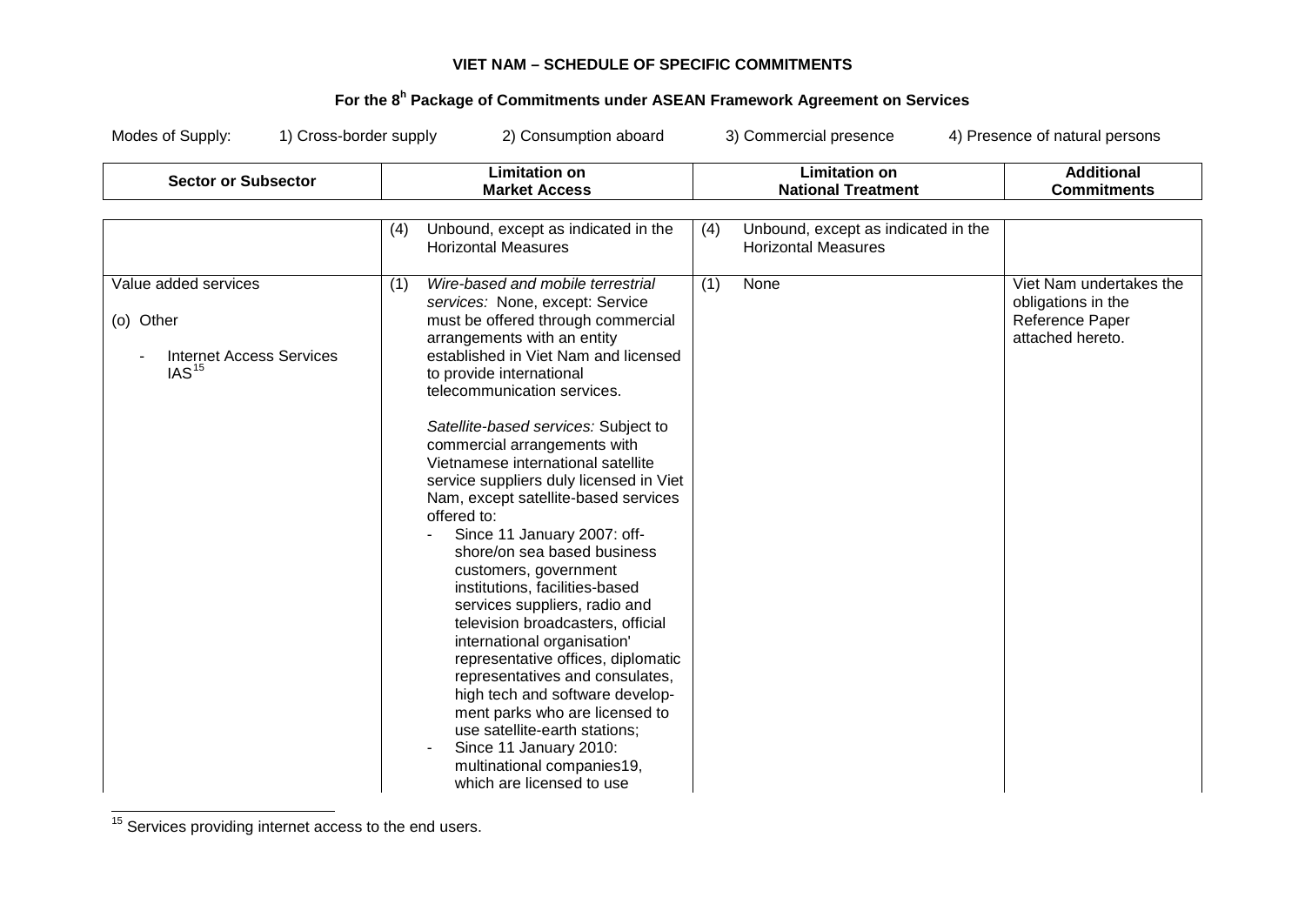| Modes of Supply:           | 1) Cross-border supply | 2) Consumption aboard                                                                                                                                                                                                                                                                                                                                                                                                                                                |     | 3) Commercial presence                                            | 4) Presence of natural persons          |
|----------------------------|------------------------|----------------------------------------------------------------------------------------------------------------------------------------------------------------------------------------------------------------------------------------------------------------------------------------------------------------------------------------------------------------------------------------------------------------------------------------------------------------------|-----|-------------------------------------------------------------------|-----------------------------------------|
| <b>Sector or Subsector</b> |                        | <b>Limitation on</b><br><b>Market Access</b>                                                                                                                                                                                                                                                                                                                                                                                                                         |     | <b>Limitation on</b><br><b>National Treatment</b>                 | <b>Additional</b><br><b>Commitments</b> |
|                            |                        | satellite-earth stations.                                                                                                                                                                                                                                                                                                                                                                                                                                            |     |                                                                   |                                         |
|                            | (2)                    | None                                                                                                                                                                                                                                                                                                                                                                                                                                                                 | (2) | None                                                              |                                         |
|                            | (3)                    | Non facilities-based services:<br>Since 11 January 2007: joint<br>ventures with telecommunications<br>suppliers duly licensed in Viet Nam<br>will be allowed. Foreign capital<br>contribution shall not exceed 51% of<br>legal capital of the joint ventures.<br>Since 11 January 2010: joint venture<br>will be allowed without limitation on<br>choice of partner. Foreign capital<br>contribution shall not exceed 65% of<br>legal capital of the joint ventures. | (3) | None                                                              |                                         |
|                            |                        | Facilities-based services: joint<br>venture (JV) with telecommunications<br>service suppliers duly licensed in Viet<br>Nam will be allowed. Foreign capital<br>contribution shall not exceed 50% of<br>legal capital of the joint ventures.                                                                                                                                                                                                                          |     |                                                                   |                                         |
|                            | (4)                    | Unbound, except as indicated in the<br><b>Horizontal Measures</b>                                                                                                                                                                                                                                                                                                                                                                                                    | (4) | Unbound, except as indicated in the<br><b>Horizontal Measures</b> |                                         |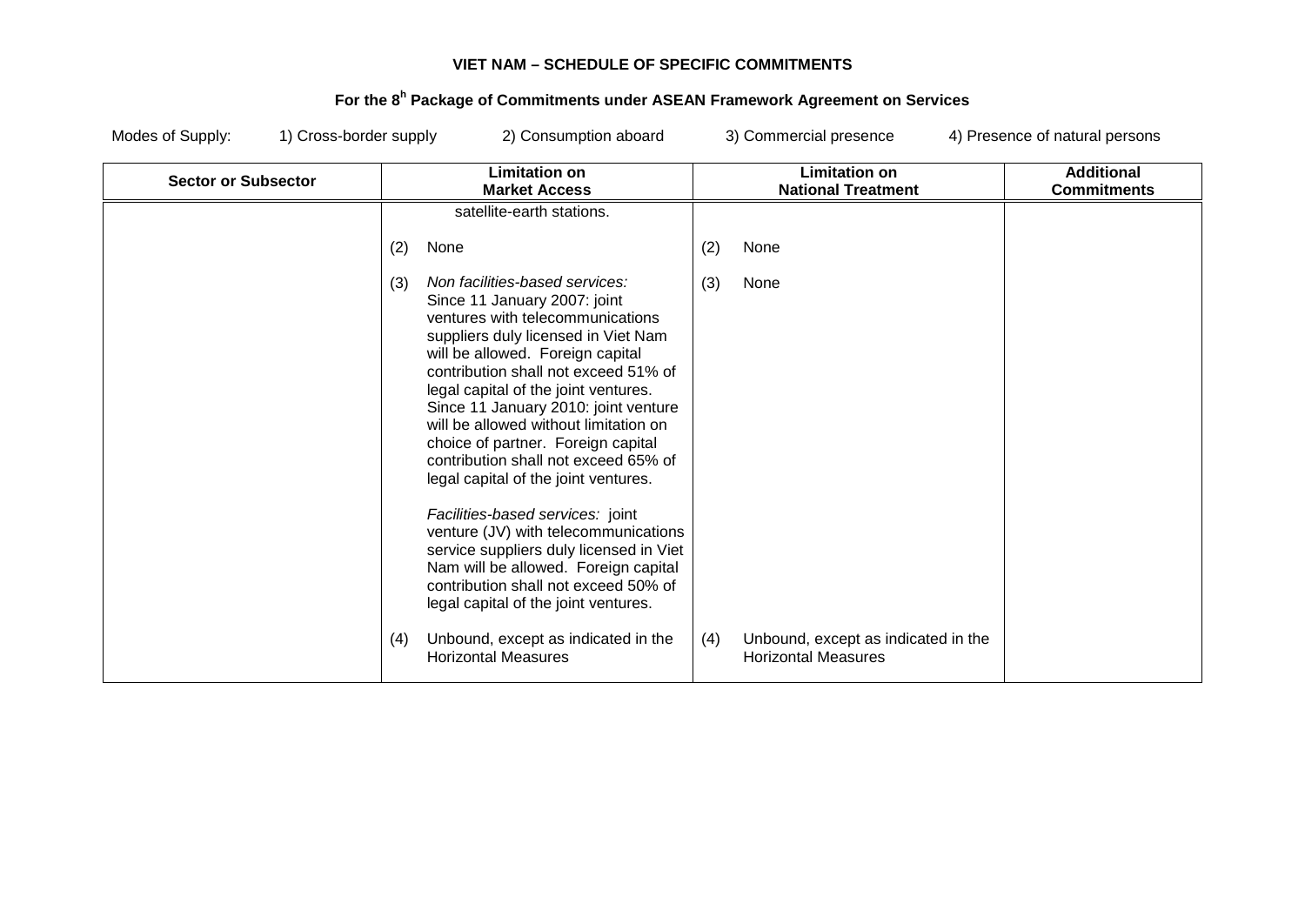| Modes of Supply:                                                  | 1) Cross-border supply |                                       | 2) Consumption aboard                                                                                                                                                                                                                                                 |                                            | 3) Commercial presence                                            |                                         | 4) Presence of natural persons |
|-------------------------------------------------------------------|------------------------|---------------------------------------|-----------------------------------------------------------------------------------------------------------------------------------------------------------------------------------------------------------------------------------------------------------------------|--------------------------------------------|-------------------------------------------------------------------|-----------------------------------------|--------------------------------|
| <b>Sector or Subsector</b>                                        |                        | Limitation on<br><b>Market Access</b> |                                                                                                                                                                                                                                                                       | Limitation on<br><b>National Treatment</b> |                                                                   | <b>Additional</b><br><b>Commitments</b> |                                |
| <b>D. Audiovisual Services</b>                                    |                        |                                       | With regard to motion picture production, distribution and projection services, all films must have their content censored by Viet Nam's competent authorities.                                                                                                       |                                            |                                                                   |                                         |                                |
| Motion picture production<br>(a)<br>(CPC 96112, excl. video tape) |                        | (1)<br>(2)                            | Unbound.<br>Unbound.                                                                                                                                                                                                                                                  | (1)<br>(2)                                 | Unbound.<br>Unbound.                                              |                                         |                                |
|                                                                   |                        | (3)                                   | Only in the forms of business<br>cooperation contracts or joint<br>ventures with Vietnamese partners<br>who are authorised to provide these<br>services in Viet Nam. Foreign capital<br>contribution may not exceed 51% of<br>the legal capital of the joint venture. | (3)                                        | None                                                              |                                         |                                |
|                                                                   |                        | (4)                                   | Unbound, except as indicated in the<br><b>Horizontal Measures</b>                                                                                                                                                                                                     | (4)                                        | Unbound, except as indicated in the<br><b>Horizontal Measures</b> |                                         |                                |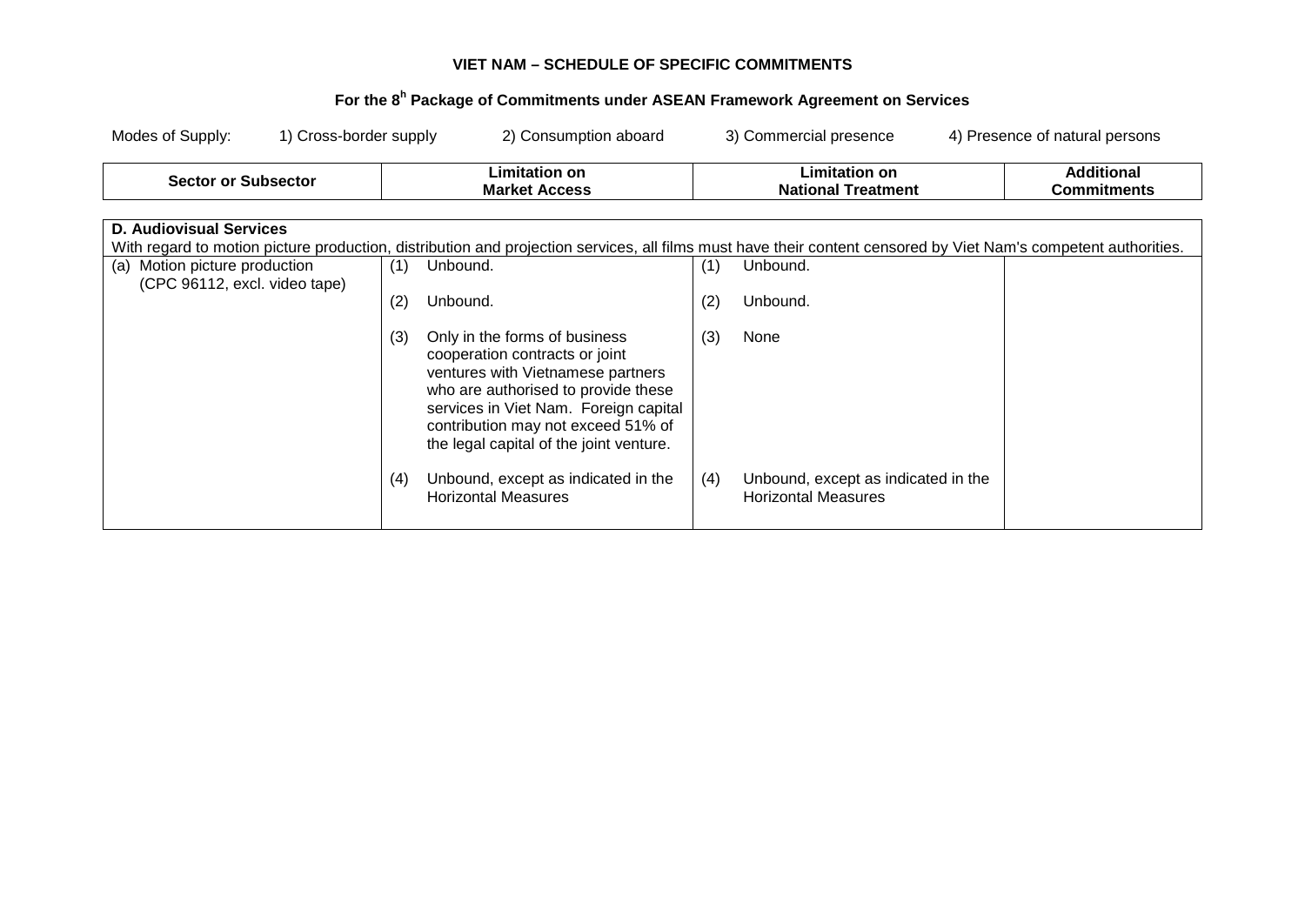| Modes of Supply:<br>1) Cross-border supply                   | 2) Consumption aboard                                                                                                                                                                                                                                                | 3) Commercial presence                                            | 4) Presence of natural persons          |
|--------------------------------------------------------------|----------------------------------------------------------------------------------------------------------------------------------------------------------------------------------------------------------------------------------------------------------------------|-------------------------------------------------------------------|-----------------------------------------|
| <b>Sector or Subsector</b>                                   | <b>Limitation on</b><br><b>Market Access</b>                                                                                                                                                                                                                         | <b>Limitation on</b><br><b>National Treatment</b>                 | <b>Additional</b><br><b>Commitments</b> |
| Motion picture distribution<br>(CPC 96113, excl. video tape) | (1)<br>Unbound.                                                                                                                                                                                                                                                      | Unbound.<br>(1)                                                   |                                         |
|                                                              | (2)<br>None                                                                                                                                                                                                                                                          | (2)<br>None                                                       |                                         |
|                                                              | (3)<br>Only through business cooperation<br>contract or joint venture with<br>Vietnamese partners who are<br>authorised to provide these services<br>in Viet Nam. Foreign capital<br>contribution shall not exceed 51% of<br>the legal capital of the joint venture. | (3)<br>None                                                       |                                         |
|                                                              | (4)<br>Unbound, except as indicated in the<br>horizontal section.                                                                                                                                                                                                    | (4)<br>Unbound, except as indicated in the<br>horizontal section. |                                         |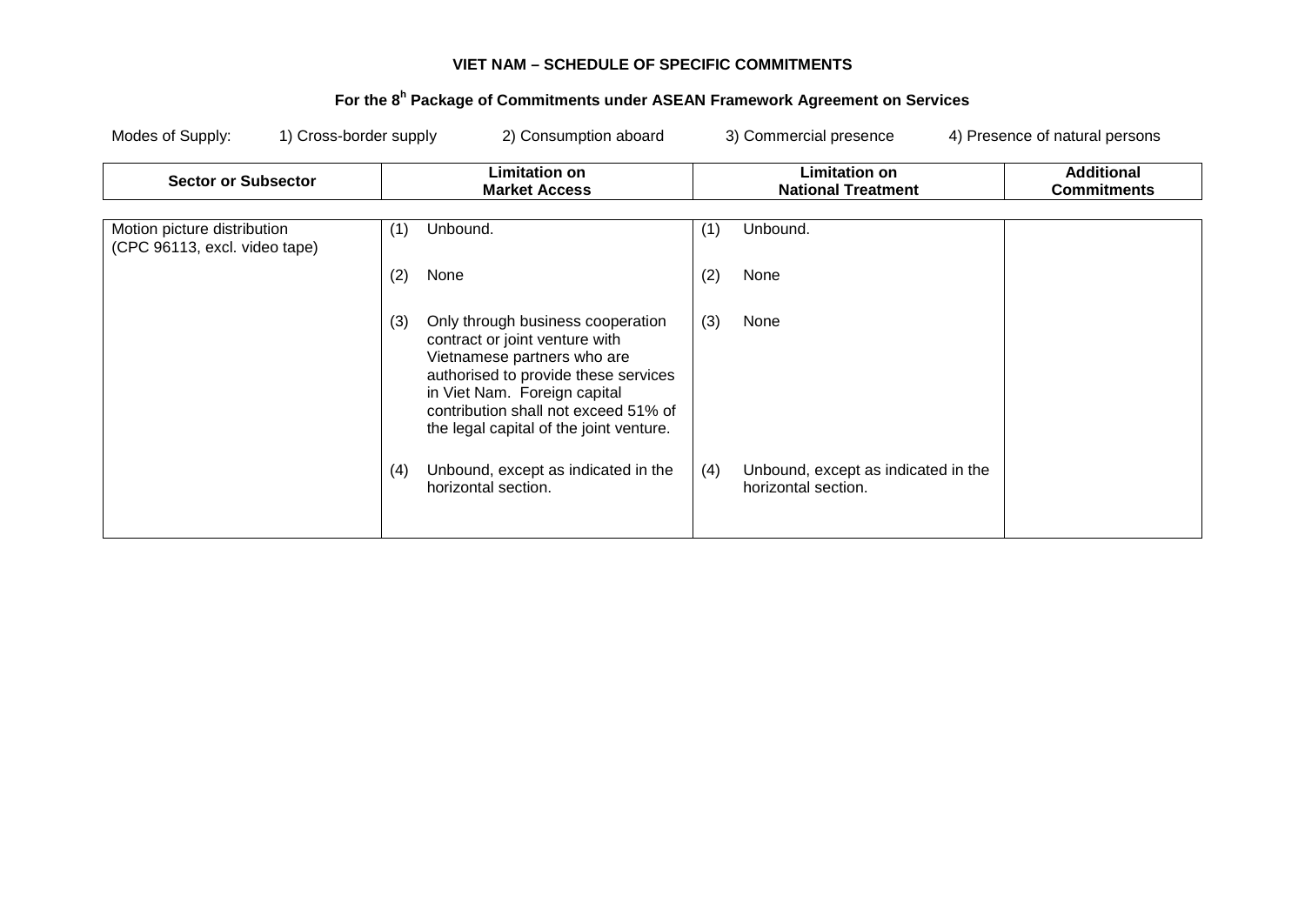| Modes of Supply:<br>1) Cross-border supply              | 2) Consumption aboard                                                                                                                                                                                                                                                                                                                                                                                                                                                                            | 3) Commercial presence                                            | 4) Presence of natural persons          |
|---------------------------------------------------------|--------------------------------------------------------------------------------------------------------------------------------------------------------------------------------------------------------------------------------------------------------------------------------------------------------------------------------------------------------------------------------------------------------------------------------------------------------------------------------------------------|-------------------------------------------------------------------|-----------------------------------------|
| <b>Sector or Subsector</b>                              | <b>Limitation on</b><br><b>Market Access</b>                                                                                                                                                                                                                                                                                                                                                                                                                                                     | <b>Limitation on</b><br><b>National Treatment</b>                 | <b>Additional</b><br><b>Commitments</b> |
| Motion picture projection service<br>(b)<br>(CPC 96121) | Unbound.<br>(1)                                                                                                                                                                                                                                                                                                                                                                                                                                                                                  | Unbound.<br>(1)                                                   |                                         |
|                                                         | (2)<br>None                                                                                                                                                                                                                                                                                                                                                                                                                                                                                      | (2)<br>None                                                       |                                         |
|                                                         | Only through business cooperation<br>(3)<br>contracts or joint venture with<br>Vietnamese partners who are<br>authorised to provide these services<br>in Viet Nam. Foreign capital<br>contribution shall not exceed 51% of<br>legal capital.<br>Viet Nam's houses of culture, film<br>projection place, public cinema clubs<br>and societies and mobile projection<br>teams are not allowed to engage in<br>business cooperation contract or<br>joint-venture with foreign service<br>suppliers. | (3)<br>None                                                       |                                         |
|                                                         | Unbound, except as indicated in the<br>(4)<br>horizontal section.                                                                                                                                                                                                                                                                                                                                                                                                                                | (4)<br>Unbound, except as indicated in the<br>horizontal section. |                                         |
| (e) Sound recording                                     | Unbound.<br>(1)                                                                                                                                                                                                                                                                                                                                                                                                                                                                                  | Unbound.<br>(1)                                                   |                                         |
|                                                         | (2)<br>None                                                                                                                                                                                                                                                                                                                                                                                                                                                                                      | (2)<br>None                                                       |                                         |
|                                                         | Unbound.<br>(3)                                                                                                                                                                                                                                                                                                                                                                                                                                                                                  | Unbound.<br>(3)                                                   |                                         |
|                                                         | Unbound, except as indicated in the<br>(4)<br>horizontal section.                                                                                                                                                                                                                                                                                                                                                                                                                                | (4)<br>Unbound, except as indicated in the<br>horizontal section. |                                         |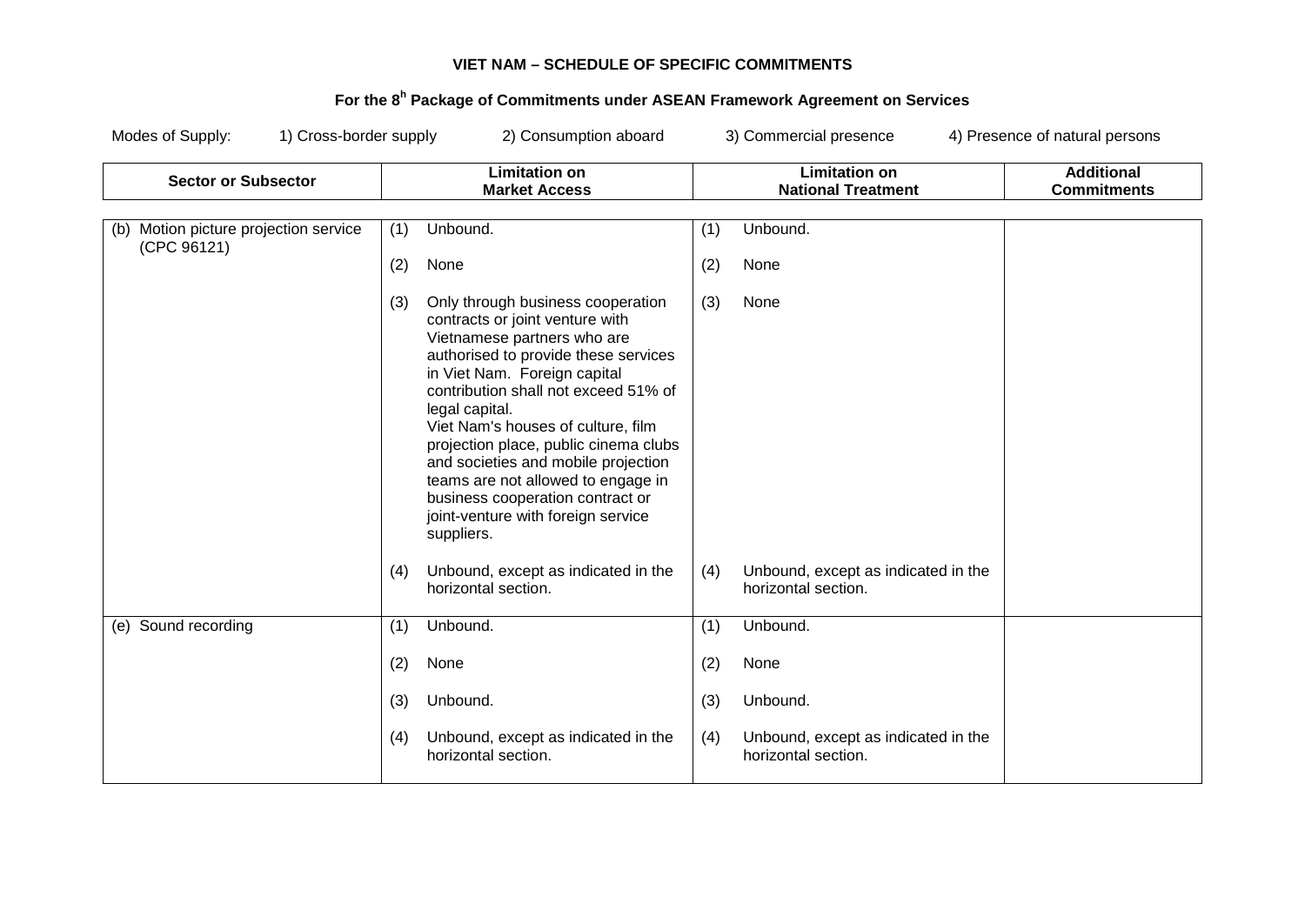| Modes of Supply:<br>1) Cross-border supply                                                                                                              | 2) Consumption aboard                                                                                     | 3) Commercial presence                                                                   | 4) Presence of natural persons          |  |  |  |  |  |
|---------------------------------------------------------------------------------------------------------------------------------------------------------|-----------------------------------------------------------------------------------------------------------|------------------------------------------------------------------------------------------|-----------------------------------------|--|--|--|--|--|
| <b>Sector or Subsector</b>                                                                                                                              | <b>Limitation on</b><br><b>Market Access</b>                                                              | <b>Limitation on</b><br><b>National Treatment</b>                                        | <b>Additional</b><br><b>Commitments</b> |  |  |  |  |  |
| <b>CONSTRUCTION AND ENGINEERING RELATED SERVICES</b>                                                                                                    |                                                                                                           |                                                                                          |                                         |  |  |  |  |  |
| Pre-erection Work at Construction<br>Site (CPC 511)                                                                                                     | Unbound due to lack of technical<br>(1)<br>feasibility                                                    | Unbound due to lack of technical<br>(1)<br>feasibility                                   |                                         |  |  |  |  |  |
| <b>Construction Work for Buildings</b><br>(CPC 512)                                                                                                     | (2)<br>None                                                                                               | None<br>(2)                                                                              |                                         |  |  |  |  |  |
| <b>Construction Work for Civil</b><br>Engineering (CPC 513)                                                                                             | (3)<br>None, except:<br>since 11 January 2010, branching is<br>allowed.                                   | (3)<br>None, except that the chief of the<br>branch has to be a resident in Viet<br>Nam. |                                         |  |  |  |  |  |
| Assembly and Erection of<br><b>Prefabricated Constructions</b><br>(CPC 514)                                                                             |                                                                                                           |                                                                                          |                                         |  |  |  |  |  |
| <b>Special Trade Construction</b><br>(CPC 515)                                                                                                          | (4)<br>Foreign construction contractor can<br>bring into Viet Nam only<br>management, technical personnel | Unbound except as indicated in the<br>(4)<br><b>Horizontal Measures</b>                  |                                         |  |  |  |  |  |
| Installation Work (CPC 516)                                                                                                                             | and foremen that Viet Nam cannot<br>provide.                                                              |                                                                                          |                                         |  |  |  |  |  |
| <b>Building Completion and Finishing</b><br><b>Work (CPC 517)</b>                                                                                       | Others as indicated in the Horizontal<br>Measures.                                                        |                                                                                          |                                         |  |  |  |  |  |
| <b>Renting Services Related Equipment</b><br>for Construction or Demolition of<br><b>Building or Civil Engineering Works</b><br>with Operator (CPC 518) |                                                                                                           |                                                                                          |                                         |  |  |  |  |  |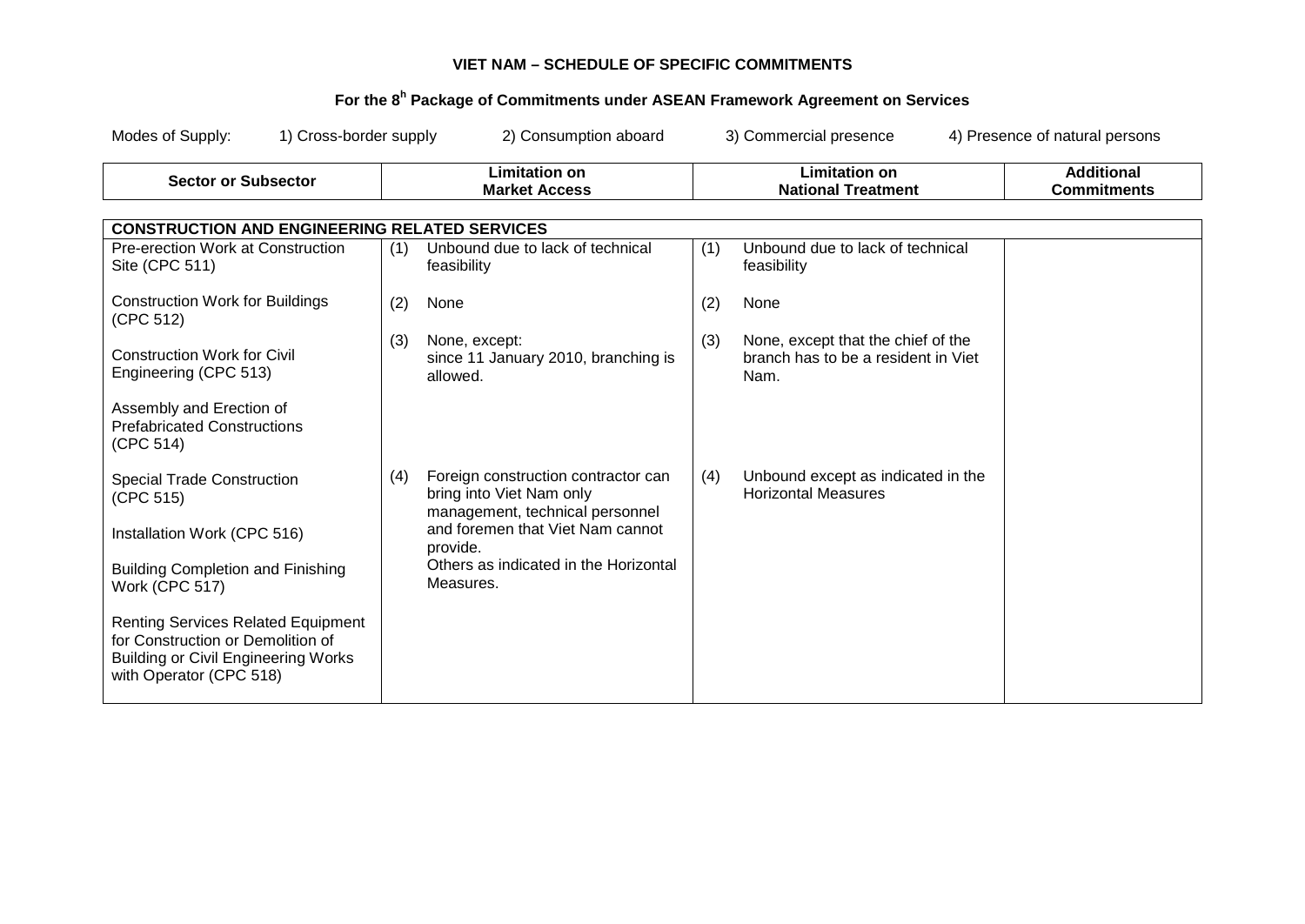<span id="page-29-1"></span><span id="page-29-0"></span>

|    | Modes of Supply:<br>1) Cross-border supply                       | 2) Consumption aboard                                                                                                       | 3) Commercial presence<br>4) Presence of natural persons                                                                                          |  |  |  |  |  |  |
|----|------------------------------------------------------------------|-----------------------------------------------------------------------------------------------------------------------------|---------------------------------------------------------------------------------------------------------------------------------------------------|--|--|--|--|--|--|
|    | <b>Sector or Subsector</b>                                       | <b>Limitation on</b><br><b>Market Access</b>                                                                                | <b>Limitation on</b><br><b>Additional</b><br><b>National Treatment</b><br><b>Commitments</b>                                                      |  |  |  |  |  |  |
|    | <b>DISTRIBUTION SERVICES</b>                                     |                                                                                                                             |                                                                                                                                                   |  |  |  |  |  |  |
|    | Measures applicable to all sub-sectors in Distribution Services: |                                                                                                                             |                                                                                                                                                   |  |  |  |  |  |  |
|    |                                                                  |                                                                                                                             | Cigarettes and cigars, books, newspapers and magazines, video records on whatever medium, precious metals and stones, pharmaceutical products and |  |  |  |  |  |  |
|    |                                                                  | drugs <sup>16</sup> , explosives, processed oil and crude oil, rice, cane and beet sugar are excluded from the commitments. |                                                                                                                                                   |  |  |  |  |  |  |
|    | A. Commission agents' services                                   | (1)<br>Unbound, except none for:                                                                                            | (1)<br>Unbound, except as indicated in                                                                                                            |  |  |  |  |  |  |
|    | (CPC 621, 61111, 6113, 6121)                                     | Distribution of products for<br>personal use;                                                                               | Mode 1, market access column.                                                                                                                     |  |  |  |  |  |  |
| B  | Wholesale trade services                                         | Distribution of legitimate                                                                                                  |                                                                                                                                                   |  |  |  |  |  |  |
|    | (CPC 622, 61111, 6113, 6121)                                     | computer software for personal<br>and commercial use.                                                                       |                                                                                                                                                   |  |  |  |  |  |  |
| C. | Retailing services                                               |                                                                                                                             |                                                                                                                                                   |  |  |  |  |  |  |
|    | (CPC 631 + 632, 61112, 6113,<br>$6121)^{17}$                     | (2)<br>None                                                                                                                 | (2)<br>None                                                                                                                                       |  |  |  |  |  |  |
|    |                                                                  | (3)<br>None                                                                                                                 | (3)<br>None                                                                                                                                       |  |  |  |  |  |  |
|    |                                                                  | Since 11 January 2007: foreign-<br>invested companies engaging in<br>distribution services will be permitted                |                                                                                                                                                   |  |  |  |  |  |  |
|    |                                                                  | to engage in the commission agents',<br>wholesale and retail business of all<br>legally imported and domestically           |                                                                                                                                                   |  |  |  |  |  |  |
|    |                                                                  | produced products except for:<br>cement and cement clinkers; tyres<br>(excluding                                            |                                                                                                                                                   |  |  |  |  |  |  |

<sup>&</sup>lt;sup>16</sup> For the purposes of this schedule "pharmaceuticals and drugs" do not include non-pharmaceutical nutritional supplements in tablet, capsule or powdered form.

 $\frac{17}{17}$  For transparency purposes, this commitment includes multi-level sales by properly trained and certified Vietnamese individual commission agents away from a fixed location for which remuneration is received both for the sales effort and for sales support services that result in additional sales by other contracted distributors.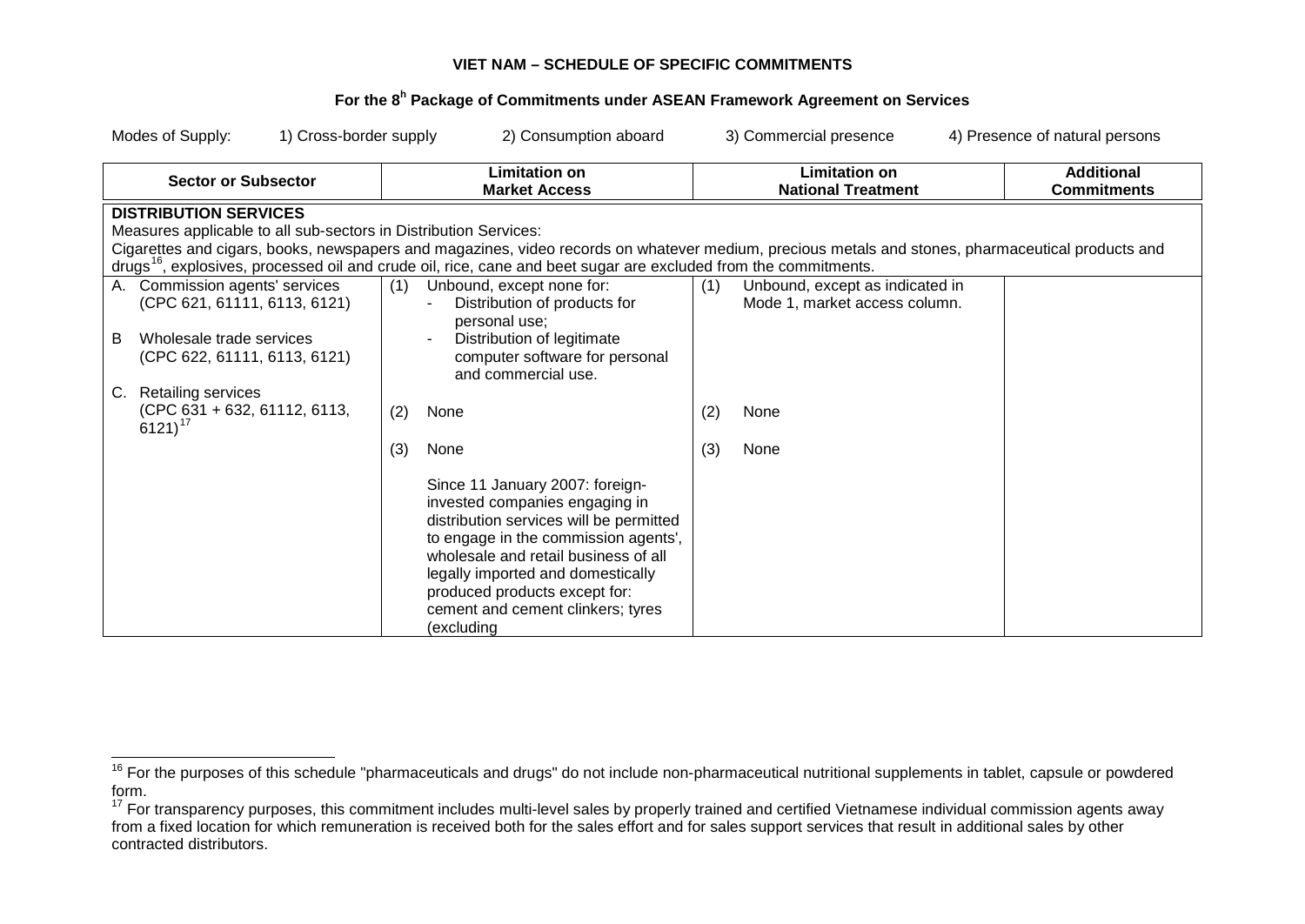<span id="page-30-0"></span>

| Modes of Supply:           | 1) Cross-border supply |     | 2) Consumption aboard                                                                                                                                                                                                                                                                                                                                                                                              |     | 3) Commercial presence                                           | 4) Presence of natural persons          |
|----------------------------|------------------------|-----|--------------------------------------------------------------------------------------------------------------------------------------------------------------------------------------------------------------------------------------------------------------------------------------------------------------------------------------------------------------------------------------------------------------------|-----|------------------------------------------------------------------|-----------------------------------------|
| <b>Sector or Subsector</b> |                        |     | <b>Limitation on</b><br><b>Market Access</b>                                                                                                                                                                                                                                                                                                                                                                       |     | <b>Limitation on</b><br><b>National Treatment</b>                | <b>Additional</b><br><b>Commitments</b> |
|                            |                        |     | tyres of airplanes); papers; tractors;<br>motor vehicles; cars and<br>motorcycles; iron and steel;<br>audiovisual devices; wines and<br>spirits; and fertilizers.<br>As of 1 January 2009, foreign-<br>invested companies engaging in<br>distribution services will be permitted<br>to engage in the commission agents',<br>wholesale and retail business of<br>tractors; motor vehicles; cars and<br>motorcycles. |     |                                                                  |                                         |
|                            |                        |     | Since 11 January 2010 foreign-<br>invested companies engaging in<br>distribution services will be permitted<br>to engage in the commission agents',<br>wholesale and retail business of all<br>legally imported and domestically<br>produced products.                                                                                                                                                             |     |                                                                  |                                         |
|                            |                        |     | The establishment of outlets for retail<br>services (beyond the first one) shall<br>be allowed on the basis of an<br>Economic Needs Test (ENT) <sup>18</sup> .                                                                                                                                                                                                                                                     |     |                                                                  |                                         |
|                            |                        | (4) | Unbound, except as indicated in the<br>horizontal section.                                                                                                                                                                                                                                                                                                                                                         | (4) | Unbound except as indicated in the<br><b>Horizontal Measures</b> |                                         |

<sup>&</sup>lt;sup>18</sup> Applications to establish more than one outlet shall be subject to pre-established publicly available procedures, and approval shall be based on objective criteria. The main criteria of the ENT include the number of existing service suppliers in a particular geographic area, the stability of market and geographic scale.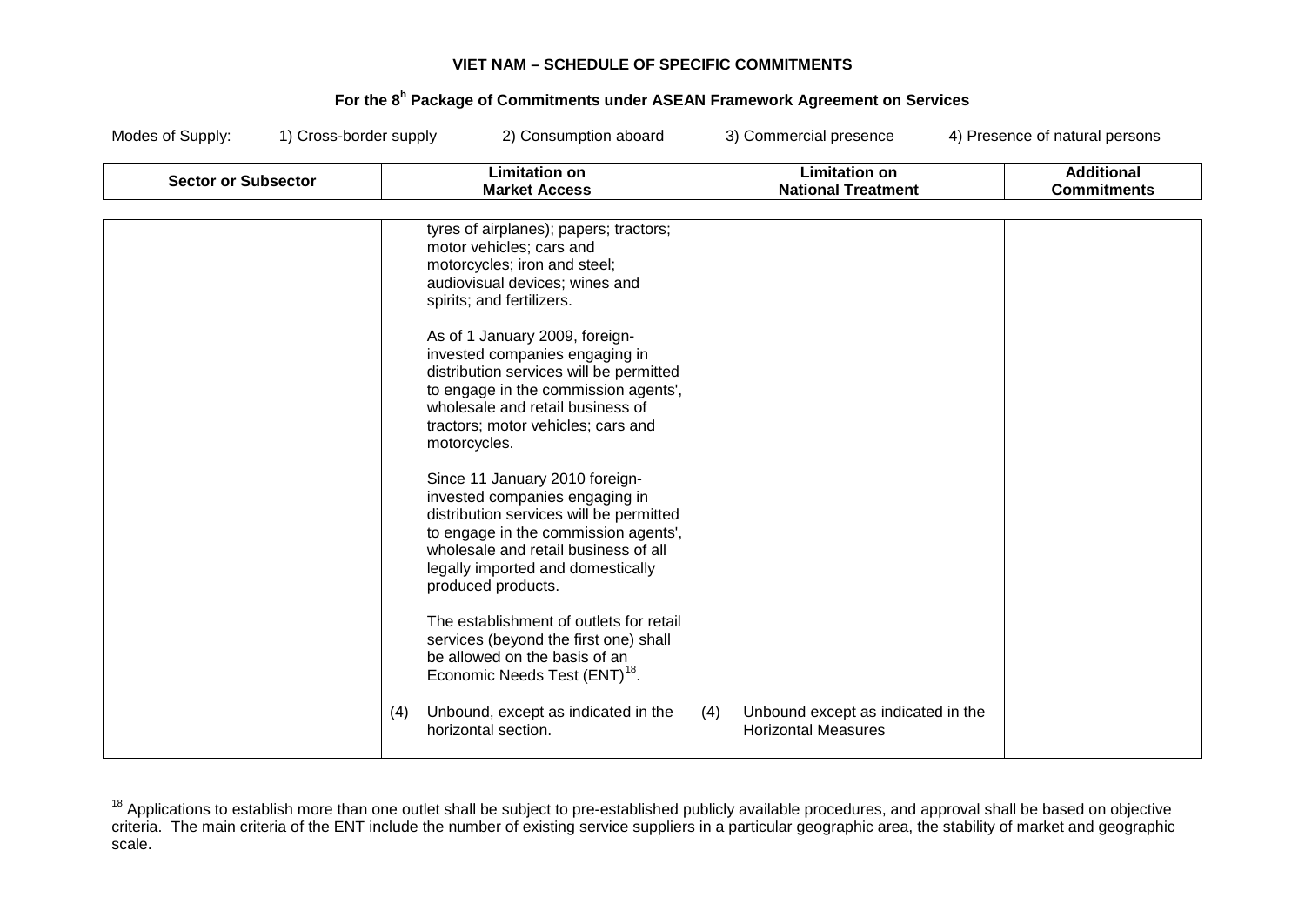| Modes of Supply:                                | 1) Cross-border supply |                            | 2) Consumption aboard                                      |            | 3) Commercial presence                                                            | 4) Presence of natural persons          |
|-------------------------------------------------|------------------------|----------------------------|------------------------------------------------------------|------------|-----------------------------------------------------------------------------------|-----------------------------------------|
| <b>Sector or Subsector</b>                      |                        |                            | Limitation on<br><b>Market Access</b>                      |            | Limitation on<br><b>National Treatment</b>                                        | <b>Additional</b><br><b>Commitments</b> |
| <b>Franchising services</b><br>D.<br>(CPC 8929) |                        | (1)<br>None<br>(2)<br>None |                                                            | (1)<br>(2) | None<br>None                                                                      |                                         |
|                                                 |                        | (3)<br>None<br>allowed.    | Since 11 January 2010, branching is                        | (3)        | None, except that the chief of the<br>branch has to be a resident in Viet<br>Nam. |                                         |
|                                                 |                        | (4)                        | Unbound, except as indicated in the<br>horizontal section. | (4)        | Unbound, except as indicated in the<br>horizontal section.                        |                                         |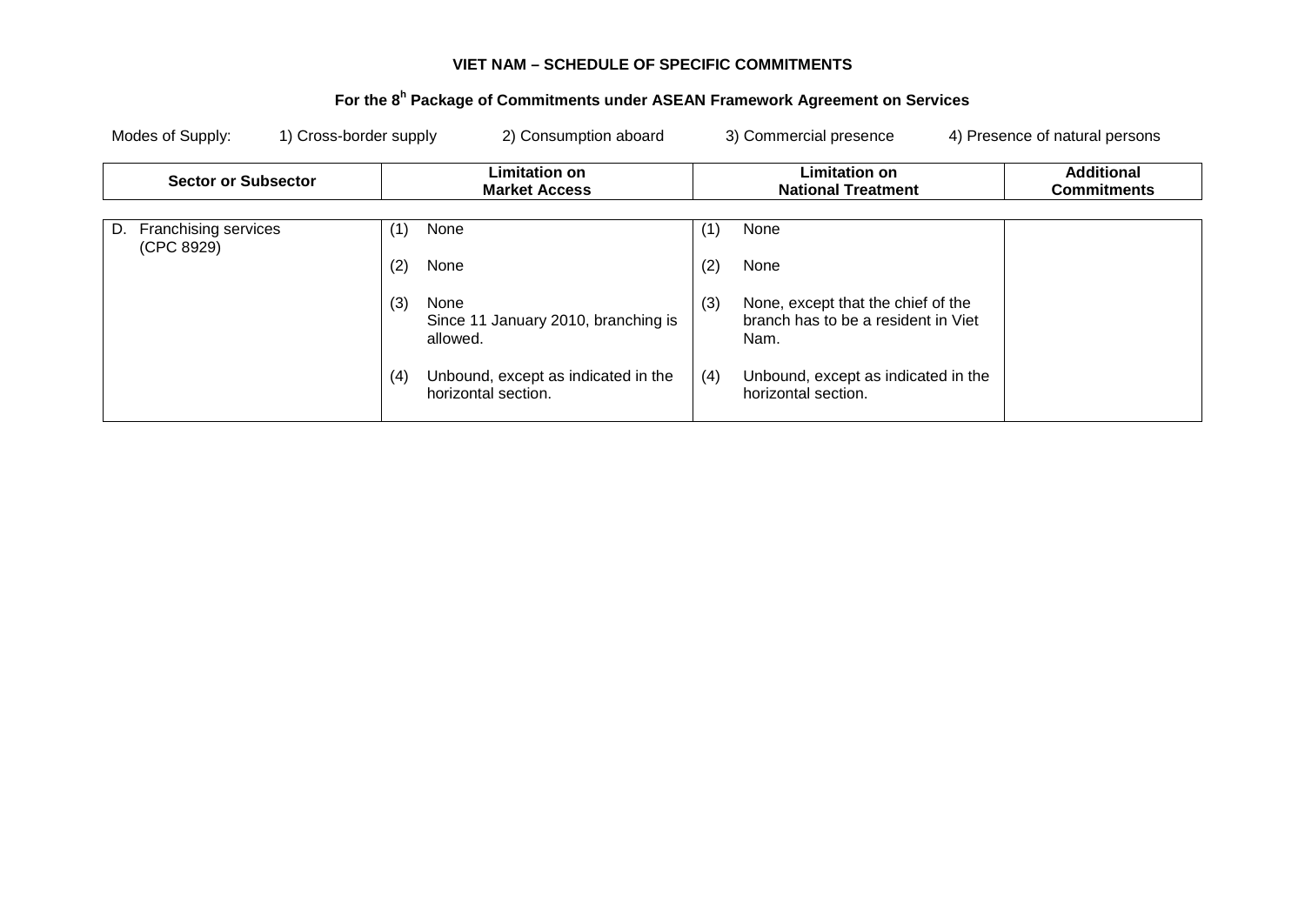| Modes of Supply:<br>1) Cross-border supply                                         | 2) Consumption aboard                                                                                                                                                                                                                                                                              | 3) Commercial presence                                                                                                          | 4) Presence of natural persons          |
|------------------------------------------------------------------------------------|----------------------------------------------------------------------------------------------------------------------------------------------------------------------------------------------------------------------------------------------------------------------------------------------------|---------------------------------------------------------------------------------------------------------------------------------|-----------------------------------------|
| <b>Sector or Subsector</b>                                                         | <b>Limitation on</b><br><b>Market Access</b>                                                                                                                                                                                                                                                       | <b>Limitation on</b><br><b>National Treatment</b>                                                                               | <b>Additional</b><br><b>Commitments</b> |
| <b>EDUCATIONAL SERVICES</b><br>training fields.                                    | Only in technical, natural sciences and technology, business administration and business studies, economics, accounting, international law and language<br>With regard to points (C), (D), and (E) below: The education content must be approved by Viet Nam's Ministry of Education and Training. |                                                                                                                                 |                                         |
| B. Secondary education services<br>(CPC 922)                                       | Unbound<br>(1)                                                                                                                                                                                                                                                                                     | Unbound<br>(1)                                                                                                                  |                                         |
|                                                                                    | (2)<br>None<br>Unbound<br>(3)                                                                                                                                                                                                                                                                      | (2)<br>None<br>Unbound<br>(3)                                                                                                   |                                         |
|                                                                                    | (4)<br>Unbound except as indicated in the<br><b>Horizontal Measures</b>                                                                                                                                                                                                                            | Unbound except as indicated in the<br>(4)<br><b>Horizontal Measures</b>                                                         |                                         |
| C. Higher education services<br>(CPC 923)                                          | Unbound<br>(1)<br>None                                                                                                                                                                                                                                                                             | Unbound<br>(1)<br>None                                                                                                          |                                         |
| Adult education<br>D.<br>(CPC 924)                                                 | (2)<br>(3)<br>None, except:<br>Since 11 January 2007: only in the                                                                                                                                                                                                                                  | (2)<br>(3)<br>Foreign teachers who wish to work<br>in foreign-invested schools shall                                            |                                         |
| Other education services<br>Е.<br>(CPC 929 including foreign<br>language training) | form of joint-ventures. Majority<br>foreign ownership of such joint<br>ventures is allowed. As of 1 January<br>2009, 100% foreign-invested<br>education entities are permitted.<br>Since 11 January 2010: none.                                                                                    | have at least 5 years of teaching<br>experience, and their qualifications<br>shall be recognised by the<br>competent authority. |                                         |
|                                                                                    | Unbound except as indicated in the<br>(4)<br><b>Horizontal Measures</b>                                                                                                                                                                                                                            | Unbound except as indicated in the<br>(4)<br><b>Horizontal Measures</b>                                                         |                                         |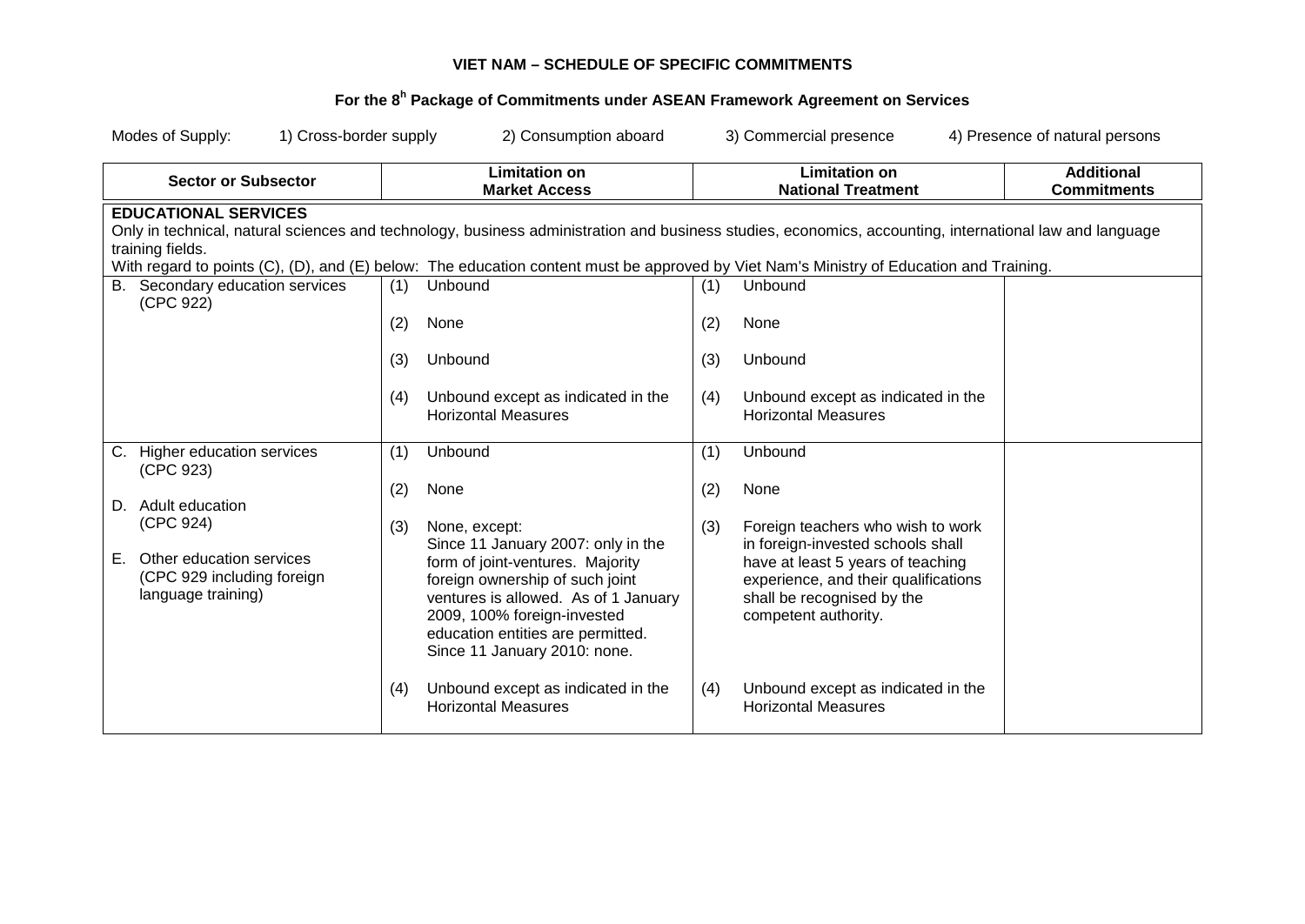<span id="page-33-0"></span>

| Modes of Supply:<br>1) Cross-border supply | 2) Consumption aboard                                                                                                                                                                                                                                                                                                                                                      | 3) Commercial presence                                                  | 4) Presence of natural persons                                               |
|--------------------------------------------|----------------------------------------------------------------------------------------------------------------------------------------------------------------------------------------------------------------------------------------------------------------------------------------------------------------------------------------------------------------------------|-------------------------------------------------------------------------|------------------------------------------------------------------------------|
| <b>Sector or Subsector</b>                 | <b>Limitation on</b><br><b>Market Access</b>                                                                                                                                                                                                                                                                                                                               | <b>Limitation on</b><br><b>National Treatment</b>                       | <b>Additional</b><br><b>Commitments</b>                                      |
| <b>ENVIRONMENTAL SERVICES</b>              |                                                                                                                                                                                                                                                                                                                                                                            |                                                                         |                                                                              |
|                                            | Access to certain geographic areas may be restricted for national security reasons <sup>19</sup>                                                                                                                                                                                                                                                                           |                                                                         |                                                                              |
| Sewage services (CPC 9401)                 | (1)<br>Unbound due to technical feasibility<br>(except related consulting services)                                                                                                                                                                                                                                                                                        | (1)<br>None                                                             | Foreign companies are<br>allowed to do business<br>activities in Viet Nam in |
|                                            | (2)<br>None                                                                                                                                                                                                                                                                                                                                                                | (2)<br>None                                                             | the form of build-operate-<br>transfer (BOT) and build-                      |
|                                            | (3)<br>None, except:<br>Confirming that services supplied in<br>the exercise of governmental<br>authority as defined in Article I:3(c)<br>may be subject to public monopolies<br>or exclusive rights granted to private<br>operators.<br>joint ventures with foreign capital<br>contribution not exceeding 51 % are<br>allowed until 11 January 2011. After<br>that, none. | (3)<br>None                                                             | transfer-operate (BTO).                                                      |
|                                            | (4)<br>Unbound except as indicated in the<br><b>Horizontal Measures</b>                                                                                                                                                                                                                                                                                                    | (4)<br>Unbound except as indicated in the<br><b>Horizontal Measures</b> |                                                                              |

<sup>————————————————————&</sup>lt;br><sup>19</sup> For greater transparency, this commitment allows the maintenance or adoption of limitations or restrictions for national security reasons that would be justified under Article XIV and Article XIV bis of the GATS.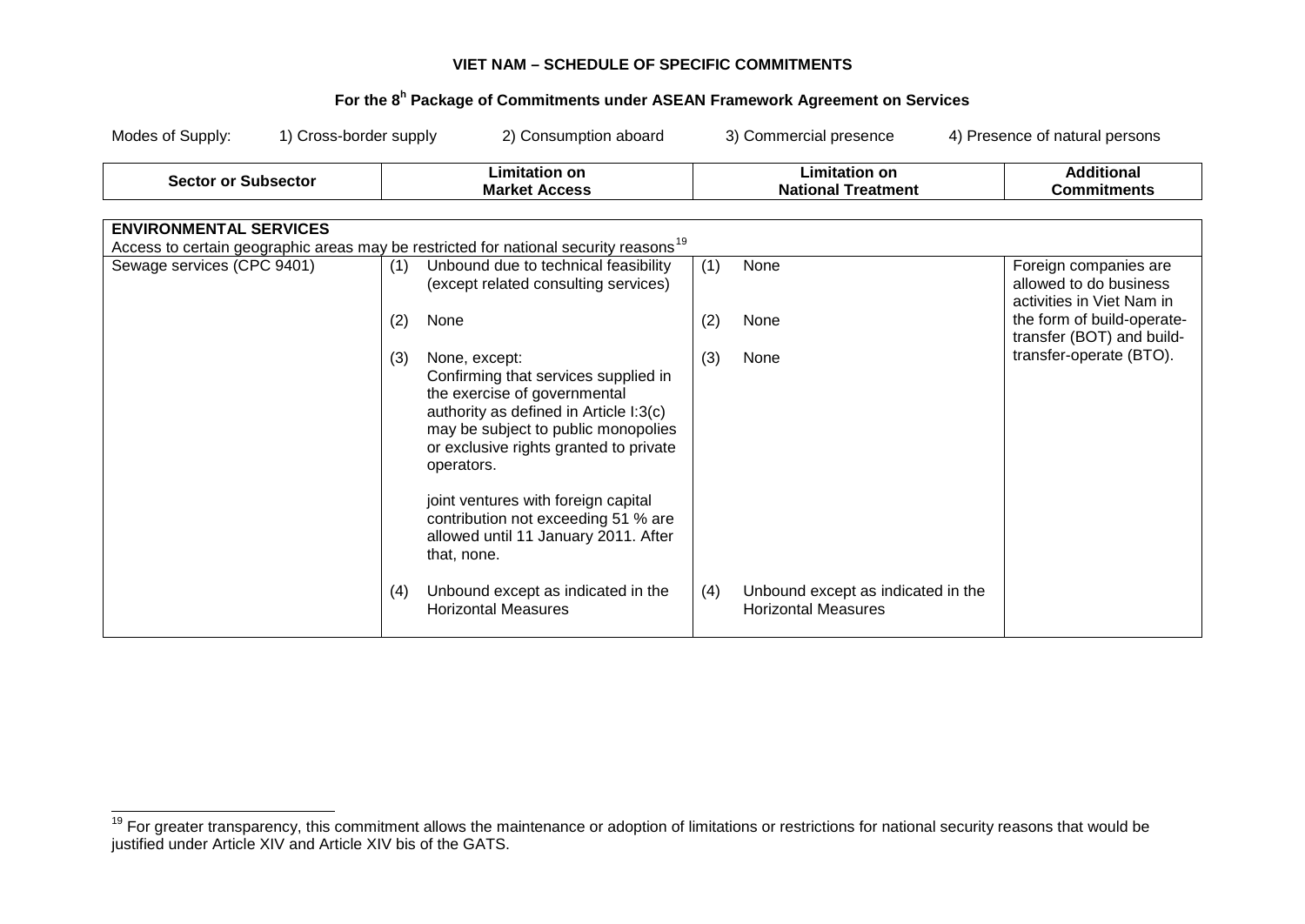<span id="page-34-0"></span>

| Modes of Supply:<br>1) Cross-border supply           | 2) Consumption aboard                                                                                                                                                                                                                                                                                                     | 3) Commercial presence                                            | 4) Presence of natural persons                                               |
|------------------------------------------------------|---------------------------------------------------------------------------------------------------------------------------------------------------------------------------------------------------------------------------------------------------------------------------------------------------------------------------|-------------------------------------------------------------------|------------------------------------------------------------------------------|
| <b>Sector or Subsector</b>                           | <b>Limitation on</b><br><b>Market Access</b>                                                                                                                                                                                                                                                                              | <b>Limitation on</b><br><b>National Treatment</b>                 | <b>Additional</b><br><b>Commitments</b>                                      |
| Refuse disposal services<br>(CPC 9402) <sup>20</sup> | Unbound due to technical feasibility<br>(1)<br>(except related consulting services)                                                                                                                                                                                                                                       | (1)<br>None                                                       | Foreign companies are<br>allowed to do business<br>activities in Viet Nam in |
|                                                      | (2)<br>None                                                                                                                                                                                                                                                                                                               | (2)<br>None                                                       | the form of build-operate-<br>transfer (BOT) and build-                      |
|                                                      | (3)<br>None, except:<br>Confirming that services supplied in<br>the exercise of governmental<br>authority as defined in Article I:3(c)<br>may be subject to public monopolies<br>or exclusive rights granted to private<br>operators. Foreign ownership is<br>limited to 51 % until 11 January<br>2011. After that, none. | (3)<br>None                                                       | transfer-operate (BTO).                                                      |
|                                                      | For the purpose of ensuring public<br>welfare, foreign-invested enterprises<br>are restricted from collecting refuse<br>directly from households. They are<br>only permitted to provide services at<br>the refuse collection points as<br>specified by local municipal and<br>provincial authorities.                     |                                                                   |                                                                              |
|                                                      | Unbound, except as indicated in the<br>(4)<br>horizontal section.                                                                                                                                                                                                                                                         | (4)<br>Unbound, except as indicated in the<br>horizontal section. |                                                                              |

 $20$  Import of refuse is forbidden by law. Treatment and disposal of hazardous waste is regulated by Law.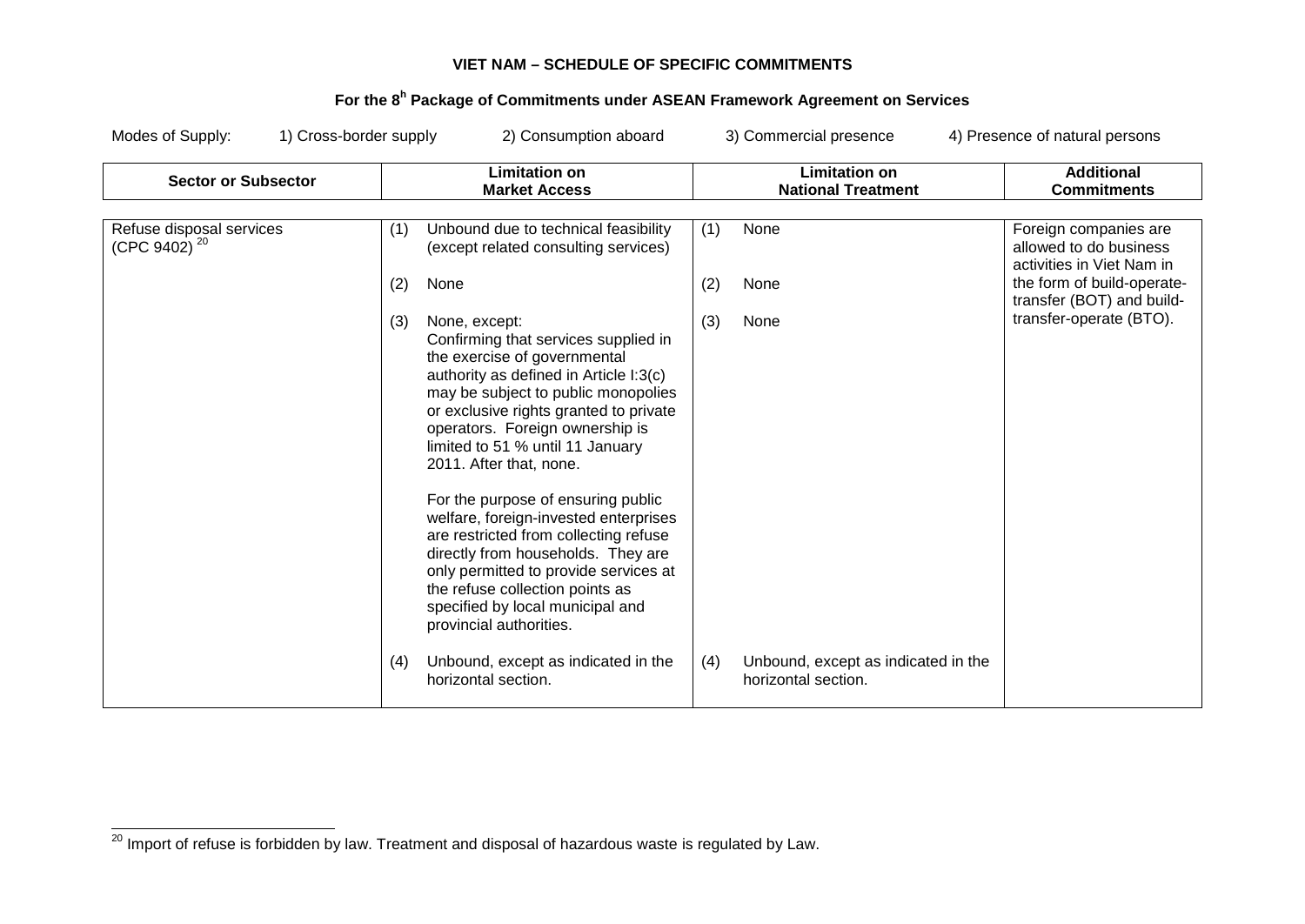| Modes of Supply:                                       | 1) Cross-border supply |                                                  | 2) Consumption aboard                                      |                          | 3) Commercial presence                                      | 4) Presence of natural persons          |
|--------------------------------------------------------|------------------------|--------------------------------------------------|------------------------------------------------------------|--------------------------|-------------------------------------------------------------|-----------------------------------------|
| <b>Sector or Subsector</b>                             |                        |                                                  | <b>Limitation on</b><br><b>Market Access</b>               |                          | <b>Limitation on</b><br><b>National Treatment</b>           | <b>Additional</b><br><b>Commitments</b> |
| Sanitation and similar services<br>(CPC 9403)          |                        | None<br>(1)<br>(2)<br>None<br>(3)<br>None<br>(4) | Unbound, except as indicated in the                        | (1)<br>(2)<br>(3)<br>(4) | None<br>None<br>None<br>Unbound, except as indicated in the |                                         |
| Nature and landscape protection<br>services (CPC 9406) |                        | None<br>(1)<br>(2)<br>None<br>(3)<br>None        | horizontal section.                                        | (1)<br>(2)<br>(3)        | horizontal section.<br>None<br>None<br>None                 |                                         |
|                                                        |                        | (4)                                              | Unbound, except as indicated in the<br>horizontal section. | (4)                      | Unbound, except as indicated in the<br>horizontal section.  |                                         |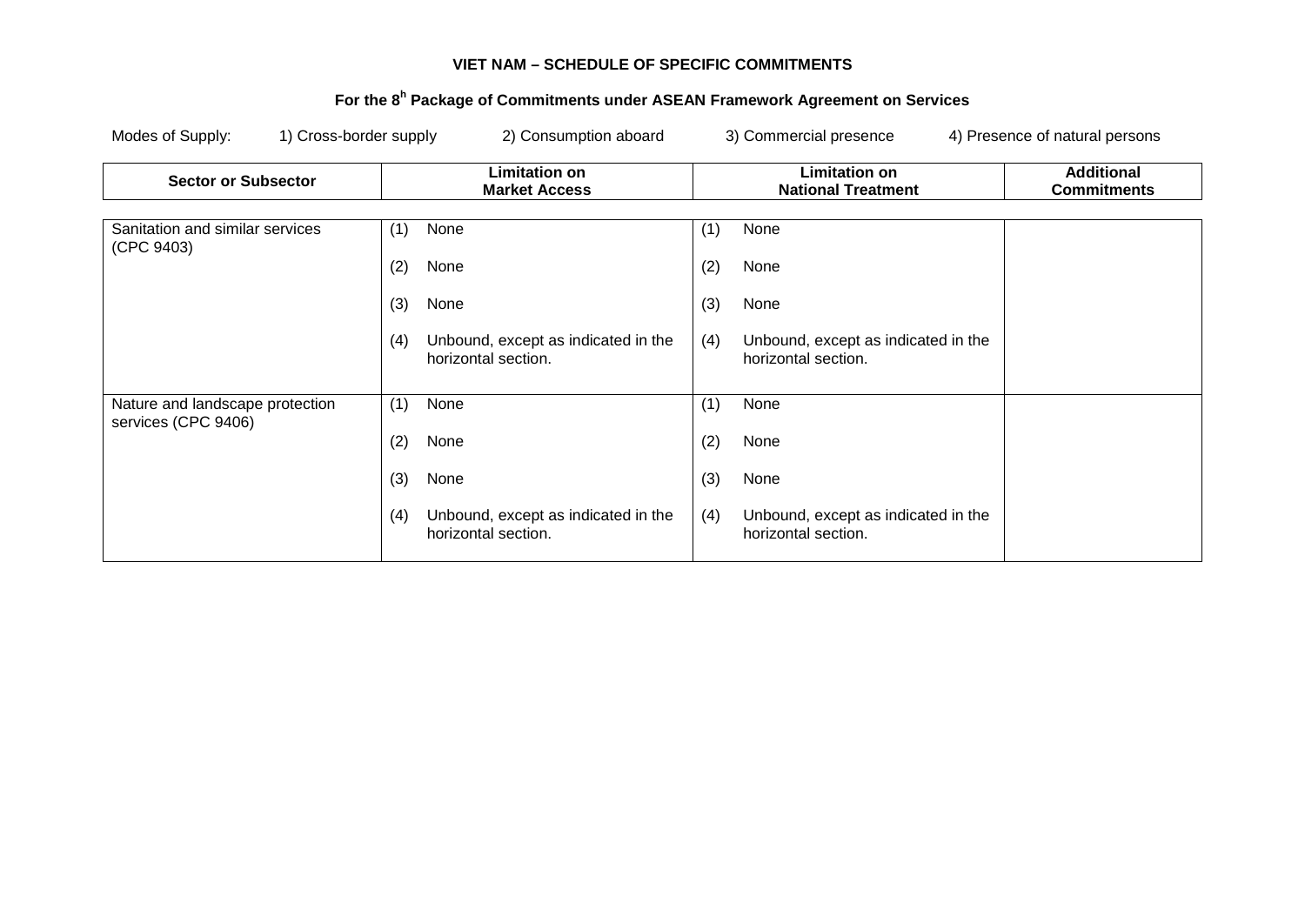| <b>Sector or Subsector</b>                             | <b>Limitation on</b>                                                                                                                                                                                                                                                                                                      | <b>Limitation on</b>                                                   | <b>Additional</b>  |
|--------------------------------------------------------|---------------------------------------------------------------------------------------------------------------------------------------------------------------------------------------------------------------------------------------------------------------------------------------------------------------------------|------------------------------------------------------------------------|--------------------|
|                                                        | <b>Market Access</b>                                                                                                                                                                                                                                                                                                      | <b>National Treatment</b>                                              | <b>Commitments</b> |
| Other services                                         | Unbound due to technical feasibility<br>(1)<br>(except related consulting services)                                                                                                                                                                                                                                       | (1)<br>None                                                            |                    |
| Cleaning services of exhaust<br>gases (CPC 94040) and  | (2)<br>None                                                                                                                                                                                                                                                                                                               | (2)<br>None                                                            |                    |
| noise abatement services (CPC<br>94050)                | None, except:<br>(3)<br>Confirming that services supplied in<br>the exercise of governmental<br>authority as defined in Article I:3(c)<br>may be subject to public monopolies<br>or exclusive rights granted to private<br>operators. Foreign ownership is<br>limited to 51 % until 11 January<br>2011. After that, none. | None<br>(3)                                                            |                    |
|                                                        | Unbound, except as indicated in the<br>(4)<br>horizontal section.                                                                                                                                                                                                                                                         | Unbound, except as indicated in the<br>(4)<br>horizontal section.      |                    |
| Environmental impact assessment<br>services (CPC 9409) | (1)<br>None                                                                                                                                                                                                                                                                                                               | (1)<br>None                                                            |                    |
|                                                        | (2)<br>None                                                                                                                                                                                                                                                                                                               | (2)<br>None                                                            |                    |
|                                                        | None, except that foreign ownership<br>(3)<br>is limited to 51% until 11 January<br>2011. After that: None.                                                                                                                                                                                                               | (3)<br>None                                                            |                    |
|                                                        | Unbound except as indicated in the<br>(4)<br><b>Horizontal Section</b>                                                                                                                                                                                                                                                    | Unbound except as indicated in the<br>(4)<br><b>Horizontal Section</b> |                    |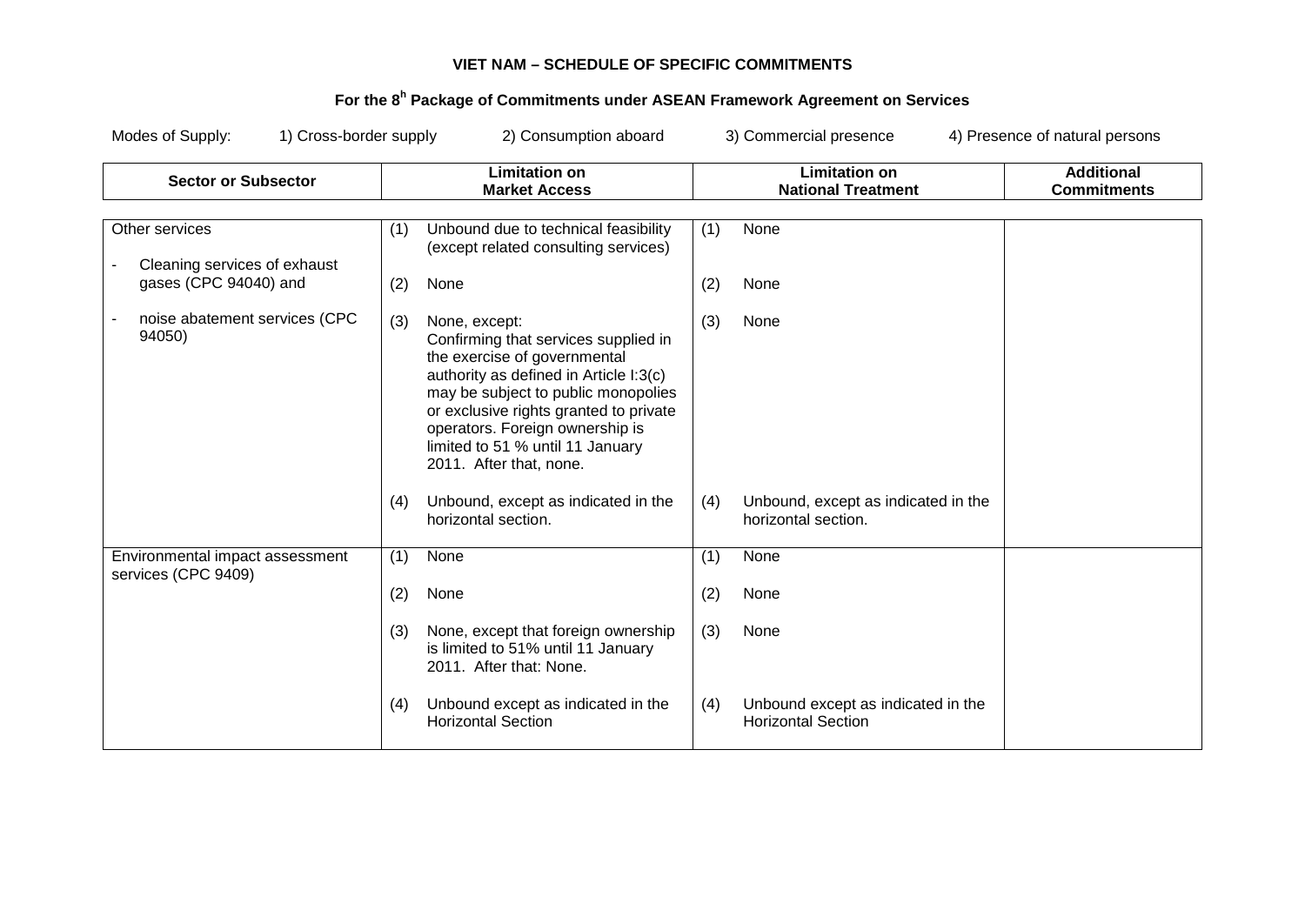<span id="page-37-0"></span>

| Modes of Supply:<br>1) Cross-border supply                                     | 2) Consumption aboard                                                                                                                                                          | 3) Commercial presence                                                  | 4) Presence of natural persons          |
|--------------------------------------------------------------------------------|--------------------------------------------------------------------------------------------------------------------------------------------------------------------------------|-------------------------------------------------------------------------|-----------------------------------------|
| <b>Sector or Subsector</b>                                                     | <b>Limitation on</b><br><b>Market Access</b>                                                                                                                                   | <b>Limitation on</b><br><b>National Treatment</b>                       | <b>Additional</b><br><b>Commitments</b> |
| <b>HEALTHCARE SERVICES</b>                                                     |                                                                                                                                                                                |                                                                         |                                         |
| <b>Medical and Dental Services</b>                                             | None<br>(1)                                                                                                                                                                    | (1)<br>None                                                             |                                         |
| (CPC 9312) covering:                                                           | (2)<br>None                                                                                                                                                                    | (2)<br>None                                                             |                                         |
| General medical services                                                       |                                                                                                                                                                                |                                                                         |                                         |
| (CPC 93121)<br>Specialised medical services                                    | (3)<br>None                                                                                                                                                                    | (3)<br>None                                                             |                                         |
| (CPC 93122)<br>Dental services (CPC 93123)                                     | (4)<br>Unbound, except as indicated in the<br><b>Horizontal Section</b>                                                                                                        | Unbound, except as indicated in the<br>(4)<br><b>Horizontal Section</b> |                                         |
| Nursing services, physiotherapists<br>and para-medical personel (CPC<br>93191) |                                                                                                                                                                                |                                                                         |                                         |
| <b>Hospital services</b><br>(CPC 9311)                                         |                                                                                                                                                                                |                                                                         |                                         |
| <b>Veterinary Services</b><br>(CPC 932/9320) <sup>21</sup>                     | (1)<br>None                                                                                                                                                                    | (1)<br>None                                                             |                                         |
|                                                                                | (2)<br>None                                                                                                                                                                    | (2)<br>None                                                             |                                         |
|                                                                                | Access is granted to natural persons<br>(3)<br>exclusively for the conduct of private<br>professional practice and under the<br>authorisation by the veterinary<br>authorities | (3)<br>None                                                             |                                         |
|                                                                                | Unbound, except as indicated in the<br>(4)<br><b>Horizontal Section</b>                                                                                                        | Unbound, except as indicated in the<br>(4)<br><b>Horizontal Section</b> |                                         |

<sup>&</sup>lt;sup>21</sup> Excluding keeping micro-organism strain for veterinary.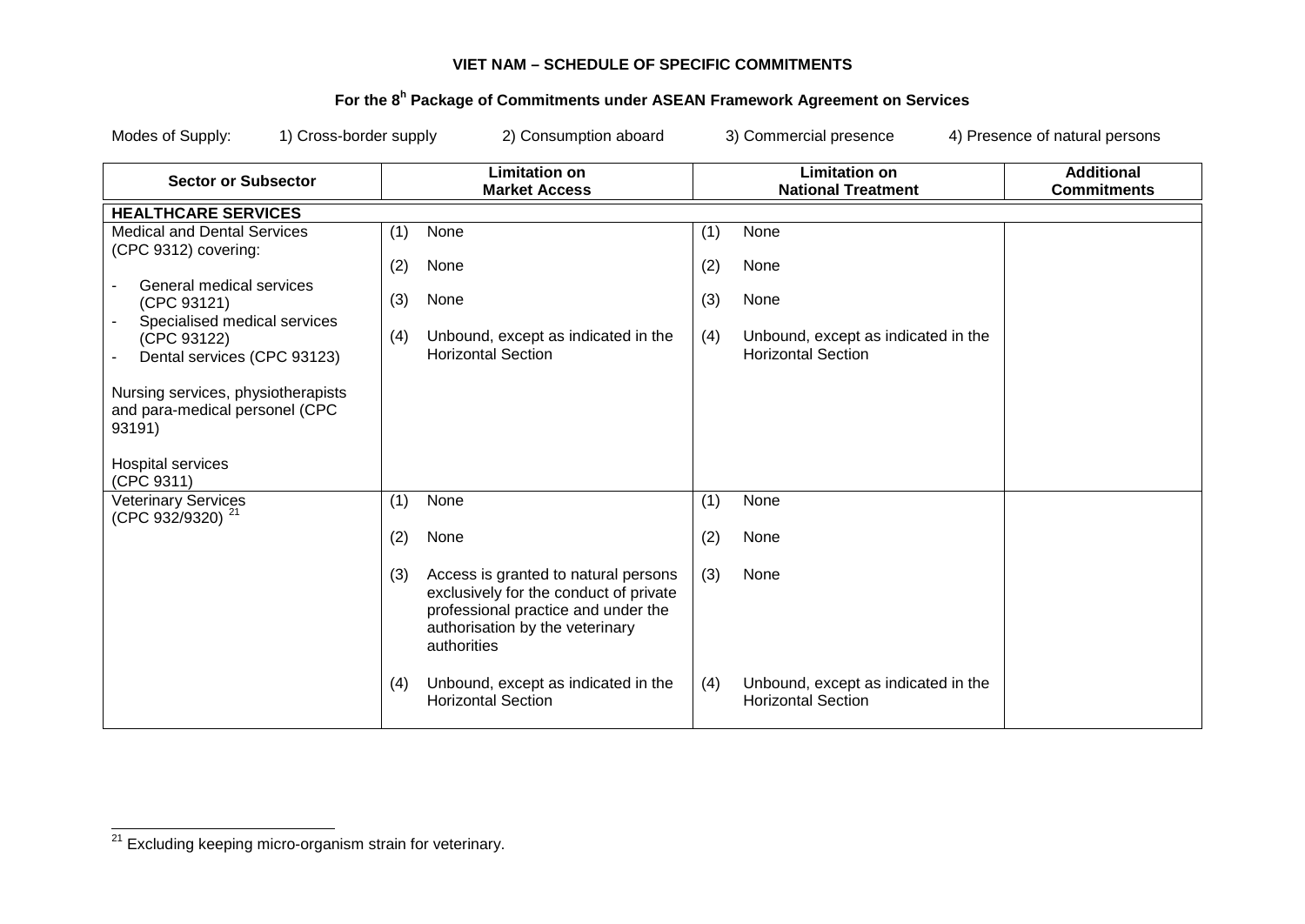| Modes of Supply:<br>1) Cross-border supply                      | 2) Consumption aboard                                                                                              | 3) Commercial presence                                           | 4) Presence of natural persons          |
|-----------------------------------------------------------------|--------------------------------------------------------------------------------------------------------------------|------------------------------------------------------------------|-----------------------------------------|
| <b>Sector or Subsector</b>                                      | <b>Limitation on</b><br><b>Market Access</b>                                                                       | <b>Limitation on</b><br><b>National Treatment</b>                | <b>Additional</b><br><b>Commitments</b> |
| Other human health services                                     | None<br>(1)<br>(2)<br>None                                                                                         | None<br>(1)<br>(2)<br>None                                       |                                         |
|                                                                 | (3)<br>None, except joint venture with the<br>foreign capital contribution not<br>exceeding 70% shall be permitted | None, except as indicated in the<br>(3)<br>market access column  |                                         |
|                                                                 | (4)<br>Unbound, except as indicated in the<br>horizontal section                                                   | Unbound, except as indicated in the<br>(4)<br>horizontal section |                                         |
| Health related and social services<br>Social services (CPC 933) | (1)<br>None                                                                                                        | (1)<br>None                                                      |                                         |
| - Social services with accommodation                            | (2)<br>None                                                                                                        | (2)<br>None                                                      |                                         |
| (CPC 9331)<br>- Social services without                         | (3)<br>Unbound, except for foreign equity<br>ownership permitted up to 70 %                                        | None, except as indicated in the<br>(3)<br>market access column  |                                         |
| accommodation (CPC 9332)                                        | (4)<br>Unbound, except as indicated in the<br>horizontal section                                                   | Unbound, except as indicated in the<br>(4)<br>horizontal section |                                         |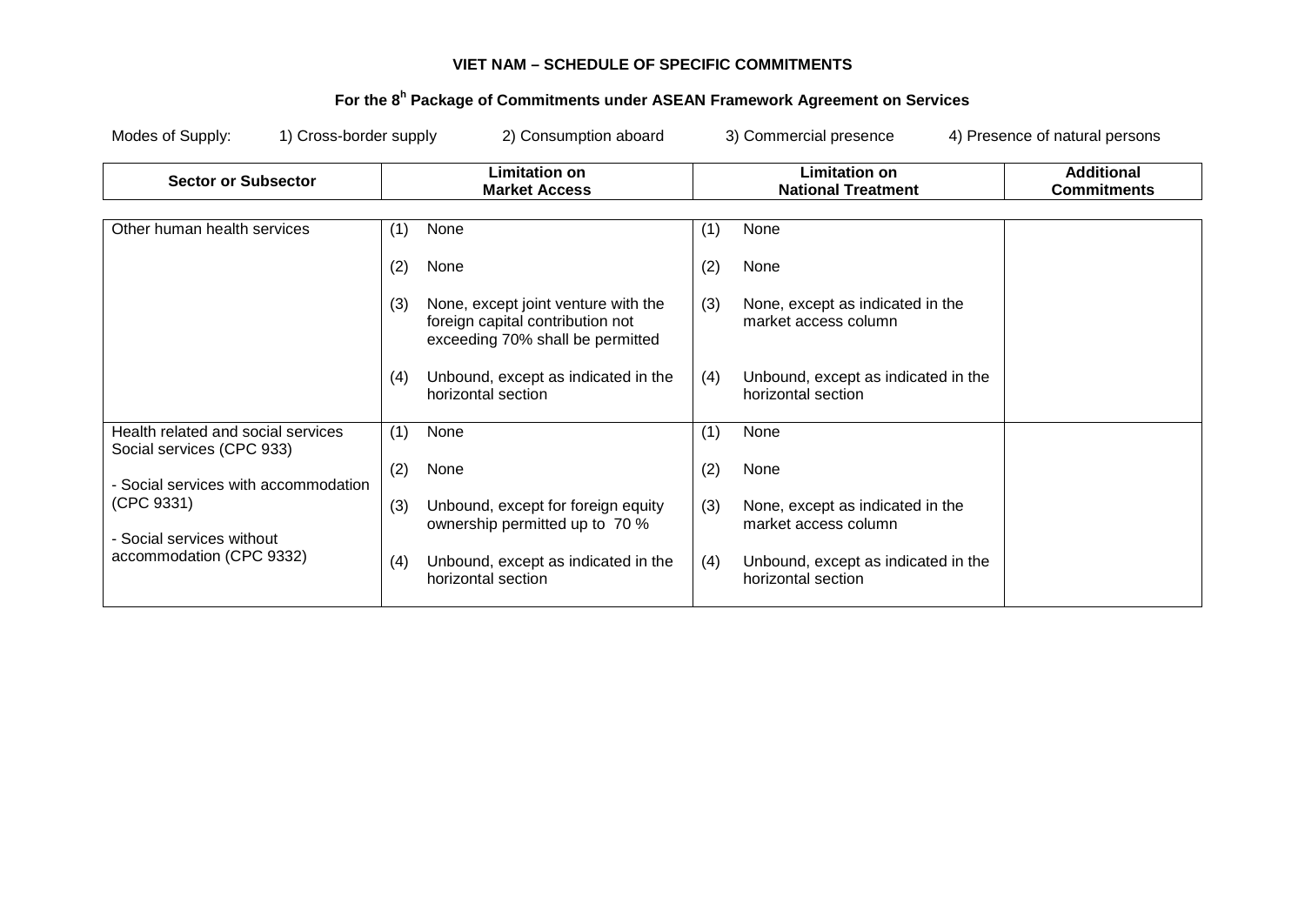| 1) Cross-border supply<br>Modes of Supply:                   | 2) Consumption aboard                                                                                                                                                                                                        | 3) Commercial presence                                                                                                                                                                                                                                                  | 4) Presence of natural persons          |
|--------------------------------------------------------------|------------------------------------------------------------------------------------------------------------------------------------------------------------------------------------------------------------------------------|-------------------------------------------------------------------------------------------------------------------------------------------------------------------------------------------------------------------------------------------------------------------------|-----------------------------------------|
| <b>Sector or Subsector</b>                                   | <b>Limitation on</b><br><b>Market Access</b>                                                                                                                                                                                 | <b>Limitation on</b><br><b>National Treatment</b>                                                                                                                                                                                                                       | <b>Additional</b><br><b>Commitments</b> |
| TOURISM AND TRAVEL RELATED SERVICES                          |                                                                                                                                                                                                                              |                                                                                                                                                                                                                                                                         |                                         |
| <b>Hotel Lodging Services</b><br>(CPC 64110)                 | (1)<br>None                                                                                                                                                                                                                  | (1)<br>None                                                                                                                                                                                                                                                             |                                         |
| Food serving services<br>(CPC 642)                           | (2)<br>None                                                                                                                                                                                                                  | (2)<br>None                                                                                                                                                                                                                                                             |                                         |
| Beverage serving services for<br>consumption on the premises | (3)<br>None                                                                                                                                                                                                                  | (3)<br>None                                                                                                                                                                                                                                                             |                                         |
| (CPC 643)                                                    | Unbound except as indicated the<br>(4)<br><b>Horizontal Section</b>                                                                                                                                                          | Unbound except as indicated the<br>(4)<br>Horizontal section                                                                                                                                                                                                            |                                         |
| Travel agencies and tour operator<br>services (CPC 7471)     | None<br>(1)                                                                                                                                                                                                                  | (1)<br>None                                                                                                                                                                                                                                                             |                                         |
| s                                                            | (2)<br>None                                                                                                                                                                                                                  | (2)<br>None                                                                                                                                                                                                                                                             |                                         |
|                                                              | None, except that:<br>(3)<br>Foreign service supplying companies<br>are permitted to provide services in<br>the form of joint venture with<br>Vietnamese partners. with no<br>limitation on foreign capital<br>contribution. | None, except tourist guides in<br>(3)<br>foreign-invested enterprises shall be<br>Vietnamese citizens. Foreign service<br>supplying enterprises can only do<br>inbound services and domestic<br>travel for inbound tourists as an<br>integral part of inbound services. |                                         |
|                                                              | (4)<br>Unbound except as indicated in the<br><b>Horizontal Measures</b>                                                                                                                                                      | (4)<br>Unbound except as indicated in the<br><b>Horizontal Measures</b>                                                                                                                                                                                                 |                                         |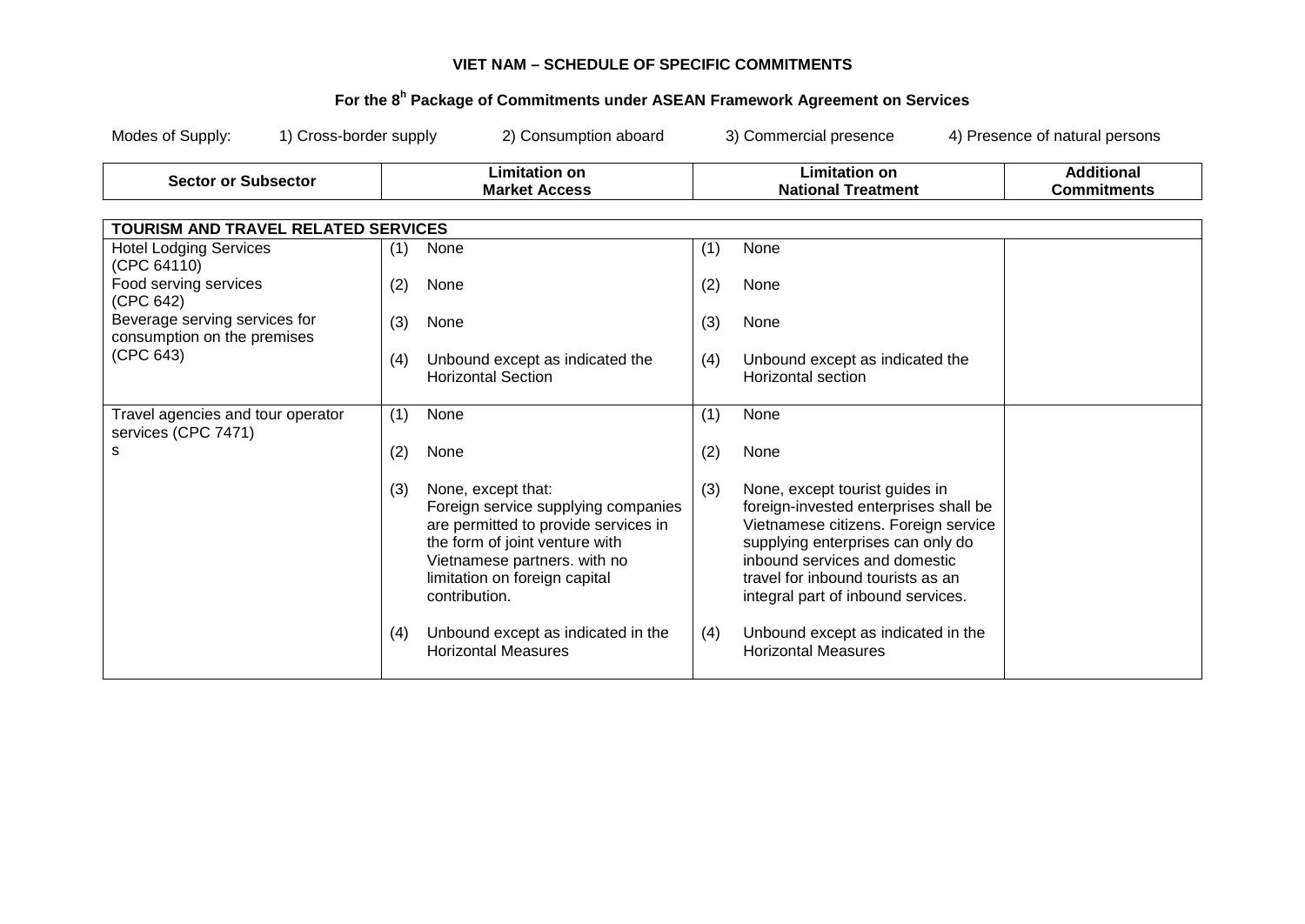| Modes of Supply:           | 1) Cross-border supply |                                              | 2) Consumption aboard                                                                                                                |                                                   | 3) Commercial presence                                | 4) Presence of natural persons          |
|----------------------------|------------------------|----------------------------------------------|--------------------------------------------------------------------------------------------------------------------------------------|---------------------------------------------------|-------------------------------------------------------|-----------------------------------------|
| <b>Sector or Subsector</b> |                        | <b>Limitation on</b><br><b>Market Access</b> |                                                                                                                                      | <b>Limitation on</b><br><b>National Treatment</b> |                                                       | <b>Additional</b><br><b>Commitments</b> |
| <b>Others</b>              |                        | (1)                                          | None                                                                                                                                 | (1)                                               | None                                                  |                                         |
| Tourist theme park         |                        | (2)                                          | None                                                                                                                                 | (2)                                               | None                                                  |                                         |
|                            |                        | (3)                                          | Foreign service supplying companies<br>are permitted to provide services in<br>the form of joint venture with<br>Vietnamese partners | (3)                                               | Unbound                                               |                                         |
|                            |                        |                                              | The capital contributions of the<br>foreign side shall not exceed 51% of<br>the legal capital of the joint venture.                  |                                                   |                                                       |                                         |
|                            |                        | (4)                                          | Unbound except as indicated the<br><b>Horizontal Section</b>                                                                         | (4)                                               | Unbound except as indicated the<br>Horizontal section |                                         |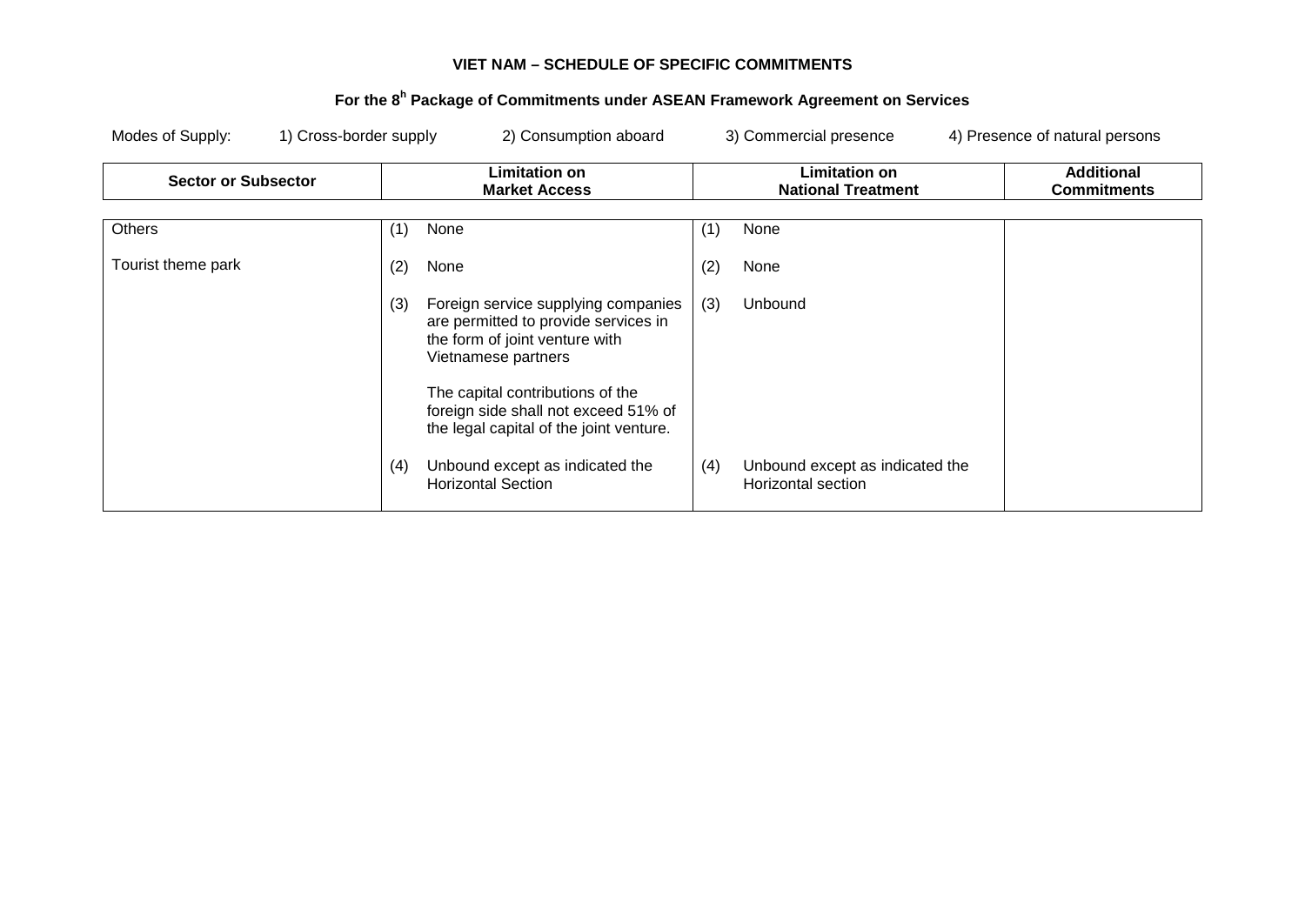| <b>Sector or Subsector</b>                   | <b>Limitation on</b>                                                                                                                                                                                                                                                   | <b>Limitation on</b>                                                    | <b>Additional</b>  |
|----------------------------------------------|------------------------------------------------------------------------------------------------------------------------------------------------------------------------------------------------------------------------------------------------------------------------|-------------------------------------------------------------------------|--------------------|
|                                              | <b>Market Access</b>                                                                                                                                                                                                                                                   | <b>National Treatment</b>                                               | <b>Commitments</b> |
| RECREATIONAL, CULTURAL AND SPORTING SERVICES |                                                                                                                                                                                                                                                                        |                                                                         |                    |
| <b>Entertainment services</b>                | (1)                                                                                                                                                                                                                                                                    | Unbound                                                                 |                    |
| (including theatre, live bands and           | Unbound                                                                                                                                                                                                                                                                | (1)                                                                     |                    |
| circus services)                             | (2)                                                                                                                                                                                                                                                                    | None                                                                    |                    |
| (CPC 9619)                                   | None                                                                                                                                                                                                                                                                   | (2)                                                                     |                    |
|                                              | Unbound except that since 11<br>(3)<br>January 2012, joint ventures with<br>foreign capital contribution not<br>exceeding 49% are permitted.                                                                                                                           | None<br>(3)                                                             |                    |
|                                              | Unbound except as indicated in the<br>(4)<br><b>Horizontal Measures</b>                                                                                                                                                                                                | Unbound except as indicated in the<br>(4)<br><b>Horizontal Measures</b> |                    |
| Other                                        | Unbound                                                                                                                                                                                                                                                                | Unbound                                                                 |                    |
| D.                                           | (1)                                                                                                                                                                                                                                                                    | (1)                                                                     |                    |
| Electronic games business                    | (2)                                                                                                                                                                                                                                                                    | None                                                                    |                    |
| (CPC 964**)                                  | None                                                                                                                                                                                                                                                                   | (2)                                                                     |                    |
|                                              | (3)<br>Only through business cooperation<br>contract or joint-venture with<br>Vietnamese partners who are<br>specifically authorised to provide<br>these services. Foreign capital<br>contribution shall not exceed 49% of<br>the legal capital of the joint ventures. | None<br>(3)                                                             |                    |
|                                              | Unbound except as indicated in the<br>(4)<br><b>Horizontal Measures</b>                                                                                                                                                                                                | (4)<br>Unbound except as indicated in the<br><b>Horizontal Measures</b> |                    |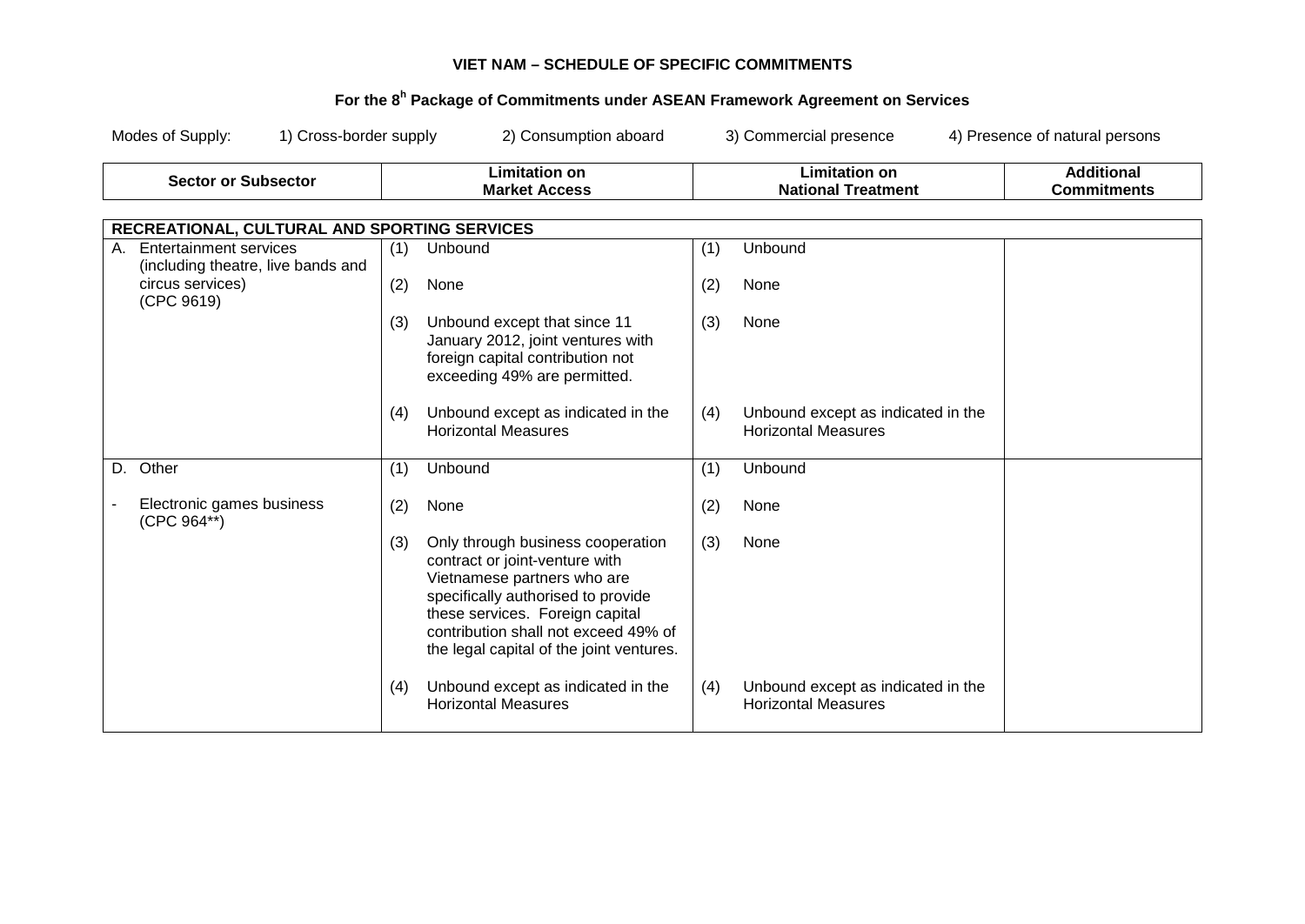| <b>Sector or Subsector</b>                         | <b>Limitation on</b>                                                                                                                                                                                                                                                                                                                                                                                                                                                                                                                                                                                             | <b>Limitation on</b>      | <b>Additional</b>                                                                                                                                                                                                                                                                                                                                                                                                                                                                                                                             |
|----------------------------------------------------|------------------------------------------------------------------------------------------------------------------------------------------------------------------------------------------------------------------------------------------------------------------------------------------------------------------------------------------------------------------------------------------------------------------------------------------------------------------------------------------------------------------------------------------------------------------------------------------------------------------|---------------------------|-----------------------------------------------------------------------------------------------------------------------------------------------------------------------------------------------------------------------------------------------------------------------------------------------------------------------------------------------------------------------------------------------------------------------------------------------------------------------------------------------------------------------------------------------|
|                                                    | <b>Market Access</b>                                                                                                                                                                                                                                                                                                                                                                                                                                                                                                                                                                                             | <b>National Treatment</b> | <b>Commitments</b>                                                                                                                                                                                                                                                                                                                                                                                                                                                                                                                            |
| <b>TRANSPORT SERVICES</b>                          |                                                                                                                                                                                                                                                                                                                                                                                                                                                                                                                                                                                                                  |                           |                                                                                                                                                                                                                                                                                                                                                                                                                                                                                                                                               |
| A. Maritime Transport Services                     | None                                                                                                                                                                                                                                                                                                                                                                                                                                                                                                                                                                                                             | (1)                       | The following services at                                                                                                                                                                                                                                                                                                                                                                                                                                                                                                                     |
|                                                    | (1)                                                                                                                                                                                                                                                                                                                                                                                                                                                                                                                                                                                                              | None                      | the port are made                                                                                                                                                                                                                                                                                                                                                                                                                                                                                                                             |
| Passenger Transportation less                      | (2)                                                                                                                                                                                                                                                                                                                                                                                                                                                                                                                                                                                                              | (2)                       | available to international                                                                                                                                                                                                                                                                                                                                                                                                                                                                                                                    |
| Cabotage (CPC 7211)                                | None                                                                                                                                                                                                                                                                                                                                                                                                                                                                                                                                                                                                             | None                      | maritime transport                                                                                                                                                                                                                                                                                                                                                                                                                                                                                                                            |
| Freight transportation less cabotage<br>(CPC 7212) | (3)<br>Establishment of registered<br>a)<br>companies for the purpose of<br>operating a fleet under the<br>national flag of Viet Nam:<br>foreign service suppliers are<br>permitted to establish joint-<br>ventures with foreign capital<br>contribution not exceeding 49%<br>of total legal capital. Foreign<br>seafarers may be permitted to<br>work in ships under the national<br>flag of Viet Nam (or registered in<br>Viet Nam) owned by joint-<br>ventures in Viet Nam but not<br>exceeding 1/3 of total employees<br>of the ships. The Master or first<br>chief executive must be<br>Vietnamese citizen. | (3)<br>None               | suppliers on reasonable<br>and non-discriminatory<br>terms and conditions:<br>Pilotage;<br>1.<br>2.<br>Towing and tug<br>assistance;<br>3.<br>Provisioning, fuelling<br>and watering<br>Garbage collecting<br>4.<br>and ballast waste<br>disposal;<br>5.<br>Port<br>Captain's/Harbour<br>Master's services;<br>Navigation aids;<br>6.<br>Shore-based<br>7 <sub>1</sub><br>operational services<br>essential to ship<br>operations, including<br>communications,<br>water and electrical<br>supplies;<br>8.<br>Emergency repair<br>facilities; |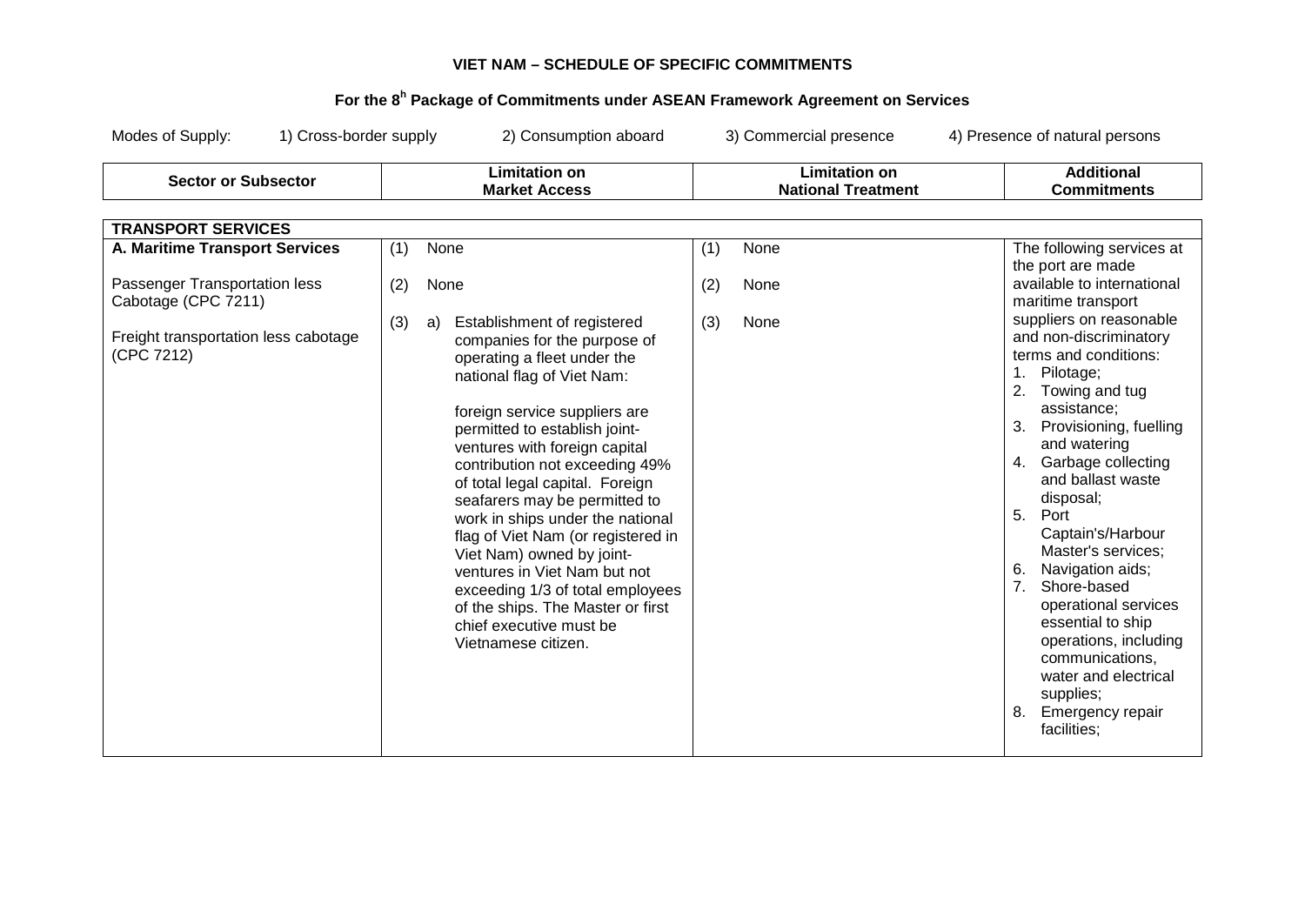<span id="page-43-1"></span><span id="page-43-0"></span>

| Modes of Supply:           | 1) Cross-border supply | 2) Consumption aboard                                                                                                                                                                                                                                                                                                                                                                                                                                                                                                                                                                                                                                                                                                                                           | 3) Commercial presence                            | 4) Presence of natural persons                                                                               |
|----------------------------|------------------------|-----------------------------------------------------------------------------------------------------------------------------------------------------------------------------------------------------------------------------------------------------------------------------------------------------------------------------------------------------------------------------------------------------------------------------------------------------------------------------------------------------------------------------------------------------------------------------------------------------------------------------------------------------------------------------------------------------------------------------------------------------------------|---------------------------------------------------|--------------------------------------------------------------------------------------------------------------|
| <b>Sector or Subsector</b> |                        | <b>Limitation on</b><br><b>Market Access</b>                                                                                                                                                                                                                                                                                                                                                                                                                                                                                                                                                                                                                                                                                                                    | <b>Limitation on</b><br><b>National Treatment</b> | <b>Additional</b><br><b>Commitments</b>                                                                      |
|                            |                        | Other forms of commercial<br>b)<br>presence for the supply of<br>international maritime transport<br>services $^{22}$ :<br>Since 11 January 2007, foreign<br>shipping companies can<br>establish joint ventures with 51%<br>foreign ownership., Since 11<br>January 2012, foreign shipping<br>companies can establish 100%<br>foreign-invested enterprises.<br>Since 11 January 2007, foreign-<br>invested enterprises are only<br>permitted to carry out activities<br>from $(1)$ to $(5)$ as indicated<br>below:<br>1. Marketing and sales<br>maritime transport services<br>through direct contact with<br>customers, from quotation to<br>invoicing;<br>Acting on behalf of the cargo<br>2.<br>owners;<br>3. Provision of required<br>business information; |                                                   | Anchorage, berth and<br>9.<br>berthing services;<br>10. Access to maritime<br>agency services. <sup>23</sup> |

<sup>&</sup>lt;sup>22</sup> "Other forms of commercial presence for the supply of international maritime transport services" means the ability for foreign shipping companies to undertake locally activities which are related to the cargoes carried by them and necessary for the supply of the integrated transport service to their customers, within which the international maritime transport constitut

<sup>&</sup>lt;sup>23</sup> With respect to the access to and use of maritime agency services mentioned in the Additional Commitments column, where road, rail, inland waterways, coastal and inland shipping, and related auxiliary services are not otherwise fully covered in the schedule, a multimodal transport operator shall have the ability to access Vietnamese maritime agency services suppliers to rent, hire or charter trucks, railway carriages, or barges and related equipment, for the purpose of onward forwarding of international cargoes carried by sea.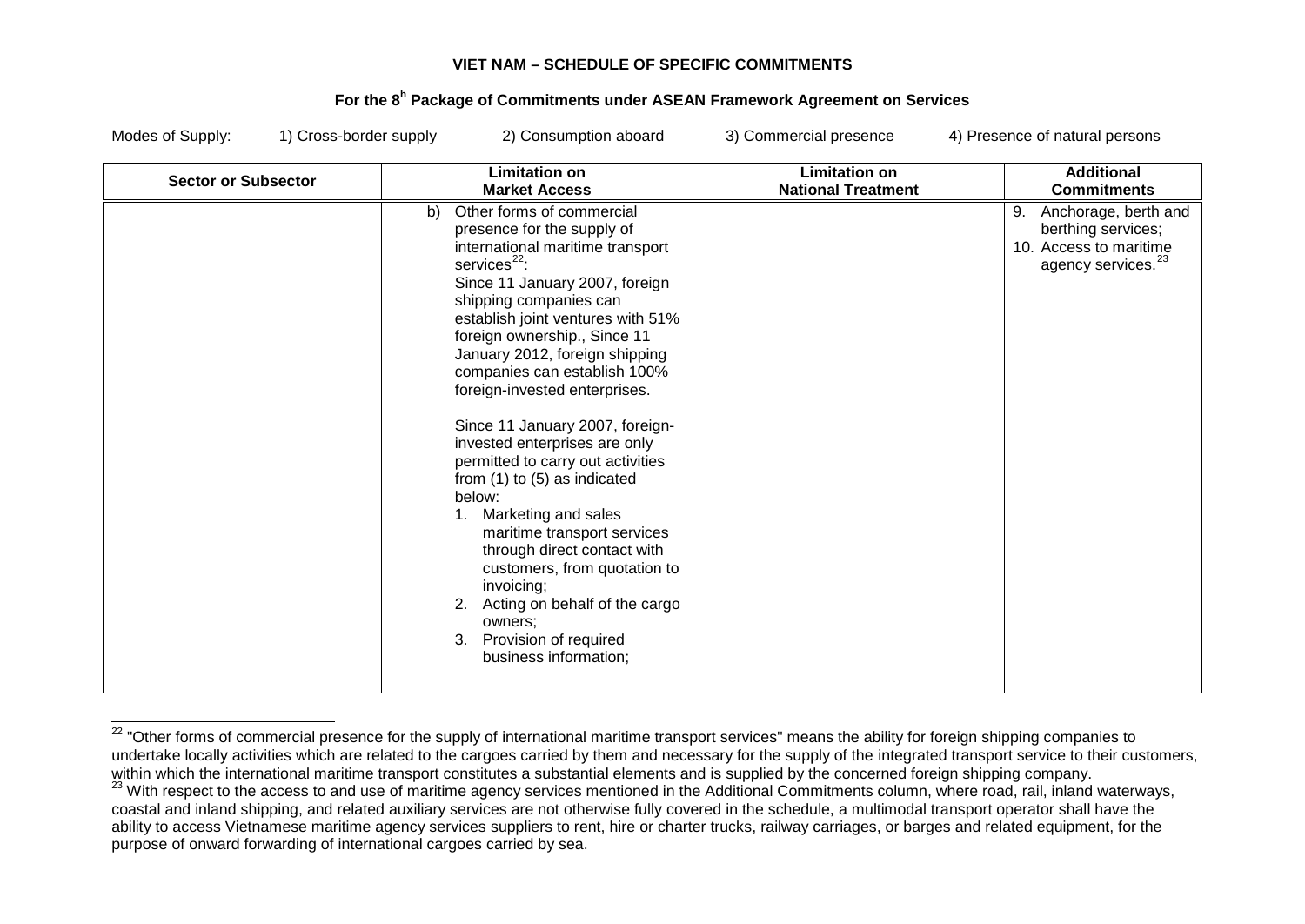| Modes of Supply:           | 1) Cross-border supply | 2) Consumption aboard                                                                                                                                                                                                                                                                                                                                                                                                                                                                                                                                                                                                                                                                                                           | 3) Commercial presence                            | 4) Presence of natural persons          |
|----------------------------|------------------------|---------------------------------------------------------------------------------------------------------------------------------------------------------------------------------------------------------------------------------------------------------------------------------------------------------------------------------------------------------------------------------------------------------------------------------------------------------------------------------------------------------------------------------------------------------------------------------------------------------------------------------------------------------------------------------------------------------------------------------|---------------------------------------------------|-----------------------------------------|
| <b>Sector or Subsector</b> |                        | <b>Limitation on</b><br><b>Market Access</b>                                                                                                                                                                                                                                                                                                                                                                                                                                                                                                                                                                                                                                                                                    | <b>Limitation on</b><br><b>National Treatment</b> | <b>Additional</b><br><b>Commitments</b> |
|                            |                        | Preparation of<br>4.<br>documentation concerning<br>transport documents<br>including customs<br>documents, or other<br>documents related to the<br>origin and character of the<br>goods transported; and<br>5. Provision of maritime<br>transport services including<br>cabotage services by<br>Vietnamese flagged vessels<br>for the supply of integrated<br>transport services.<br>Since 11 January 2012, activities<br>from (6) to (7) shall be allowed.<br>6. Acting on behalf of the<br>company, organising the call<br>of the ship or taking over<br>cargoes when required;<br>7. Negotiate and sign contracts<br>for road, rail, inland<br>waterways transportation<br>related to cargoes<br>transported by the company. |                                                   |                                         |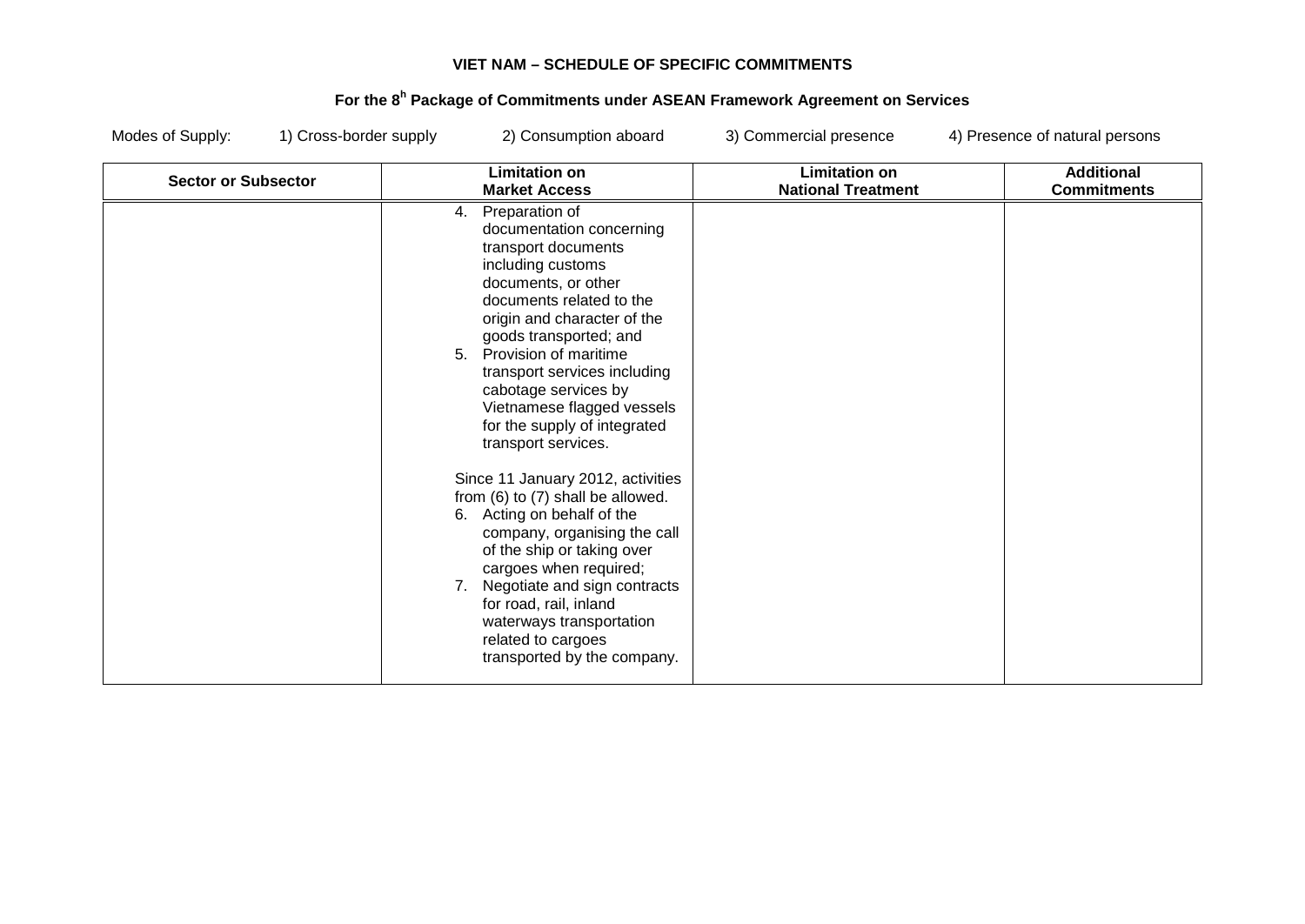| Modes of Supply:           | 1) Cross-border supply | 2) Consumption aboard                                                                                                                                                                                                                                                                 | 3) Commercial presence                                                  | 4) Presence of natural persons          |
|----------------------------|------------------------|---------------------------------------------------------------------------------------------------------------------------------------------------------------------------------------------------------------------------------------------------------------------------------------|-------------------------------------------------------------------------|-----------------------------------------|
| <b>Sector or Subsector</b> |                        | <b>Limitation on</b><br><b>Market Access</b>                                                                                                                                                                                                                                          | Limitation on<br><b>National Treatment</b>                              | <b>Additional</b><br><b>Commitments</b> |
|                            |                        | The number of joint ventures by<br>foreign shipping companies will<br>be limited to 5 companies since<br>11 January 2007. Three<br>additional companies will be<br>allowed every two years<br>thereafter. Since 11 January<br>2012, no limitation on the<br>number of joint ventures. |                                                                         |                                         |
|                            | (4)                    | Unbound except as indicated in the<br><b>Horizontal Measures</b>                                                                                                                                                                                                                      | (4)<br>Unbound except as indicated in the<br><b>Horizontal Measures</b> |                                         |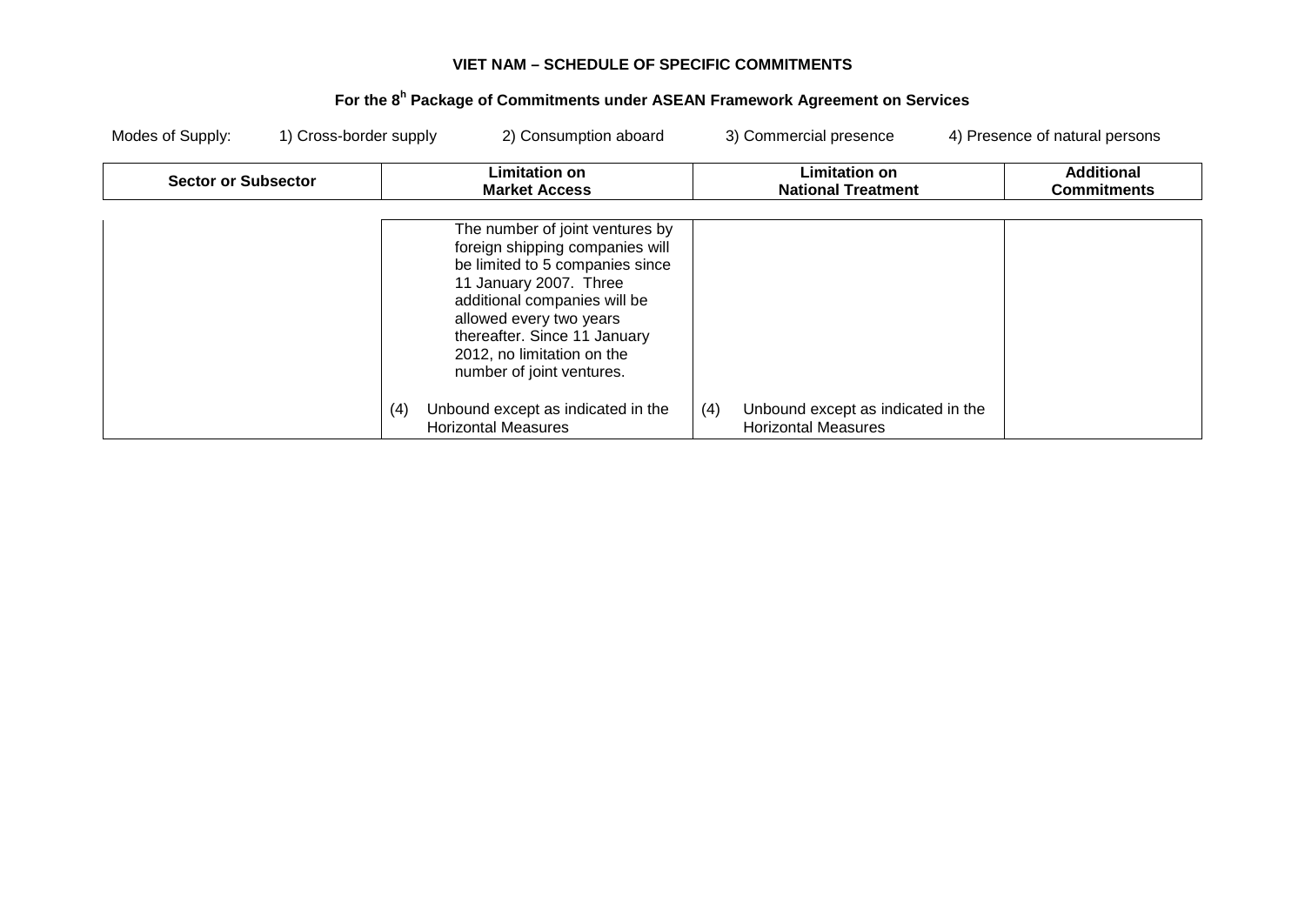| Modes of Supply:                                 | 1) Cross-border supply<br>2) Consumption aboard                                                                                                           | 3) Commercial presence                                                   | 4) Presence of natural persons          |
|--------------------------------------------------|-----------------------------------------------------------------------------------------------------------------------------------------------------------|--------------------------------------------------------------------------|-----------------------------------------|
| <b>Sector or Subsector</b>                       | <b>Limitation on</b><br><b>Market Access</b>                                                                                                              | <b>Limitation on</b><br><b>National Treatment</b>                        | <b>Additional</b><br><b>Commitments</b> |
| Rental of vessels with crew<br>(CPC 7213)        | None.<br>(1)                                                                                                                                              | (1)<br>None                                                              |                                         |
|                                                  | (2)<br>None                                                                                                                                               | (2)<br>None                                                              |                                         |
|                                                  | (3)<br>None, except joint venture with the<br>foreign capital contribution not<br>exceeding 51% shall be permitted                                        | (3)<br>None, except as indicated in the<br>market access column          |                                         |
|                                                  | Unbound, except as indicated in the<br>(4)<br><b>Horizontal Measures</b>                                                                                  | Unbound, except as indicated in the<br>(4)<br><b>Horizontal Measures</b> |                                         |
| Maintenance and repair of vessels<br>(CPC 8868*) | (1)<br>None                                                                                                                                               | (1)<br>None                                                              |                                         |
|                                                  | (2)<br>None                                                                                                                                               | (2)<br>None                                                              |                                         |
|                                                  | (3)<br>Commercial presence may be in the<br>form of joint venture. Maximum share<br>of foreign equity in the joint venture<br>company allowable up to 51% | (3)<br>None                                                              |                                         |
|                                                  | (4)<br>Unbound except as indicated in the<br><b>Horizontal Measures</b>                                                                                   | (4)<br>Unbound except as indicated in the<br><b>Horizontal Measures</b>  |                                         |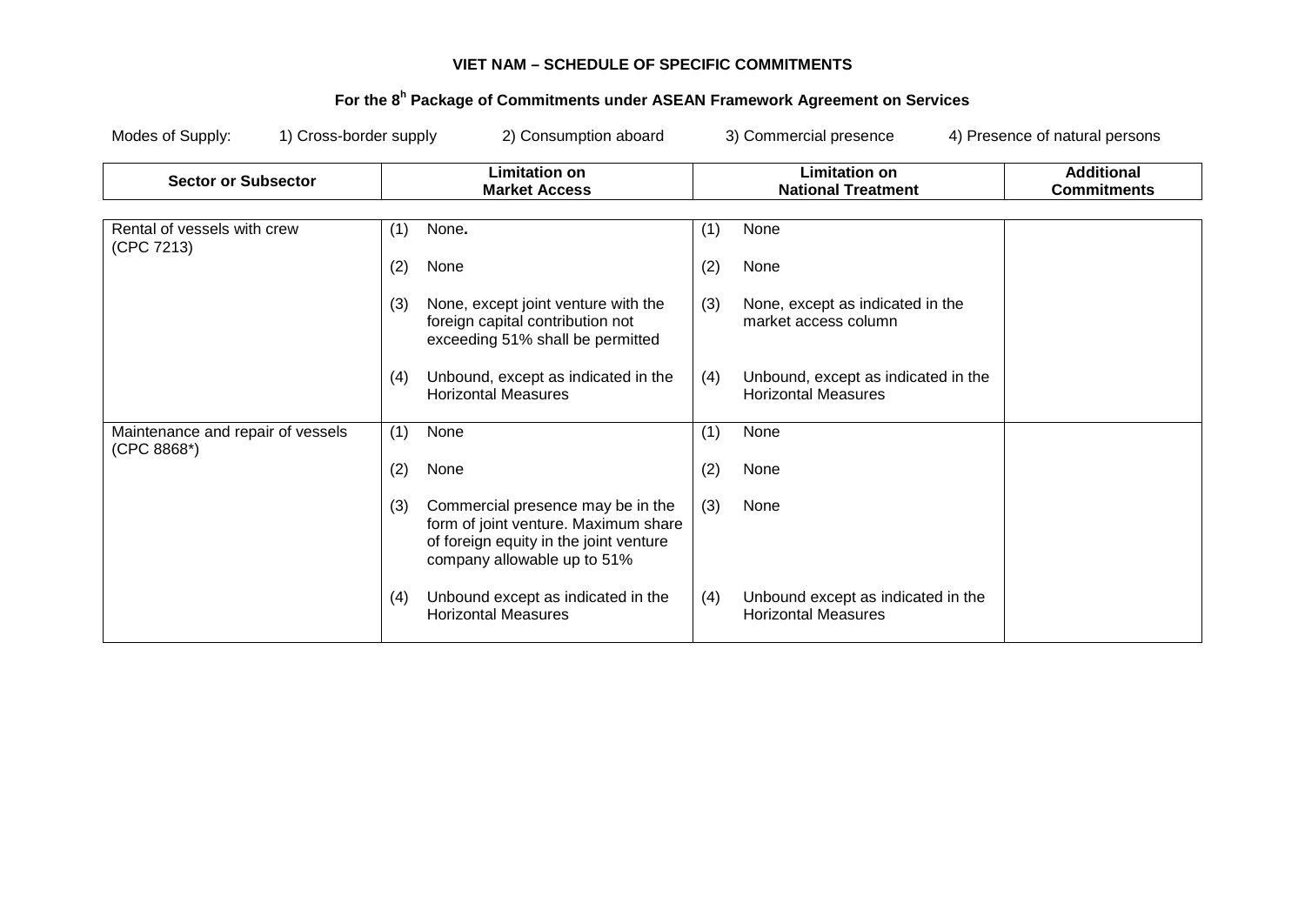<span id="page-47-2"></span><span id="page-47-1"></span><span id="page-47-0"></span>

| Modes of Supply:                                     | 1) Cross-border supply |                                              | 2) Consumption aboard                                                                                                                                                                                                                   |                                            | 3) Commercial presence                                           |  | 4) Presence of natural persons          |
|------------------------------------------------------|------------------------|----------------------------------------------|-----------------------------------------------------------------------------------------------------------------------------------------------------------------------------------------------------------------------------------------|--------------------------------------------|------------------------------------------------------------------|--|-----------------------------------------|
| <b>Sector or Subsector</b>                           |                        | <b>Limitation on</b><br><b>Market Access</b> |                                                                                                                                                                                                                                         | Limitation on<br><b>National Treatment</b> |                                                                  |  | <b>Additional</b><br><b>Commitments</b> |
| <b>Supporting Services for Maritime</b><br>Transport |                        | (1)                                          | Unbound.*                                                                                                                                                                                                                               | (1)                                        | Unbound.*                                                        |  |                                         |
| Customs Clearance Services <sup>24</sup>             |                        | (2)                                          | None                                                                                                                                                                                                                                    | (2)                                        | None                                                             |  |                                         |
|                                                      |                        | (3)                                          | None, except that since 11 January<br>2007 joint ventures with foreign<br>capital contribution not exceeding<br>51% can be established. After 5<br>years, joint ventures can be<br>established with no foreign<br>ownership limitation. | (3)                                        | None                                                             |  |                                         |
|                                                      |                        | (4)                                          | Unbound except as indicated in the<br><b>Horizontal Measures</b>                                                                                                                                                                        | (4)                                        | Unbound except as indicated in the<br><b>Horizontal Measures</b> |  |                                         |

 <sup>24</sup> "Customs clearance services" (alternatively "customs house brokers' services") means activities consisting in carrying out on behalf of another party customs formalities concerning import, export or through transport of cargoes, whether this service is the main activity of the service provider or a usual complement of its main activity.<br>
<sup>\*</sup> A commitment on this mode of delivery is not feasible.<br>
<sup>\*</sup> A commitment on this mode of delivery is not feasible.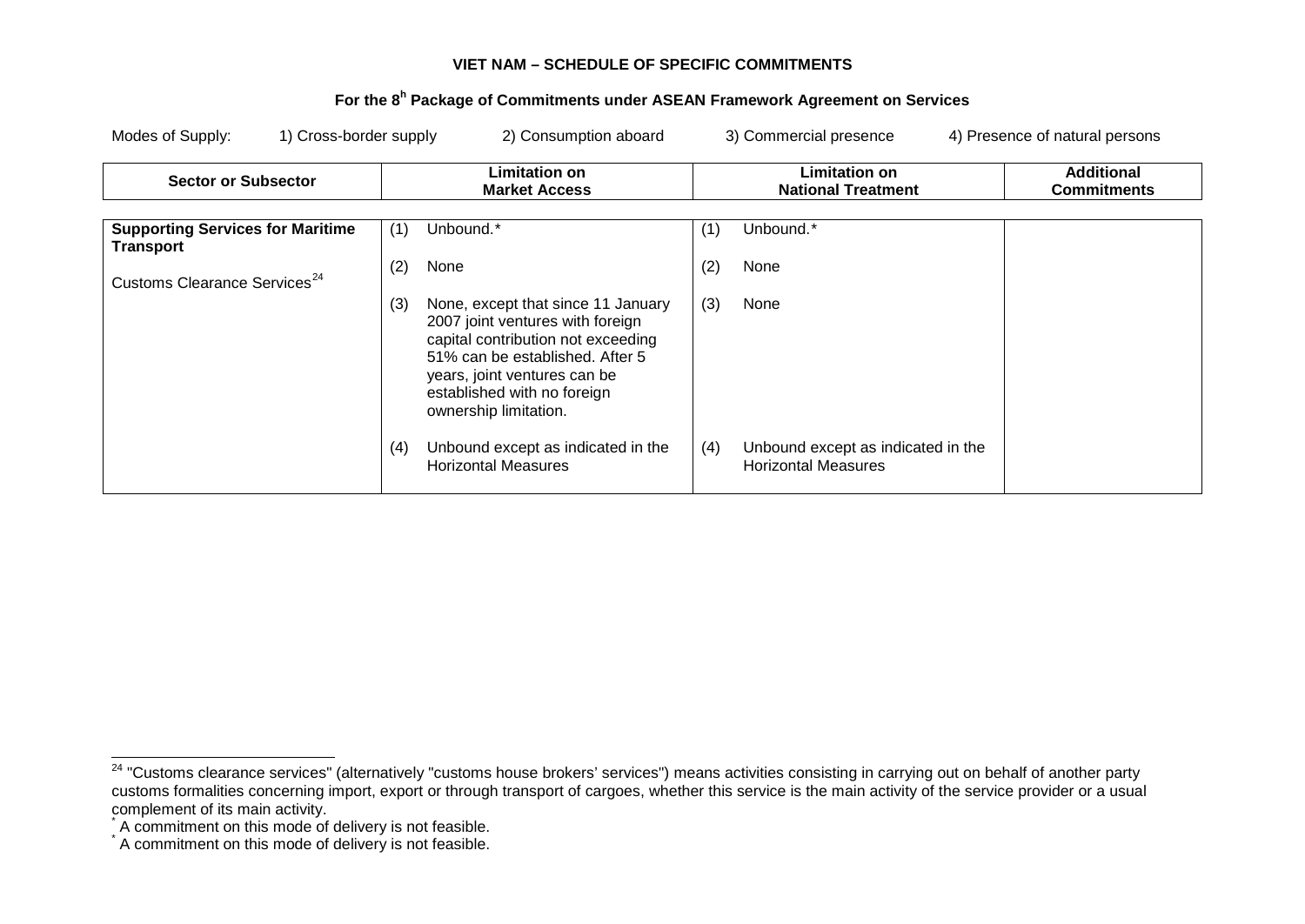<span id="page-48-0"></span>

| Modes of Supply:                                             | 1) Cross-border supply | 2) Consumption aboard                                                                                                                                                   |     | 3) Commercial presence                                           | 4) Presence of natural persons          |
|--------------------------------------------------------------|------------------------|-------------------------------------------------------------------------------------------------------------------------------------------------------------------------|-----|------------------------------------------------------------------|-----------------------------------------|
| <b>Sector or Subsector</b>                                   |                        | <b>Limitation on</b><br><b>Market Access</b>                                                                                                                            |     | <b>Limitation on</b><br><b>National Treatment</b>                | <b>Additional</b><br><b>Commitments</b> |
| <b>Maritime Agency Services</b><br>(CPC 7454*)               | None<br>(1)            |                                                                                                                                                                         | (1) | None                                                             |                                         |
|                                                              | (2)<br>None            |                                                                                                                                                                         | (2) | None                                                             |                                         |
|                                                              | (3)                    | Commercial presence may be in the<br>form of joint venture. Maximum share<br>of foreign equity in the joint venture<br>company allowable up to 49%                      | (3) | Unbound                                                          |                                         |
|                                                              | (4)                    | Unbound except as indicated in the<br><b>Horizontal Measures</b>                                                                                                        | (4) | Unbound except as indicated in the<br><b>Horizontal Measures</b> |                                         |
| <b>Container Station and Depot</b><br>Services <sup>25</sup> | None<br>(1)            |                                                                                                                                                                         | (1) | None                                                             |                                         |
|                                                              | (2)<br>None            |                                                                                                                                                                         | (2) | None                                                             |                                         |
|                                                              | (3)                    | None, except that since 11 January<br>2007 joint ventures with foreign<br>capital contribution not exceeding<br>51% can be established. Since 11<br>January 2014, none. | (3) | None                                                             |                                         |
|                                                              | (4)                    | Unbound except as indicated in the<br><b>Horizontal Measures</b>                                                                                                        | (4) | Unbound except as indicated in the<br><b>Horizontal Measures</b> |                                         |

 <sup>25</sup> "Container station and depot services" means activities consisting in storing containers, whether in port areas or inland, with a view to their stuffing/stripping, repairing and making them available for shipments.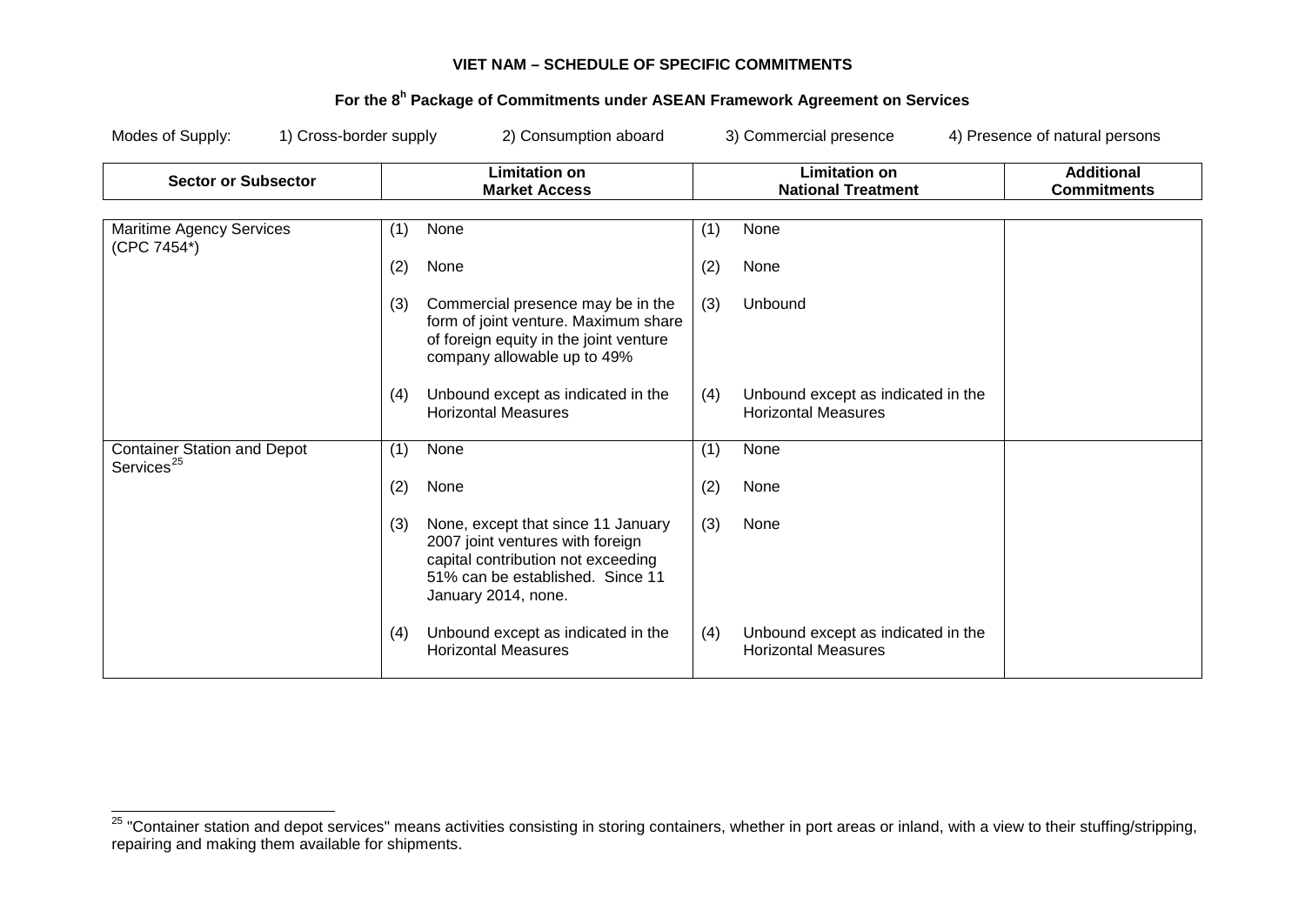| Modes of Supply:<br>1) Cross-border supply       | 2) Consumption aboard                                                                                                                                                                                                                                      | 3) Commercial presence                                                  | 4) Presence of natural persons          |
|--------------------------------------------------|------------------------------------------------------------------------------------------------------------------------------------------------------------------------------------------------------------------------------------------------------------|-------------------------------------------------------------------------|-----------------------------------------|
| <b>Sector or Subsector</b>                       | <b>Limitation on</b><br><b>Market Access</b>                                                                                                                                                                                                               | <b>Limitation on</b><br><b>National Treatment</b>                       | <b>Additional</b><br><b>Commitments</b> |
| <b>B. Internal Waterways Transport</b>           | None<br>(1)                                                                                                                                                                                                                                                | (1)<br>None                                                             |                                         |
| Passenger transport<br>(CPC 7221)                | None<br>(2)                                                                                                                                                                                                                                                | None<br>(2)                                                             |                                         |
| Freight transport<br>(CPC 7222)                  | (3)<br>Foreign service suppliers are<br>permitted to provide services only<br>through the establishment of joint<br>ventures with Vietnamese partners in<br>which the capital contribution of<br>foreign side not exceeding 51% of<br>total legal capital. | (3)<br>None                                                             |                                         |
|                                                  | Unbound except as indicated in the<br>(4)<br><b>Horizontal Measures</b>                                                                                                                                                                                    | Unbound except as indicated in the<br>(4)<br><b>Horizontal Measures</b> |                                         |
| Maintenance and repair of vessels<br>(CPC 8868*) | (1)<br>None                                                                                                                                                                                                                                                | (1)<br>None                                                             |                                         |
|                                                  | (2)<br>None                                                                                                                                                                                                                                                | (2)<br>None                                                             |                                         |
|                                                  | (3)<br>Foreign service suppliers are<br>permitted to provide services only<br>through the establishment of joint<br>ventures with Vietnamese partners in<br>which the capital contribution of<br>foreign side not exceeding 51% of<br>total legal capital. | (3)<br>None                                                             |                                         |
|                                                  | Unbound except as indicated in the<br>(4)<br><b>Horizontal Measures</b>                                                                                                                                                                                    | Unbound except as indicated in the<br>(4)<br><b>Horizontal Measures</b> |                                         |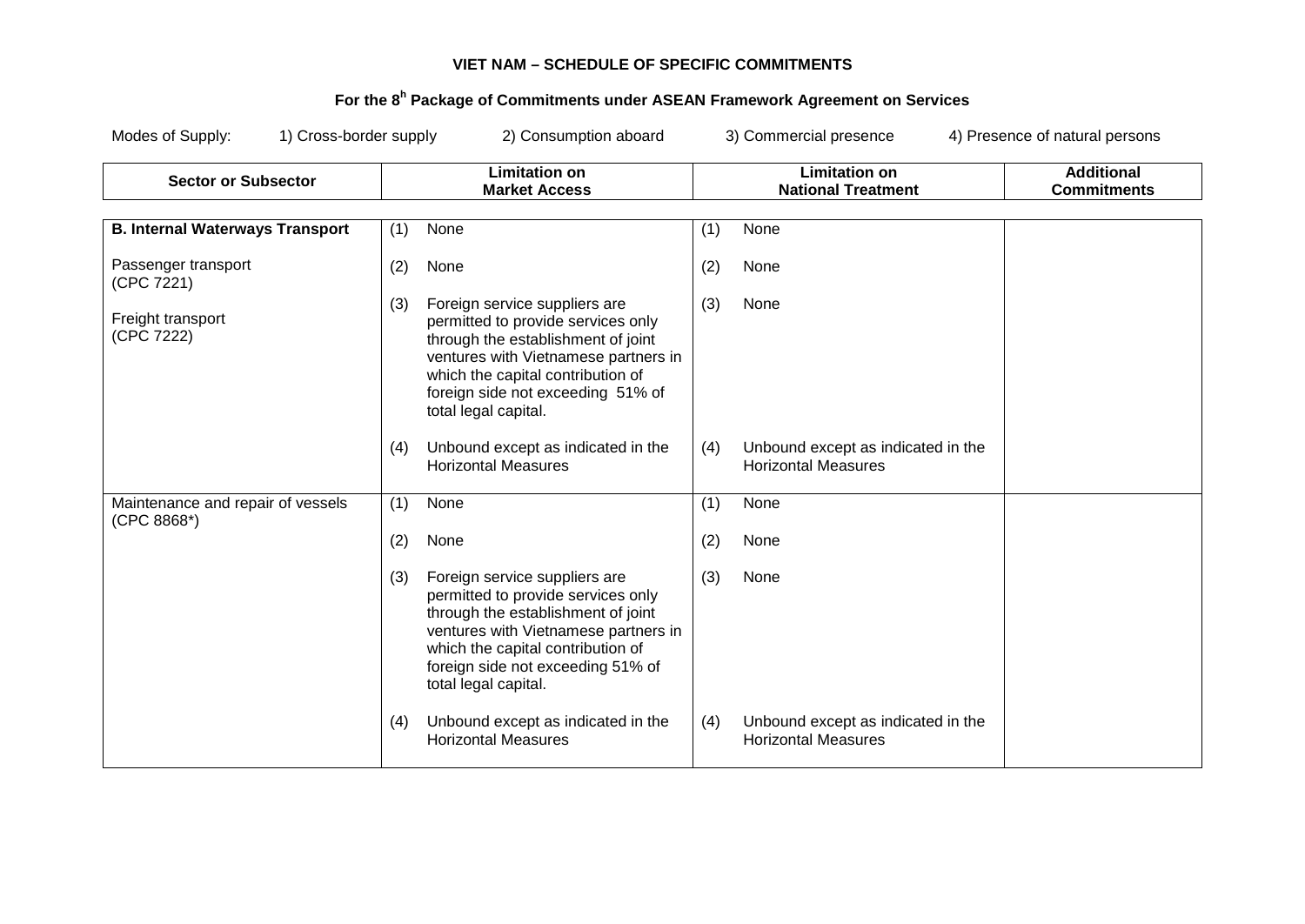| Modes of Supply:<br>1) Cross-border supply                       | 2) Consumption aboard                                                                                                                                                                                                                                                                  | 3) Commercial presence                                                  | 4) Presence of natural persons          |
|------------------------------------------------------------------|----------------------------------------------------------------------------------------------------------------------------------------------------------------------------------------------------------------------------------------------------------------------------------------|-------------------------------------------------------------------------|-----------------------------------------|
| <b>Sector or Subsector</b>                                       | <b>Limitation on</b><br><b>Market Access</b>                                                                                                                                                                                                                                           | <b>Limitation on</b><br><b>National Treatment</b>                       | <b>Additional</b><br><b>Commitments</b> |
| <b>E. Rail Transport Services</b>                                | None<br>(1)                                                                                                                                                                                                                                                                            | (1)<br>None                                                             |                                         |
| Passenger transportation<br>(CPC 7111)                           | (2)<br>None                                                                                                                                                                                                                                                                            | None<br>(2)                                                             |                                         |
| Freight transportation<br>(CPC 7112)                             | (3)<br>Unbound except: Foreign suppliers<br>are permitted to provide freight<br>transport services through the<br>establishment of joint ventures with<br>Vietnamese partners in which the<br>capital contribution of foreign side not<br>exceeding 51% of the total legal<br>capital. | (3)<br>None                                                             |                                         |
|                                                                  | Unbound except as indicated in the<br>(4)<br><b>Horizontal Measures</b>                                                                                                                                                                                                                | Unbound except as indicated in the<br>(4)<br><b>Horizontal Measures</b> |                                         |
| Maintenance and repair of rail<br>transport equipment (CPC 8868) | None<br>(1)                                                                                                                                                                                                                                                                            | (1)<br>None                                                             |                                         |
|                                                                  | (2)<br>None                                                                                                                                                                                                                                                                            | (2)<br>None                                                             |                                         |
|                                                                  | (3)<br>Foreign service suppliers are<br>permitted to provide services only<br>through the establishment of joint<br>ventures with Vietnamese partners in<br>which the capital contribution of<br>foreign side not exceeding 51% of<br>total legal capital.                             | (3)<br>None                                                             |                                         |
|                                                                  | Unbound<br>(4)                                                                                                                                                                                                                                                                         | Unbound<br>(4)                                                          |                                         |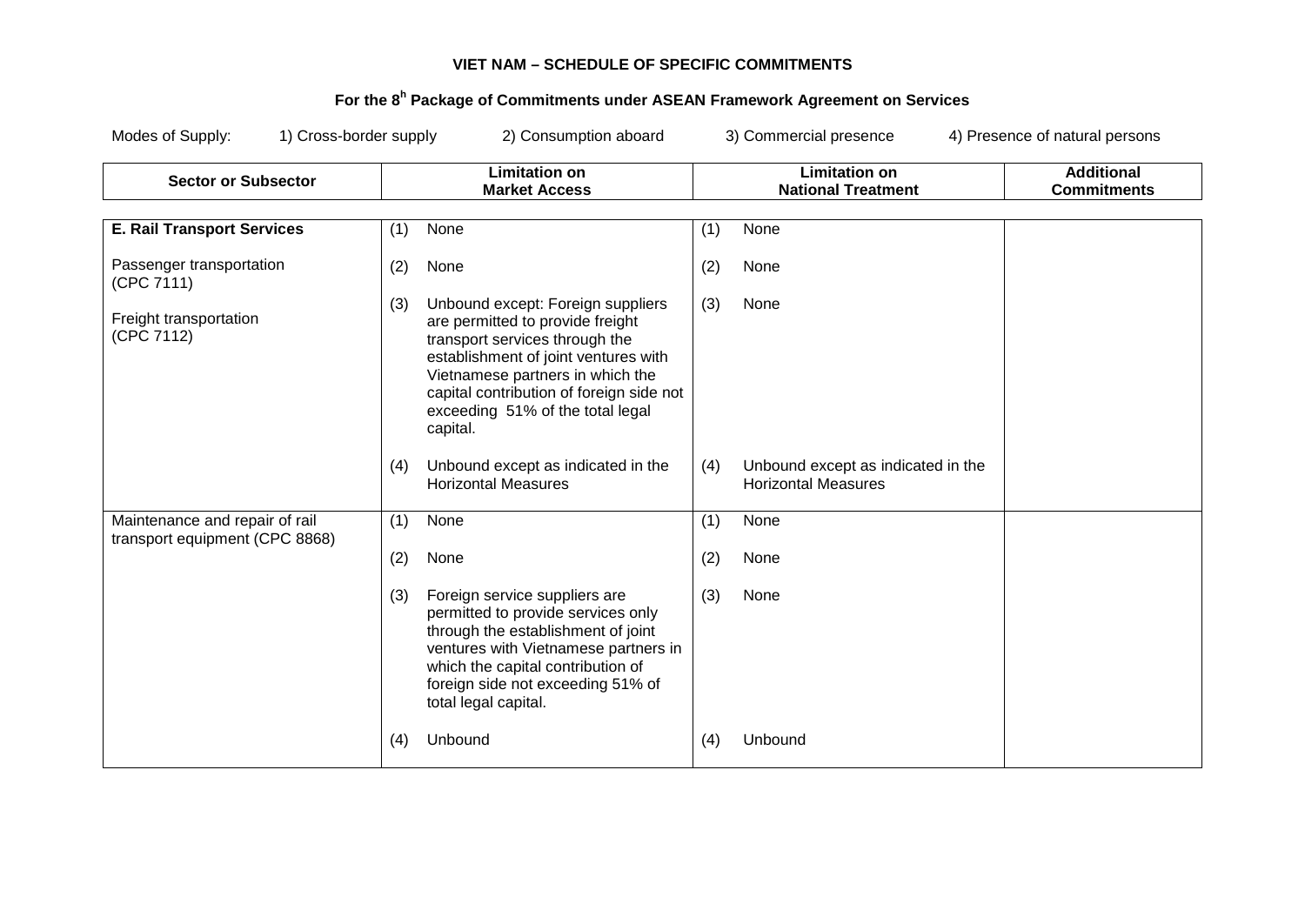<span id="page-51-0"></span>

| Modes of Supply:                            | 1) Cross-border supply<br>2) Consumption aboard                                                                                                                                                                                                                                                                                                                                                                                                                                                                                                                                      | 3) Commercial presence                                                  | 4) Presence of natural persons          |
|---------------------------------------------|--------------------------------------------------------------------------------------------------------------------------------------------------------------------------------------------------------------------------------------------------------------------------------------------------------------------------------------------------------------------------------------------------------------------------------------------------------------------------------------------------------------------------------------------------------------------------------------|-------------------------------------------------------------------------|-----------------------------------------|
| <b>Sector or Subsector</b>                  | <b>Limitation on</b><br><b>Market Access</b>                                                                                                                                                                                                                                                                                                                                                                                                                                                                                                                                         | <b>Limitation on</b><br><b>National Treatment</b>                       | <b>Additional</b><br><b>Commitments</b> |
| <b>F. Road Transport Services</b>           | Unbound.<br>(1)                                                                                                                                                                                                                                                                                                                                                                                                                                                                                                                                                                      | Unbound.<br>(1)                                                         |                                         |
| Passenger transportation<br>(CPC 7121+7122) | (2)<br>None                                                                                                                                                                                                                                                                                                                                                                                                                                                                                                                                                                          | (2)<br>None                                                             |                                         |
| Freight transportation<br>(CPC 7123)        | (3)<br>None, except:<br>Since 11 January 2007, foreign<br>service suppliers are permitted to<br>provide passenger and freight<br>transport services through business<br>cooperation contracts or joint-<br>ventures with the capital contribution<br>of foreign side not exceeding 49%.<br>Since 11 January 2010, subject to<br>the needs of the market <sup>26</sup> , joint-<br>ventures with foreign capital<br>contribution not exceeding 51% may<br>be established to provide freight<br>transport services.<br>100% of joint-venture's drivers shall<br>be Vietnamese citizen. | (3)<br>None                                                             |                                         |
|                                             | (4)<br>Unbound except as indicated in the<br><b>Horizontal Measures</b>                                                                                                                                                                                                                                                                                                                                                                                                                                                                                                              | Unbound except as indicated in the<br>(4)<br><b>Horizontal Measures</b> |                                         |

 <sup>26</sup> The criteria taken into account are among others: creation of new jobs; positive foreign currency balance; introduction of advanced technology, including management skill; reduced industrial pollution; professional training for Vietnamese workers; etc.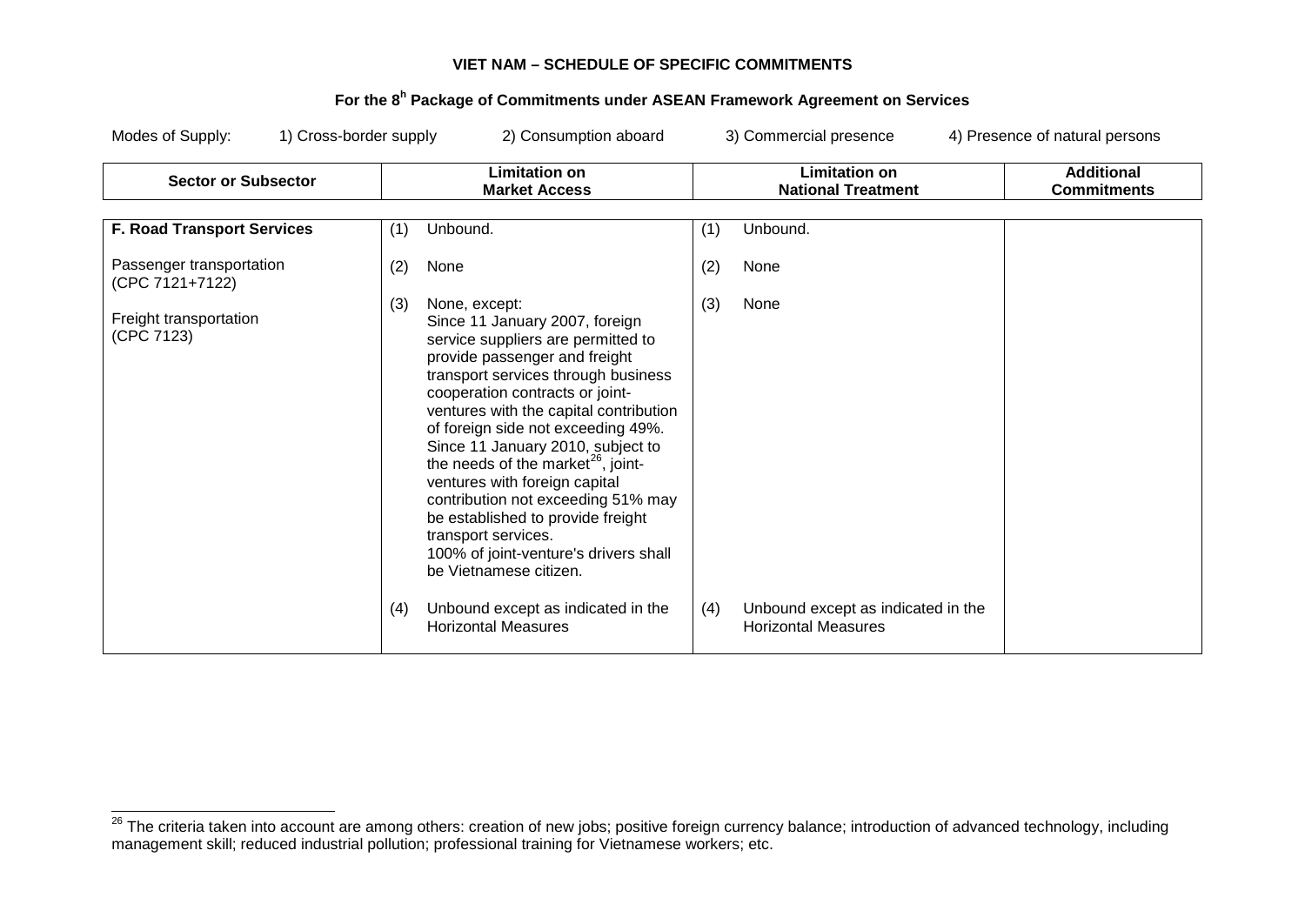| Modes of Supply:<br>1) Cross-border supply                           | 2) Consumption aboard                                                                                                                                                                                                        | 3) Commercial presence                                                  | 4) Presence of natural persons          |
|----------------------------------------------------------------------|------------------------------------------------------------------------------------------------------------------------------------------------------------------------------------------------------------------------------|-------------------------------------------------------------------------|-----------------------------------------|
| <b>Sector or Subsector</b>                                           | <b>Limitation on</b><br><b>Market Access</b>                                                                                                                                                                                 | <b>Limitation on</b><br><b>National Treatment</b>                       | <b>Additional</b><br><b>Commitments</b> |
| H. Services Auxiliary to All Modes<br>of Transport                   | None<br>(1)                                                                                                                                                                                                                  | None<br>(1)                                                             |                                         |
| Maritime cargo handling services                                     | (2)<br>None                                                                                                                                                                                                                  | (2)<br>None                                                             |                                         |
| (CPC 741)                                                            | Commercial presence may be in the<br>(3)<br>form of joint venture. Maximum<br>share of foreign equity in the joint<br>venture company allowable up to<br>49%                                                                 | Unbound<br>(3)                                                          |                                         |
|                                                                      | (4)<br>Unbound except as indicated in the<br><b>Horizontal Measures</b>                                                                                                                                                      | (4)<br>Unbound except as indicated in the<br><b>Horizontal Measures</b> |                                         |
| Container handling services, except<br>services provided at airports | (1)<br>None                                                                                                                                                                                                                  | (1)<br>None                                                             |                                         |
| (part of CPC 7411)                                                   | (2)<br>None                                                                                                                                                                                                                  | (2)<br>None                                                             |                                         |
|                                                                      | Foreign service suppliers are only<br>(3)<br>permitted to provide services through<br>the establishment of joint ventures<br>with Vietnamese partners with the<br>capital contribution of foreign side not<br>exceeding 50%. | (3)<br>None                                                             |                                         |
|                                                                      | Unbound except as indicated in the<br>(4)<br><b>Horizontal Measures</b>                                                                                                                                                      | Unbound except as indicated in the<br>(4)<br><b>Horizontal Measures</b> |                                         |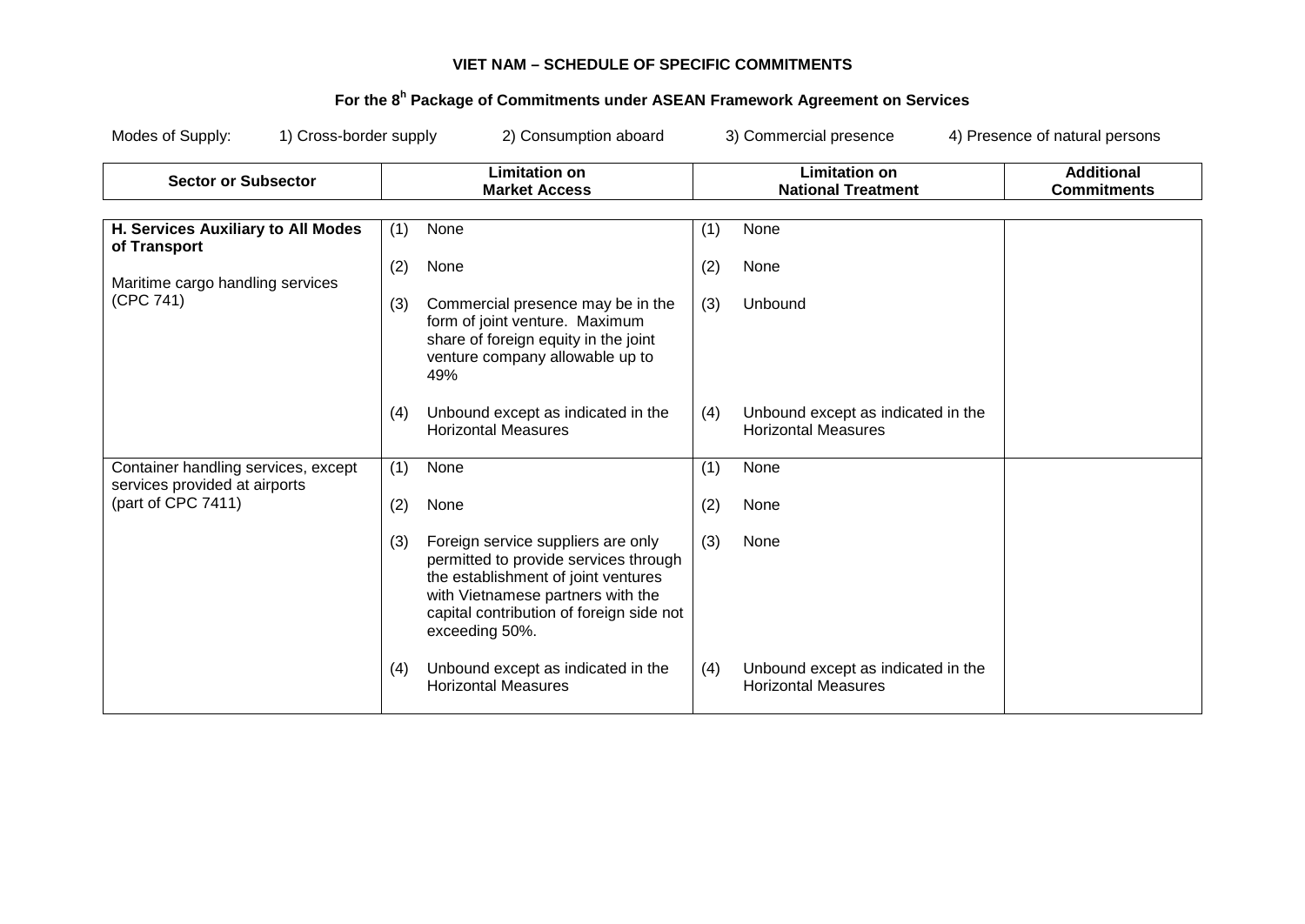<span id="page-53-0"></span>

| Modes of Supply:<br>1) Cross-border supply       | 2) Consumption aboard                                                                                                                                                          | 3) Commercial presence                                                  | 4) Presence of natural persons          |
|--------------------------------------------------|--------------------------------------------------------------------------------------------------------------------------------------------------------------------------------|-------------------------------------------------------------------------|-----------------------------------------|
| <b>Sector or Subsector</b>                       | <b>Limitation on</b><br><b>Market Access</b>                                                                                                                                   | <b>Limitation on</b><br><b>National Treatment</b>                       | <b>Additional</b><br><b>Commitments</b> |
| Container handling services<br>$(CPC 7411)^{27}$ | Unbound (due to lack of technical<br>(1)<br>feasibility)                                                                                                                       | (1)<br>None                                                             |                                         |
|                                                  | None<br>(2)                                                                                                                                                                    | (2)<br>None                                                             |                                         |
|                                                  | None, except that joint ventures with<br>(3)<br>foreign capital contribution not<br>exceeding 50% can be established.                                                          | (3)<br>None                                                             |                                         |
|                                                  | Unbound except as indicated in the<br>(4)<br><b>Horizontal Measures</b>                                                                                                        | Unbound except as indicated in the<br>(4)<br><b>Horizontal Measures</b> |                                         |
| Storage and warehouse services<br>(CPC 742)      | None<br>(1)                                                                                                                                                                    | (1)<br>None                                                             |                                         |
|                                                  | (2)<br>None                                                                                                                                                                    | (2)<br>None                                                             |                                         |
|                                                  | (3)<br>None, except that since 11 January<br>2007 joint ventures with foreign<br>capital contribution not exceeding<br>51% can be established. Since 11<br>January 2014: none. | (3)<br>None                                                             |                                         |
|                                                  | (4)<br>Unbound, except as indicated in the<br>horizontal section.                                                                                                              | (4)<br>Unbound, except as indicated in the<br>horizontal section.       |                                         |

 $\overline{a^2}$  Public utility concession or licensing procedures may apply in case of occupation of the public domain.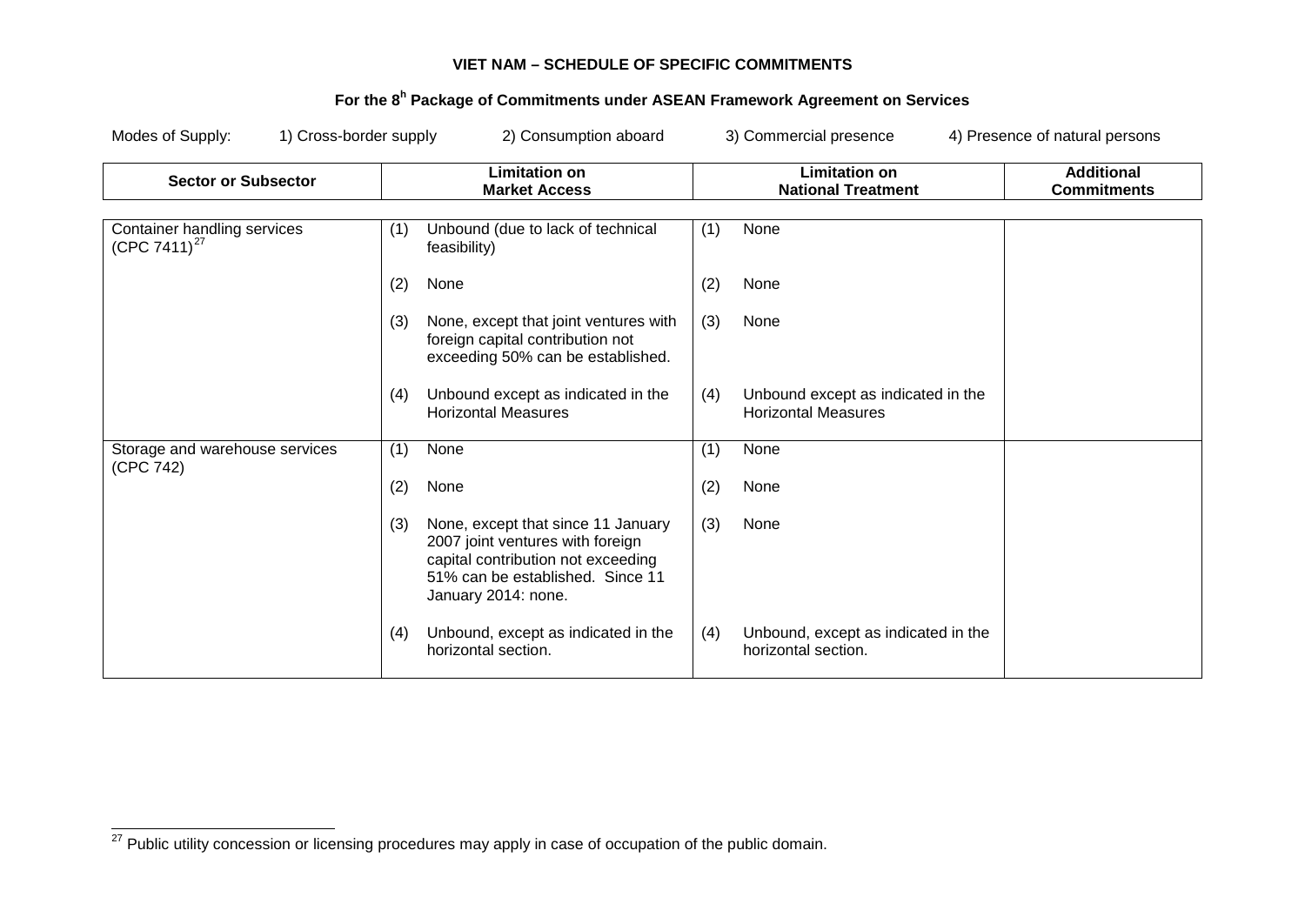<span id="page-54-1"></span><span id="page-54-0"></span>

| Modes of Supply:<br>1) Cross-border supply            | 2) Consumption aboard                                                                                                                                                          | 3) Commercial presence                                            | 4) Presence of natural persons          |
|-------------------------------------------------------|--------------------------------------------------------------------------------------------------------------------------------------------------------------------------------|-------------------------------------------------------------------|-----------------------------------------|
| <b>Sector or Subsector</b>                            | Limitation on<br><b>Market Access</b>                                                                                                                                          | Limitation on<br><b>National Treatment</b>                        | <b>Additional</b><br><b>Commitments</b> |
| Freight transport agency services<br>$(CPC 748)^{28}$ | (1)<br>Unbound (due to lack of technical<br>feasibility)*                                                                                                                      | (1)<br>Unbound                                                    |                                         |
|                                                       | (2)<br>None                                                                                                                                                                    | (2)<br>None                                                       |                                         |
|                                                       | (3)<br>None, except that since 11 January<br>2007 joint ventures with foreign<br>capital contribution not exceeding<br>51% can be established. Since 11<br>January 2014: none. | (3)<br>None                                                       |                                         |
|                                                       | Unbound, except as indicated in the<br>(4)<br>horizontal section.                                                                                                              | (4)<br>Unbound, except as indicated in the<br>horizontal section. |                                         |

<sup>&</sup>lt;sup>28</sup> Including freight forwarding services. These services mean the activities consisting of organising and monitoring shipment operations on behalf of shippers, through the acquisition of transport and related services, preparation of documentation and provision of business information.<br>A commitment on this mode of delivery is not feasible.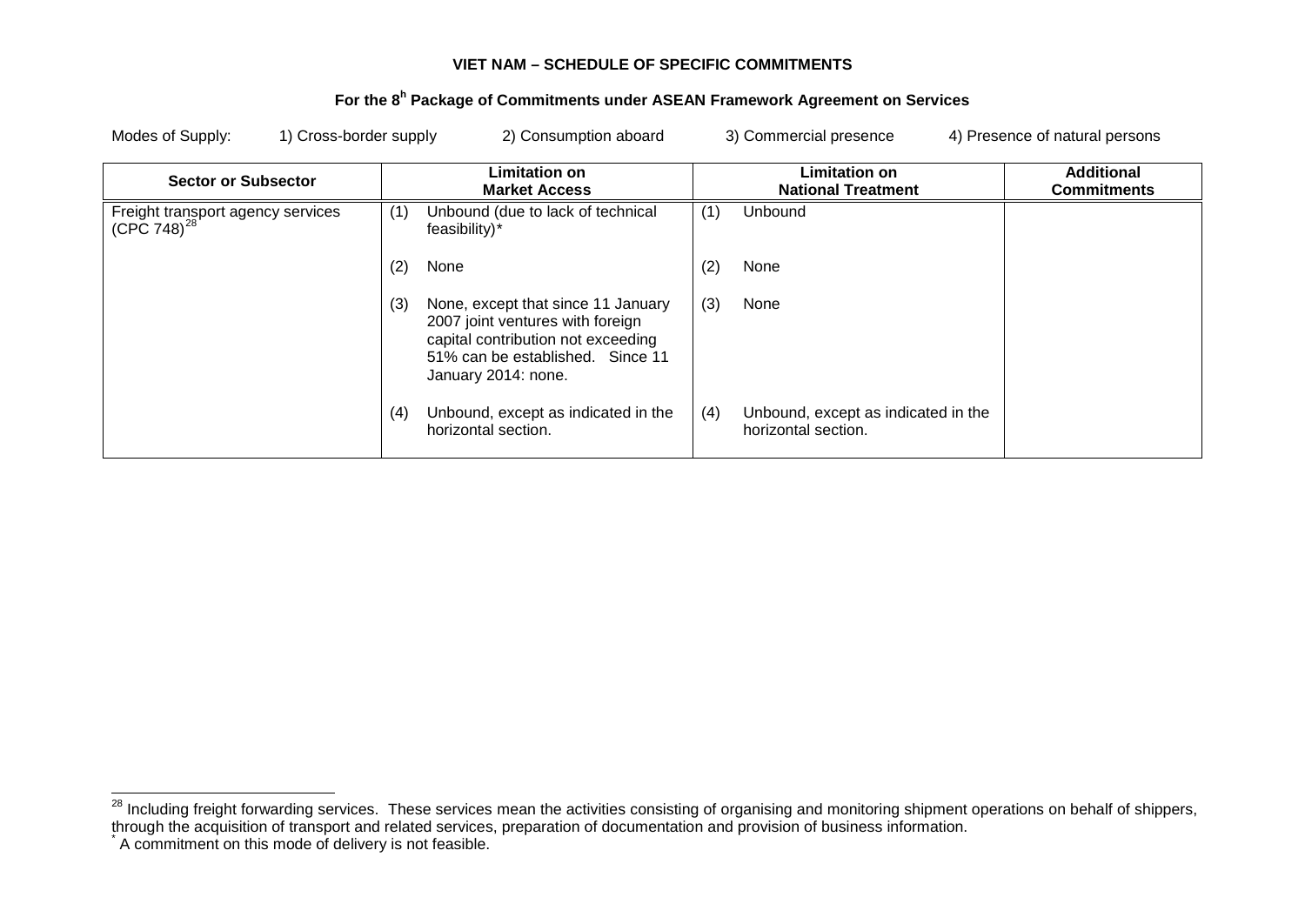## <span id="page-55-0"></span>**For the 8<sup>h</sup> Package of Commitments under ASEAN Framework Agreement on Services**

| <b>Sector or Subsector</b>         | <b>Limitation on</b><br><b>Market Access</b>                                                                                                                                                                                                                                                                                                                                         | <b>Limitation on</b><br><b>National Treatment</b>                                    | <b>Additional</b><br><b>Commitments</b> |
|------------------------------------|--------------------------------------------------------------------------------------------------------------------------------------------------------------------------------------------------------------------------------------------------------------------------------------------------------------------------------------------------------------------------------------|--------------------------------------------------------------------------------------|-----------------------------------------|
| Ship broking services              | Unbound<br>(1)                                                                                                                                                                                                                                                                                                                                                                       | Unbound<br>(1)                                                                       |                                         |
|                                    | None<br>(2)                                                                                                                                                                                                                                                                                                                                                                          | None<br>(2)                                                                          |                                         |
|                                    | (3)<br>Unbound                                                                                                                                                                                                                                                                                                                                                                       | (3)<br>Unbound                                                                       |                                         |
|                                    | Unbound except as indicated in the<br>(4)<br><b>Horizontal Measures</b>                                                                                                                                                                                                                                                                                                              | Unbound except as indicated in the<br>(4)<br><b>Horizontal Measures</b>              |                                         |
| Other<br>(part of CPC 749) $^{29}$ | Unbound, except freight brokerage<br>(1)<br>services: None since 11 January<br>2012.                                                                                                                                                                                                                                                                                                 | Unbound, except freight brokerage<br>(1)<br>services: None since 11 January<br>2012. |                                         |
|                                    | (2)<br>None                                                                                                                                                                                                                                                                                                                                                                          | (2)<br>None                                                                          |                                         |
|                                    | Since 11 January 2007, foreign<br>(3)<br>service suppliers are only permitted<br>to provide services through the<br>establishment of joint ventures with<br>Vietnamese partners with the capital<br>contribution of foreign side not<br>exceeding 49%. Since 11 January<br>2010, this limitation shall be 51%.<br>Four years thereon, this capital<br>limitation shall be abolished. | (3)<br>None                                                                          |                                         |
|                                    | Unbound, except as indicated in the<br>(4)<br>horizontal section.                                                                                                                                                                                                                                                                                                                    | Unbound, except as indicated in the<br>(4)<br>horizontal section.                    |                                         |

Note: \* indicates that the services specify is constitutes only a part of the total range of activities covered by CPC concordance

 <sup>29</sup> Include the following activities: bill auditing; freight brokerage services; freight inspection, weighing and sampling services; freight receiving and acceptance services; transportation document preparation services. These services are provided on behalf of cargo owners.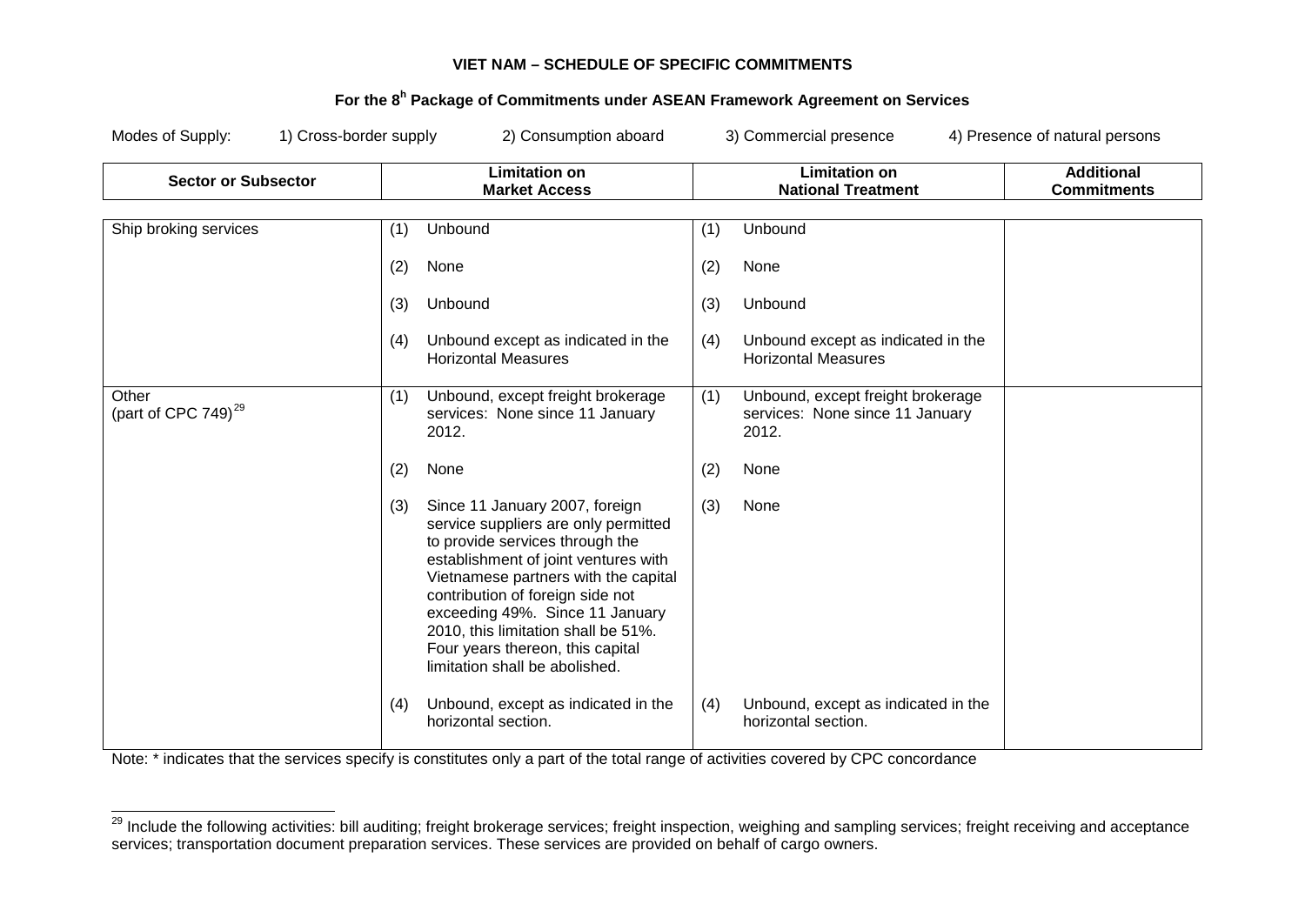#### **Definition**

**"Business Cooperation Contract"** A Business Cooperation Contract is one of Foreign Investment Form in Vietnam, that is regulated by Investment Law in Vietnam and come into effect on 29 Nov. 2005

According to the Investment Law in Vietnam, "Business cooperation contract (hereinafter called BCC for short) means a form of investment signed between investors for business cooperation with profit-sharing or product-sharing, without creating a legal entity".

Article 9 of Decree No. 1082006/ND-CP dated 22/9/2006 providing guidelines of a number articles of Law on Investment says that :

1. In the case of investment in the form of a business co-operation contract signed between one or more foreign investors with one or more domestic investors (hereinafter referred to as *the co-operating parties*), the business co-operation contract must stipulate the interests and responsibilities of, and the sharing of business results as between each investor.

2. A business co-operation contract in the sector of prospecting, exploration for and mining petroleum and a number of other natural resources in the form of a product sharing contract shall be performed in accordance with relevant laws and the *Law on Investment*.

3. A business co-operation contract signed between domestic investors to conduct investment and business shall be in accordance with the law on economic contracts and relevant laws.

4. During the process of business, the co-operating parties may agree to establish a coordination board to perform the business co-operation contract. The functions, duties and powers of the co-ordination board shall be as agreed by the co-operating parties. The coordination board shall not be the leadership body of the co-operating parties.

5. The foreign co-operating party shall be permitted to establish an operating office in Vietnam to act as its representative during the performance of the business co-operation contract. The operating office of a foreign co-operating party shall have a seal, may open bank accounts, recruit employees, sign contracts and conduct all business activities within the scope of the rights and obligations stipulated in the Investment Certificate and business co-operation contract.

**"Ship Broking Services"** is the work of a shipbroker who undertakes for remuneration to act, on the individual authority of his principal, as an intermediary in concluding contracts of carriage, of marine insurance, of charter, of sale and purchase of vessel, towage contracts, recruitment agreement and contracts of other activities pertaining to maritime shipping activities"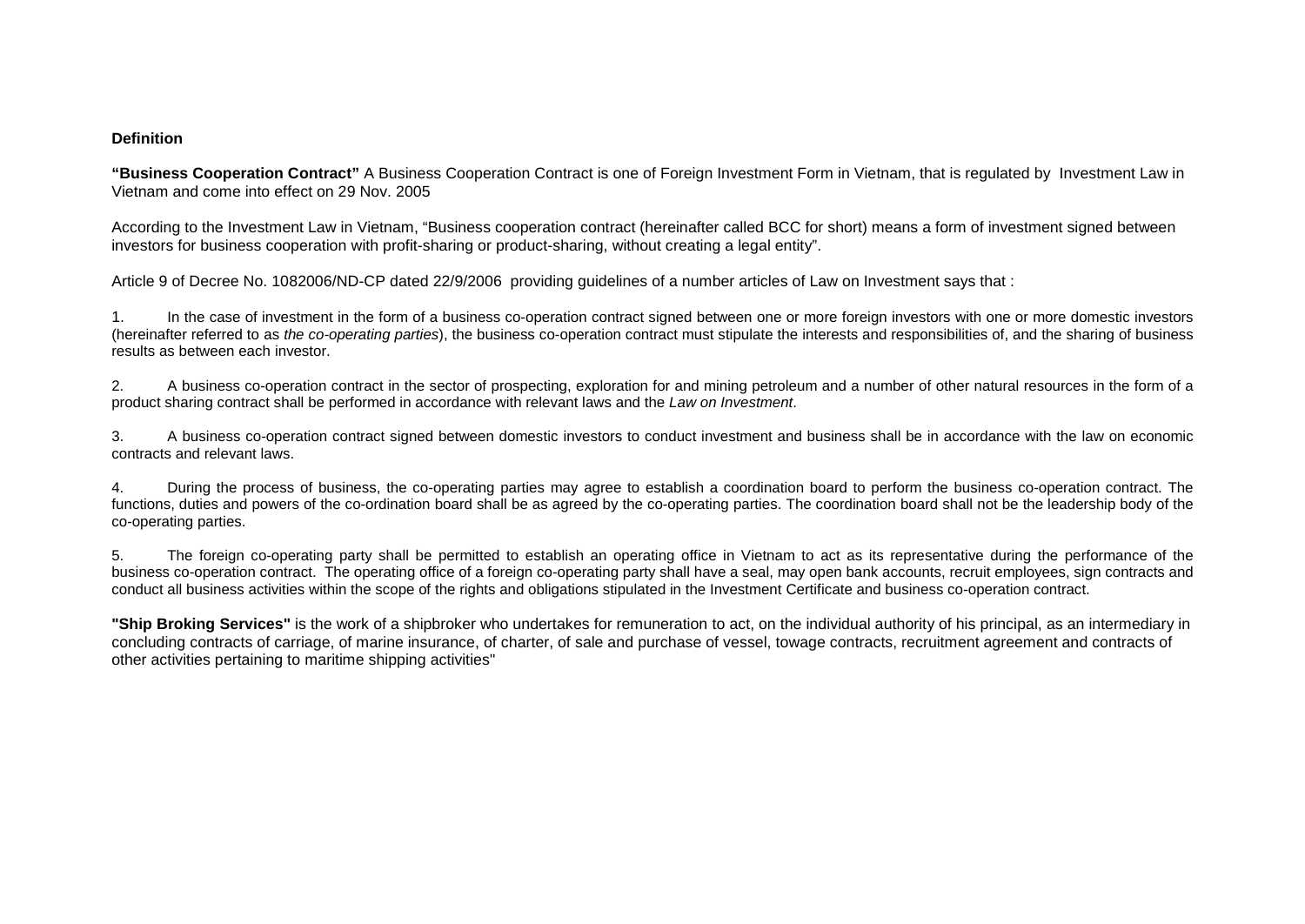### **REFERENCE PAPER**

#### **Scope**

The following are definitions and principles on the regulatory framework for the basic telecommunications services.

#### **Definitions**

*Users* mean service consumers and service suppliers.

#### *Essential facilities* mean facilities of a public telecommunications transport network or service that

- (a) are exclusively or predominantly provided by a single or limited number of suppliers; and
- (b) cannot feasibly be economically or technically substituted in order to provide a service. A major supplier is a supplier which has the ability to materially affect the terms of participation (having regard to price and supply) in the relevant market for basic telecommunications services as a result of:
	- (i) control over essential facilities; or
	- (ii) use of its position in the market.

### **1. Competitive safeguards**

1.1 Prevention of anti-competitive practices in telecommunications

Appropriate measures shall be maintained for the purpose of preventing suppliers who, alone or together, are a major supplier from engaging in or continuing anti-competitive practices.

#### 1.2 Safeguards

The anti-competitive practices referred to above shall include in particular:

- (a) engaging in anti-competitive cross-subsidisation;
- (b) using information obtained from competitors with anti-competitive results; and
- (c) not making available to other services suppliers on a timely basis technical information about essential facilities and commercially relevant information which are necessary for them to provide services.

### **2. Interconnection**

- 2.1 This section applies to linking with suppliers providing public telecommunications transport networks or services in order to allow the users of one supplier to communicate with users of another supplier and to access services provided by another supplier, where specific commitments are undertaken.
- 2.2 Interconnection to be ensured
	- Interconnection with a major supplier will be ensured at any technically feasible point in the network. Such interconnection is provided.
	- (a) under non-discriminatory terms, conditions (including technical standards and specifications) and rates and of a quality no less favourable than that provided for its own like services or for like services of non-affiliated service suppliers or for its subsidiaries or other affiliates;